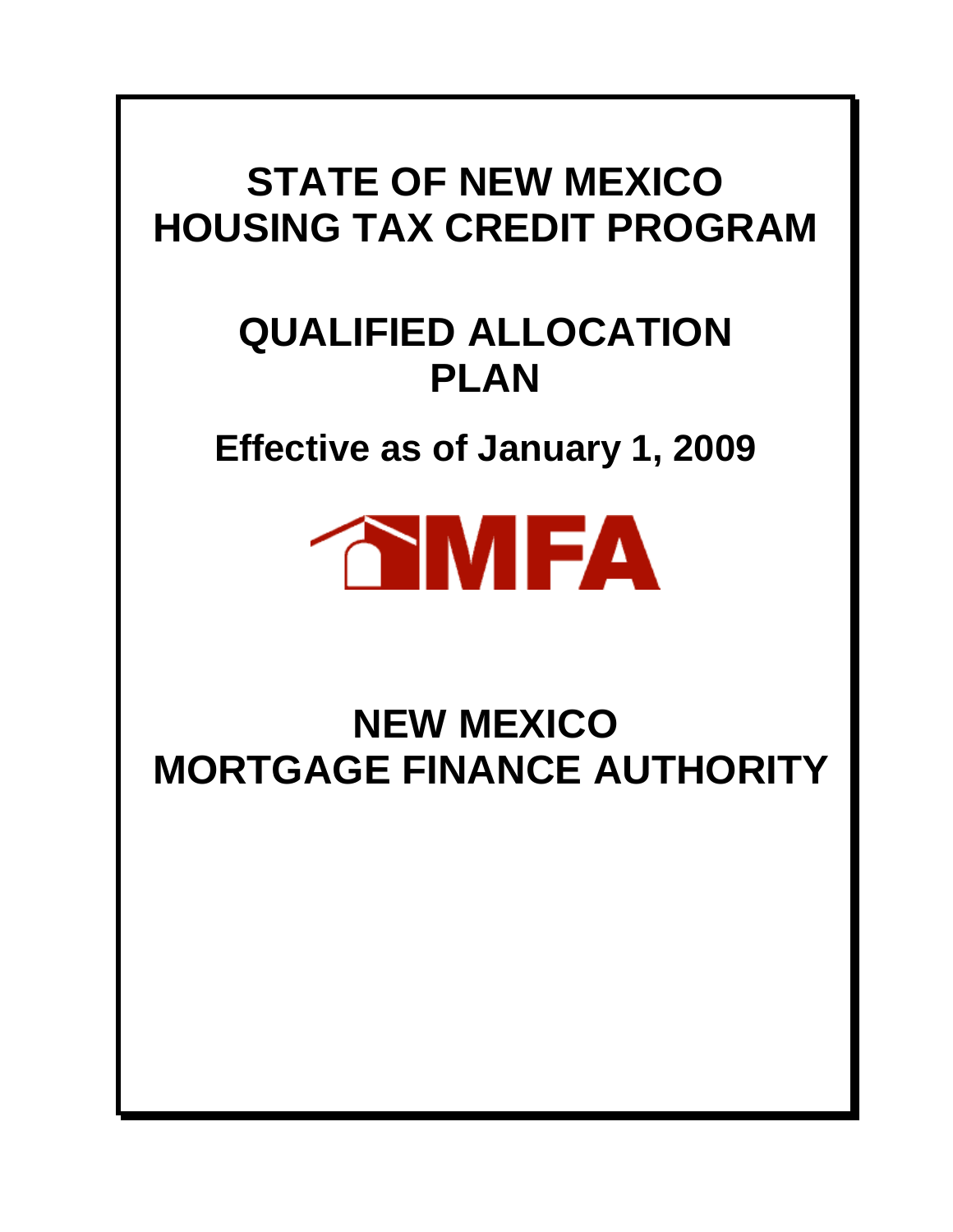# **STATE OF NEW MEXICO** LOW INCOME HOUSING TAX CREDIT PROGRAM **QUALIFIED ALLOCATION PLAN**

Effective as of January 1, 2009 **Contents** 

| L.                                                                               | BACKGROUND AND PURPOSE OF THE QUALIFIED ALLOCATION PLAN 3 |  |
|----------------------------------------------------------------------------------|-----------------------------------------------------------|--|
| А.<br><b>B.</b>                                                                  |                                                           |  |
| Ш.                                                                               |                                                           |  |
| А.<br>В.<br>C.<br>D.<br>Е.<br>F.<br>G.<br>Η.<br>L.<br>J.<br>Κ.<br>L.<br>М.<br>N. |                                                           |  |
| III.                                                                             |                                                           |  |
| А.<br>В.<br>C.<br>D.<br>Е.<br>F.<br>G.<br>Η.<br>I.                               |                                                           |  |
| IV.                                                                              |                                                           |  |
| А.<br>В.<br>C.<br>D.<br>Е.<br>F.<br>G.<br>Η.<br>L.<br>J.<br>Κ.                   |                                                           |  |
| V.                                                                               |                                                           |  |
| А.                                                                               |                                                           |  |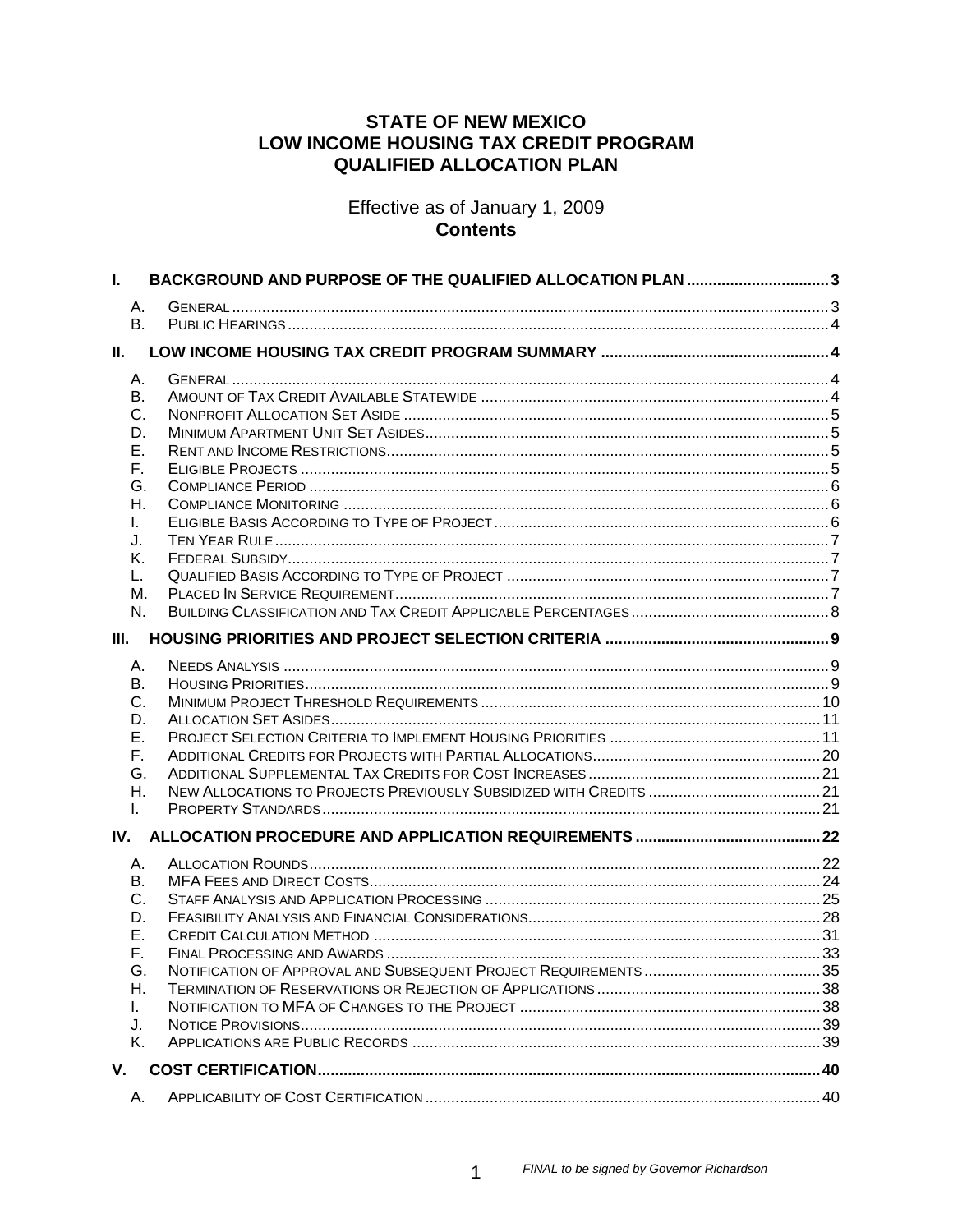| <b>B.</b><br>$\mathsf{C}$  |                                                                          |  |
|----------------------------|--------------------------------------------------------------------------|--|
| VI.                        |                                                                          |  |
| $A_{1}$<br><b>B.</b>       |                                                                          |  |
|                            | VII. AMENDMENTS TO THE ALLOCATION PLAN AND WAIVERS OF PLAN PROVISIONS 42 |  |
|                            |                                                                          |  |
| IX.                        |                                                                          |  |
| Χ.                         |                                                                          |  |
| Α.<br>В.<br>C.<br>D.<br>Е. |                                                                          |  |
|                            |                                                                          |  |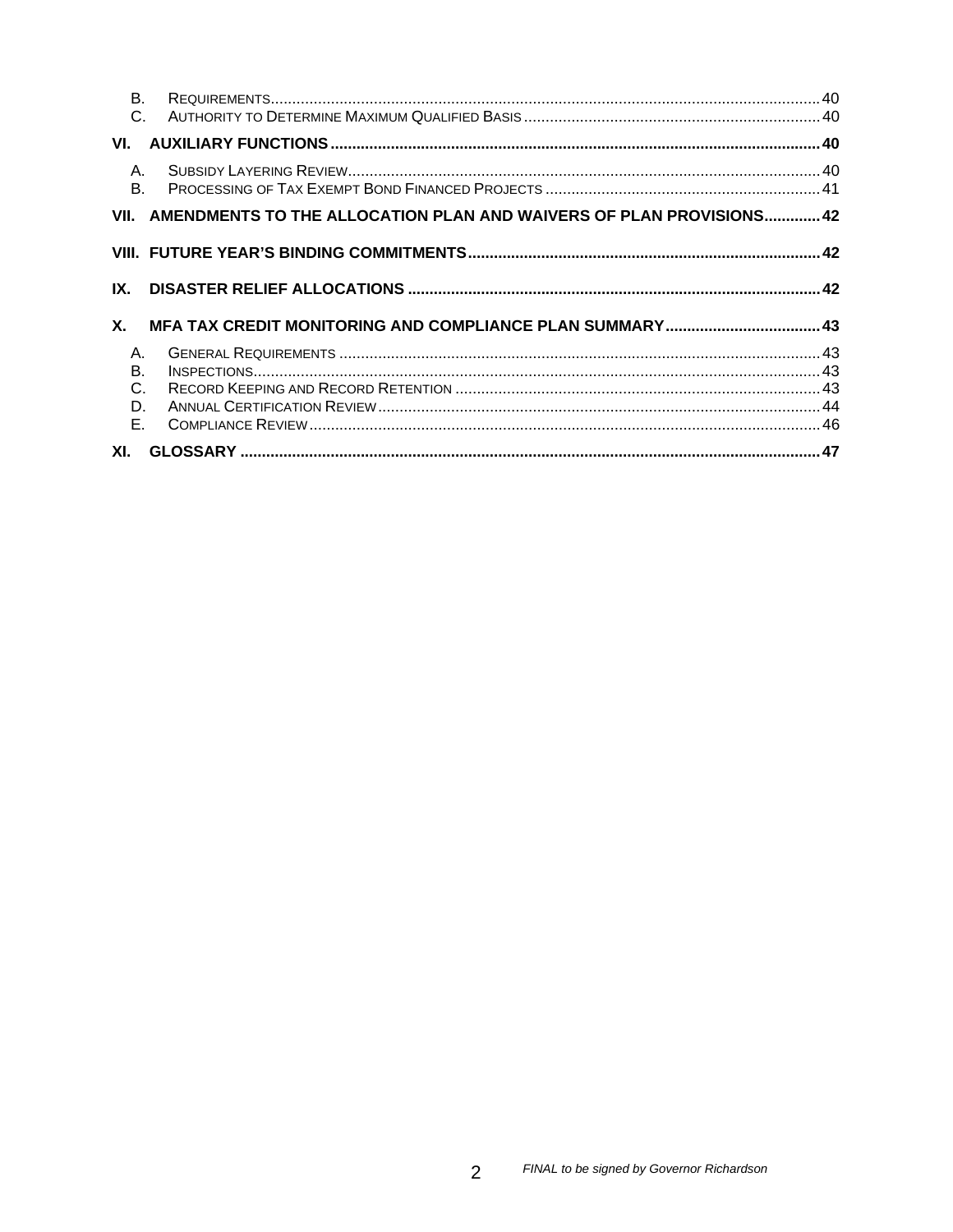# **I. BACKGROUND AND PURPOSE OF THE QUALIFIED ALLOCATION PLAN**

## **A. General**

The Low Income Housing Tax Credit ("HTC", "Credits", or "Tax Credit") Program was created in the Tax Reform Act of 1986 as an incentive for individuals and corporations to invest in the construction or rehabilitation of low income housing. The Tax Credit provides the investor a dollar-for-dollar reduction in personal or corporate federal income tax liability for a 10-year period for projects meeting the Program's requirements.

New Mexico Mortgage Finance Authority ("MFA") is the Housing Credit Agency ("HCA") for the State of New Mexico, responsible for administering the Tax Credit Program and allocating Tax Credits to eligible New Mexico Projects. Consequently MFA awards Tax Credits to Projects meeting its Project Selection Criteria, including an annual population allocation, any subsequent carry-forward, returned and national pool Credits, and monitors existing Projects for compliance with the Internal Revenue Service Code, Section 42, as amended. However, MFA does not make any representation to any party concerning compliance with the Internal Revenue Code, Treasury Regulations or other laws or regulations governing Low Income Housing Tax Credits. Neither MFA, its agents or employees will be liable for any matters arising out of, or in relation to, the allocation of Low Income Housing Tax Credits. All organizations and individuals intending to utilize the HTC Program should consult their own tax advisors concerning the application of Tax Credits to their Projects, and the effect of Tax Credits on their federal income taxes.

Administration of the Housing Tax Credit Program, as outlined in this Qualified Allocation Plan, is consistent with the statutes creating MFA in 1975 [Chapter 303, Laws of New Mexico, 1975, known and cited as the New Mexico Mortgage Finance Authority Act, being Sections 58-18-1 through 58-18-27, inclusive], as supplemented in 1995, as follows:

*The legislature hereby finds and declares that there exists in the state of New Mexico a serious shortage of decent, safe and sanitary residential housing available at prices and rentals within the financial means of persons and families of low income. This shortage is severe in certain urban areas of the state, is especially critical in the rural areas and is inimical to the health, safety, welfare and prosperity of all residents of the state…The legislature hereby further finds and determines that to aid in remedying these conditions and to help alleviate the shortage of adequate housing, a public body politic and corporate, separate and apart from the state, constituting a governmental instrumentality, to be known as the New Mexico Mortgage Finance Authority should be created with power to raise funds from private investors in order to make such private funds available to finance the acquisition, construction, rehabilitation and improvement of residential housing for persons and families of low income within the state. The legislature hereby finds and declares further that in accomplishing this purpose, the New Mexico Mortgage Finance Authority is acting in all respects for the benefit of the people of the state in the performance of essential public functions and is serving a valid public purpose in improving and otherwise promoting their health, welfare and prosperity, and that the enactment of the provisions hereinafter set forth is for a valid public purpose and is hereby so declared to be such as a matter of express legislative determination.* 

One of the requirements of the HCA is to prepare a Qualified Allocation Plan for allocating Tax Credits. Code Section 42(m) states that the HCA must make allocations of Tax Credits pursuant to a Q*ualified Allocation Plan* which: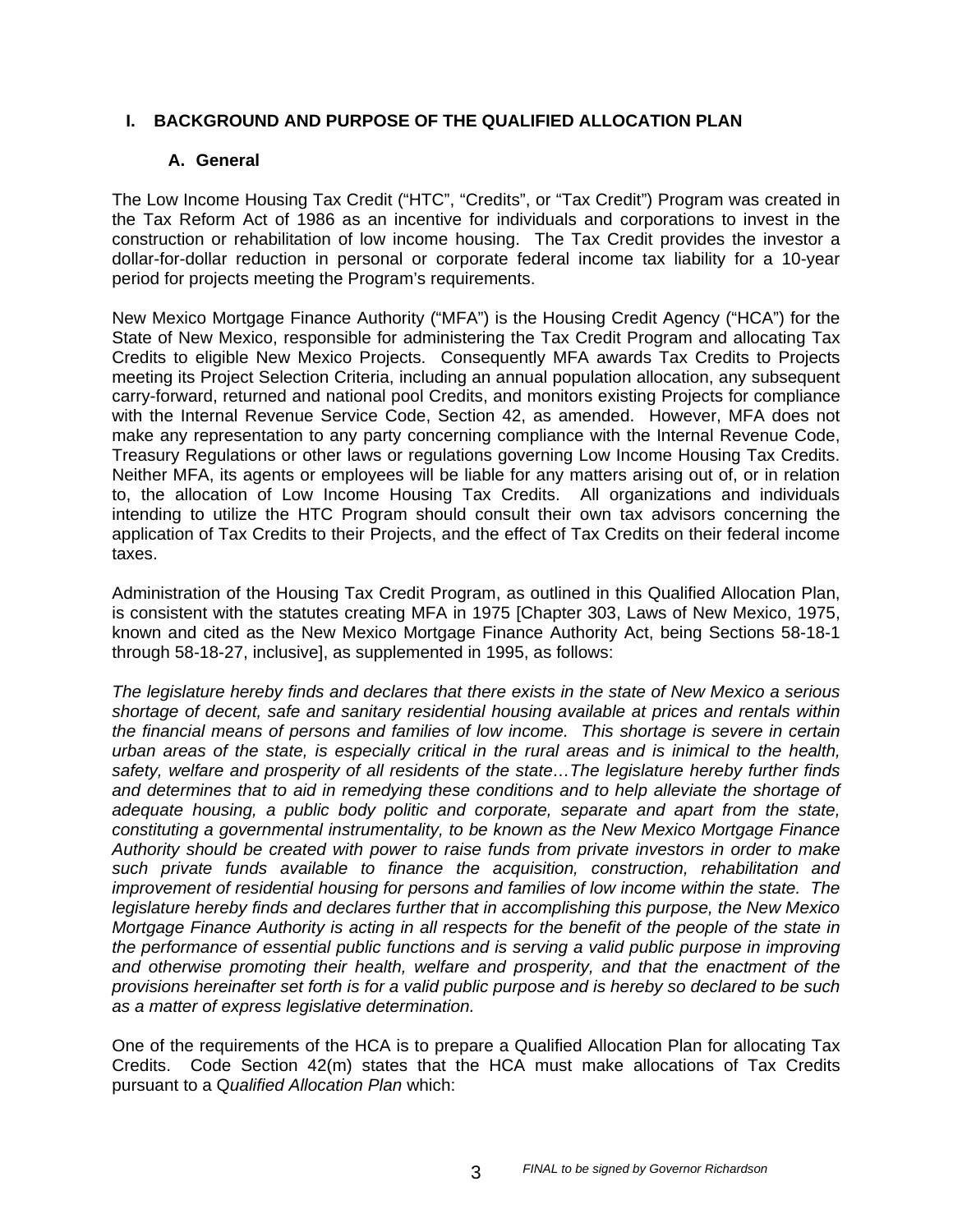1. Sets forth Project Selection Criteria to be used to determine housing priorities of the Housing Credit Agency, which are appropriate to local conditions. These criteria must consider Project location, housing needs characteristics, Project characteristics, sponsor characteristics, participation of local tax-exempt organizations, public housing waiting lists, tenants with special housing needs including individuals with children, energy efficiency standards, historic character and Projects intended for eventual tenant ownership.

2. Gives preference in allocating housing credit dollar amounts among selected projects to those which:

- a) Serve the lowest income tenants;
- b) Serve qualified tenants for extended periods of time; and
- c) Are located in Qualified Census Tracts and the development of which contributes to a Concerted Community Revitalization Plan.
- 3. Provides a procedure that the agency will use in monitoring for noncompliance.

This document is intended to fulfill the requirements 1 and 2 above for the MFA's Tax Credit allocation activity in the State of New Mexico, commencing on its effective date. The procedure required in item 3 above is summarized in Section X but published under separate cover.

# **B. Public Hearings**

Following public notice, a draft Qualified Allocation Plan will be available to the public for comment for a period of thirty (30) days, during which time public hearing(s) will be held. MFA will accept written comments during this thirty-day period and will consider any comments presented at the public hearing, prior to completion of the plan.

## **II. LOW INCOME HOUSING TAX CREDIT PROGRAM SUMMARY**

## **A. General**

The Tax Reform Act of 1986 established the Low Income Housing Tax Credit (HTC) Program to stimulate private sector investment in low income rental housing. In August of 1993, permanency was granted to the HTC Program after numerous temporary annual extensions.

There are numerous technical rules governing a Project's qualification for Tax Credits. The following is a summary of certain key provisions of Section 42 of the IRS Code and regulation, and the HTC Program. Applicants are advised to review the IRS Code directly for further detail, since this overview does not address all of the provisions.

## **B. Amount of Tax Credit Available Statewide**

The State of New Mexico for the calendar year 2009 will receive a population based Tax Credit allocation equal to \$2.20 (indexed for inflation) per resident. The current year's population estimates, as provided by the Internal Revenue Service, and the estimated Annual Credit Ceiling, including any carry-forward, returned or national pool Credits received by the State may be found on the MFA web site.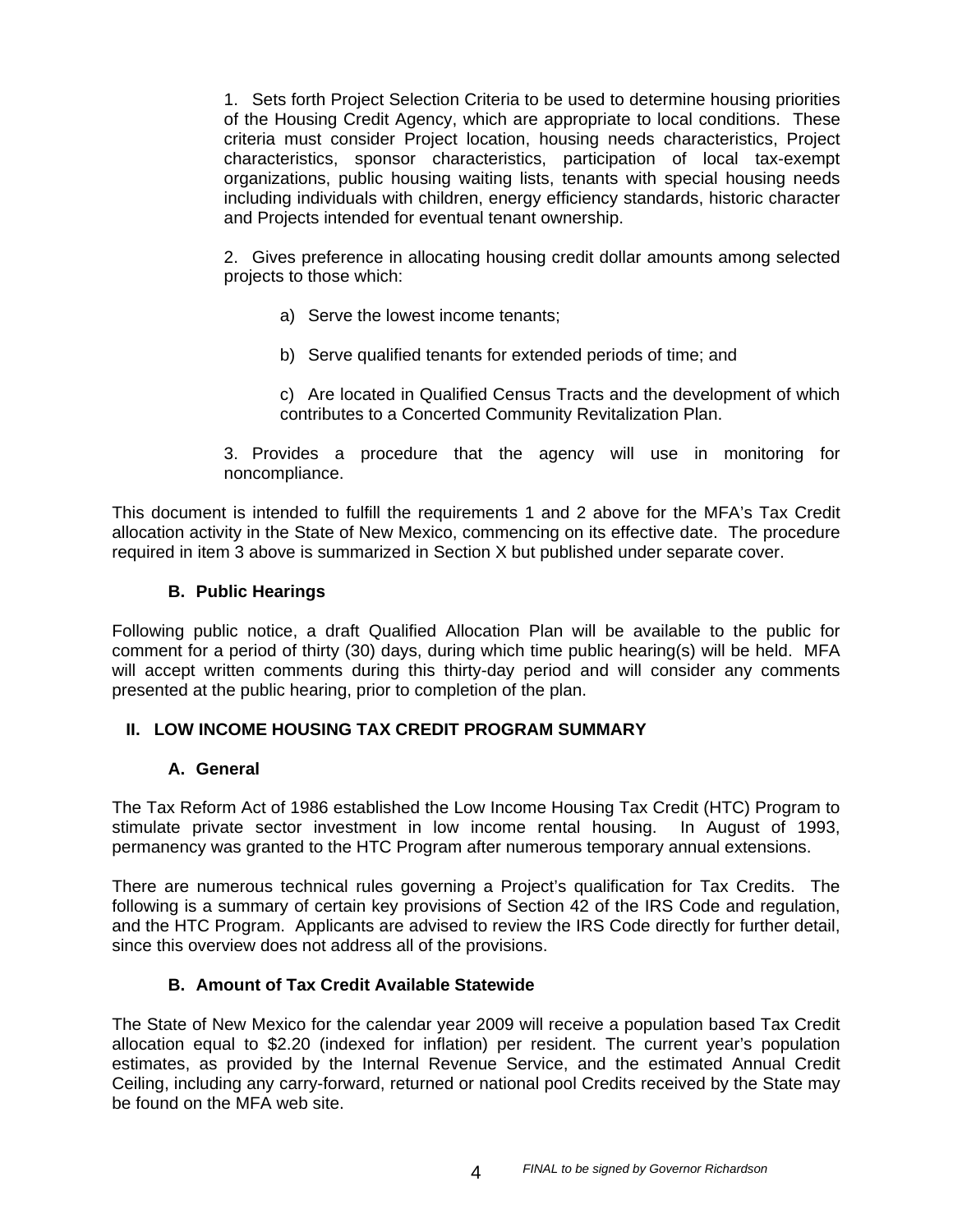# **C. Nonprofit Allocation Set Aside**

A minimum of 10% of the Annual Credit Ceiling must be allocated each year to Projects involving Qualified Nonprofit Organizations. MFA's Allocation Set Asides (see Section III.D) are intended to implement this requirement. However, Qualified Nonprofit Organizations may also apply for Credits in excess of this Set Aside.

For the purposes of identifying applicants eligible for this Set Aside, several requirements must be met, as described in Code Section 42(h)(5). A Qualified Nonprofit Organization is an organization described in Sections  $501(c)(3)$  or  $501(c)(4)$  of the IRS Code and exempt from tax under Section 501(a). The production of decent, safe and affordable housing must be one of the defined goals, objectives, or purposes of the nonprofit organization. The nonprofit organization must materially participate in the Project. This means the organization "must be involved on a regular, continuous and substantial basis" in the development and operation of the Project during the term of the Compliance Period. The nonprofit must own an interest in the Project throughout the Compliance Period and may not be affiliated with or controlled by a forprofit organization.

# **D. Minimum Apartment Unit Set Asides**

In order for a project to qualify for Credits, the owner must rent at least 20% of the units in the Project to households with incomes at or below 50% of the Area Gross Median Income; or at least 40% of the units to households with incomes at or below 60% of the Area Gross Median Income (the "Set Aside Units"). Projects eligible for the Tax Credit may exceed these limitations, but cannot fall below them, and the Set Aside Election must be made at the time the Application is submitted to MFA. Once an Application has been submitted to MFA, the Set Aside Election cannot change. Generally Units must be made available to the general public under an initial lease term of at least 6 months. However, exceptions are made for single room occupancy and transitional homeless facilities.

# **E. Rent and Income Restrictions**

Set-Aside Units must only be rented to households meeting certain income restrictions. Furthermore, rents charged for Set Aside Units may not exceed 30% of the applicable income limit(s) designated by the Applicant (generally 50% or 60% of the Area Gross Median Income). Gross rent limits provided annually by HUD (found on MFA's web site) must be reduced by a utility allowance that accurately reflects the cost of tenant-paid utilities by unit size. MFA's Land Use Restriction Agreement prohibits collection of Section 8 or other rent subsidy payments which, when added to the tenant payments, would exceed the Tax Credit Ceiling Rents, except in projects with project based subsidies when the program governing the project based subsidy allows higher rents. More detail regarding rental assistance payments and qualifying tenants can be found in the MFA Tax Credit Monitoring and Compliance Plan, which is issued under separate cover and summarized in Section X.

# **F. Eligible Projects**

The Tax Credit program is intended for rental projects. These may include transitional housing for the homeless, Single Room Occupancy (SRO) projects, senior and other special needs projects. Dormitories, "trailer parks" and transient housing are ineligible.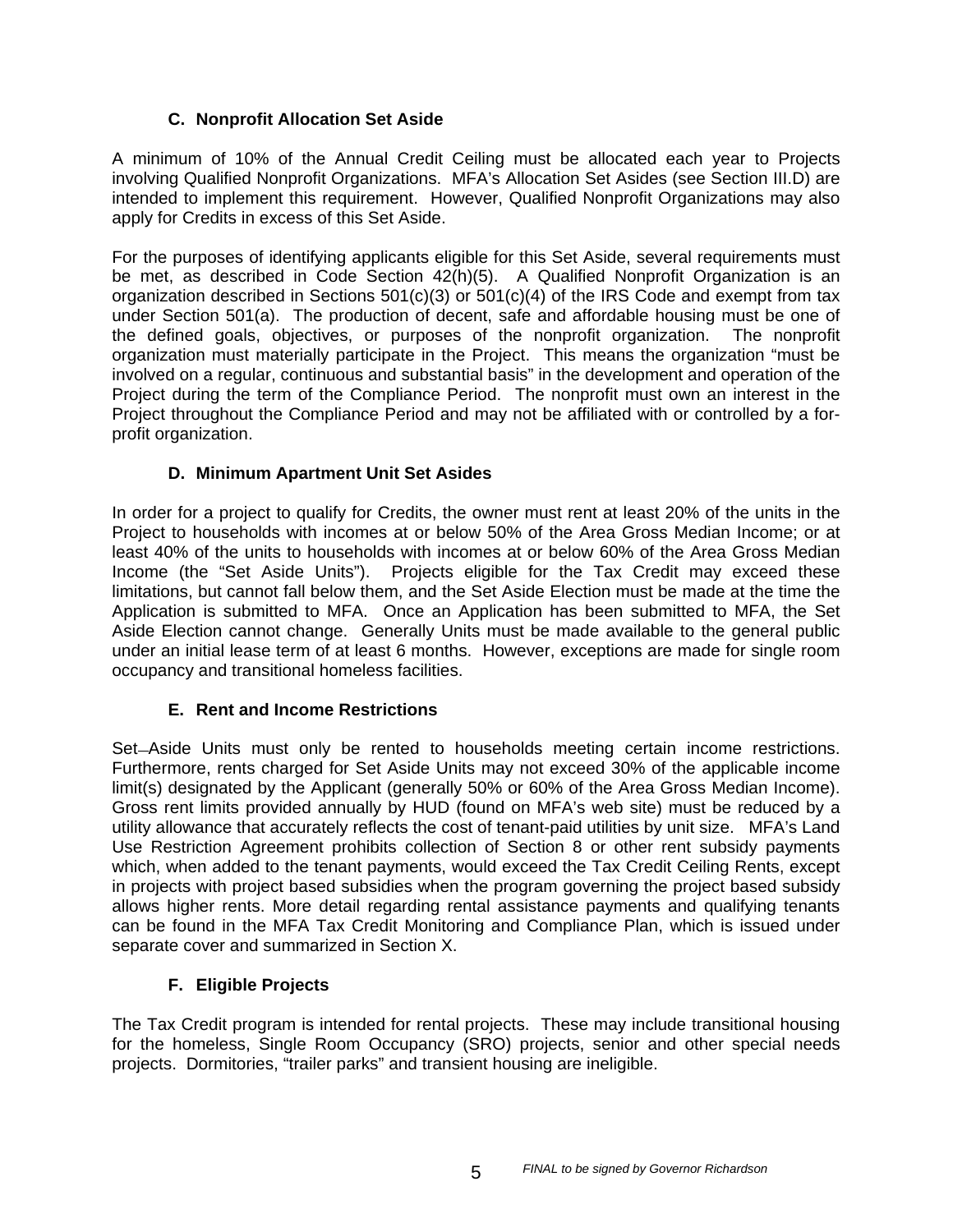# **G. Compliance Period**

The initial Compliance Period is 15 years. An Extended Use Period also applies to the Project for a minimum 15 years subsequent to the initial Compliance Period, during which time transfers and tenant dislocation are limited. If the owner chooses to transfer or sell the property during the Extended Use Period, the owner must notify MFA in writing thirty (30) days prior to the transfer or closing date. By agreeing to an Extended Use Period, the Owner and its successors and assigns agree to maintain the Project as a Qualified Low Income Housing Project (as defined in Section 42(g) of the Code) for the entire Extended Use Period. During the Extended Use Period the Owner is prohibited from evicting or terminating tenancy of an existing tenant of any low-income unit other than for good cause and/or increasing the gross rent with respect to a Low-Income Unit not otherwise permitted by Section 42, applicable throughout the entire commitment period. The Owner will not have the right to require the MFA to present a "qualified contract" in accordance with Code Section 42(h)(6), the Extended Use Period will not be terminated for any reason other than foreclosure, and existing Low Income Tenants will not be evicted or charged rents in excess of tax credit rents for a period of three years after the Extended Use Period. Failure to comply with Set Asides, or any reduction in the number or floor space of the Set Aside Units during the Compliance Period will result in recapture, with nondeductible interest, of at least a portion of the Tax Credits taken previously. MFA will notify the IRS if it learns of any noncompliance. An owner may not begin to claim the Tax Credit until IRS Form 8609 is filed, and this form is considered to be a certification of initial compliance with the IRS requirements. The Project owner must also make tenant income determinations and file an annual compliance statement with MFA.

# **H. Compliance Monitoring**

As of January 1, 1992 the IRS required each Housing Credit Agency to write and implement a Monitoring and Compliance Plan (summarized in Section X). MFA's monitoring procedure includes a combination of annual certifications and regular site visits (audits and inspections) for all completed Tax Credit Projects. The IRS has provided substantial penalties, including recapture of the Tax Credits plus interest, for non-compliance with the policies and procedures set forth in Section 42 and MFA's Tax Credit Monitoring and Compliance Plan. Annual fees described in Section IV.B will be assessed for each year of the Extended Use Period. Fees for monitoring and compliance will be billed annually before December 31 for the subsequent year. Owners of new Tax Credit Projects will also be given an option to pay the initial 15 years of compliance fees at the time of Final Allocation Application. Failure to pay these fees within the time frame specified in the invoice will result in MFA's filing of a "Notice of Noncompliance" (IRS Form 8823) with the IRS and disallow the Principal(s) from applying for additional funding from MFA including tax credit applications for any projects while the fees remain outstanding. All Tax Credit Projects must submit their Annual Compliance Reports through the MFA's WCMS online system and if the management company is new to New Mexico they must attend a class on the online system prior to occupancy.

# **I. Eligible Basis According to Type of Project**

The "Eligible Basis" is generally the same as a Project's adjusted depreciable basis for tax purposes. Fees or points charged to obtain long-term financing, syndication costs and fees, and marketing expenses are not included in Eligible Basis. (These include credit enhancement, credit origination fees, bond issuance costs, reserves for replacement, start-up costs and future operating expenses.) Costs related to the acquisition of land, costs attributable to any commercial portion of the property and costs attributable to non-Set Aside Units that are above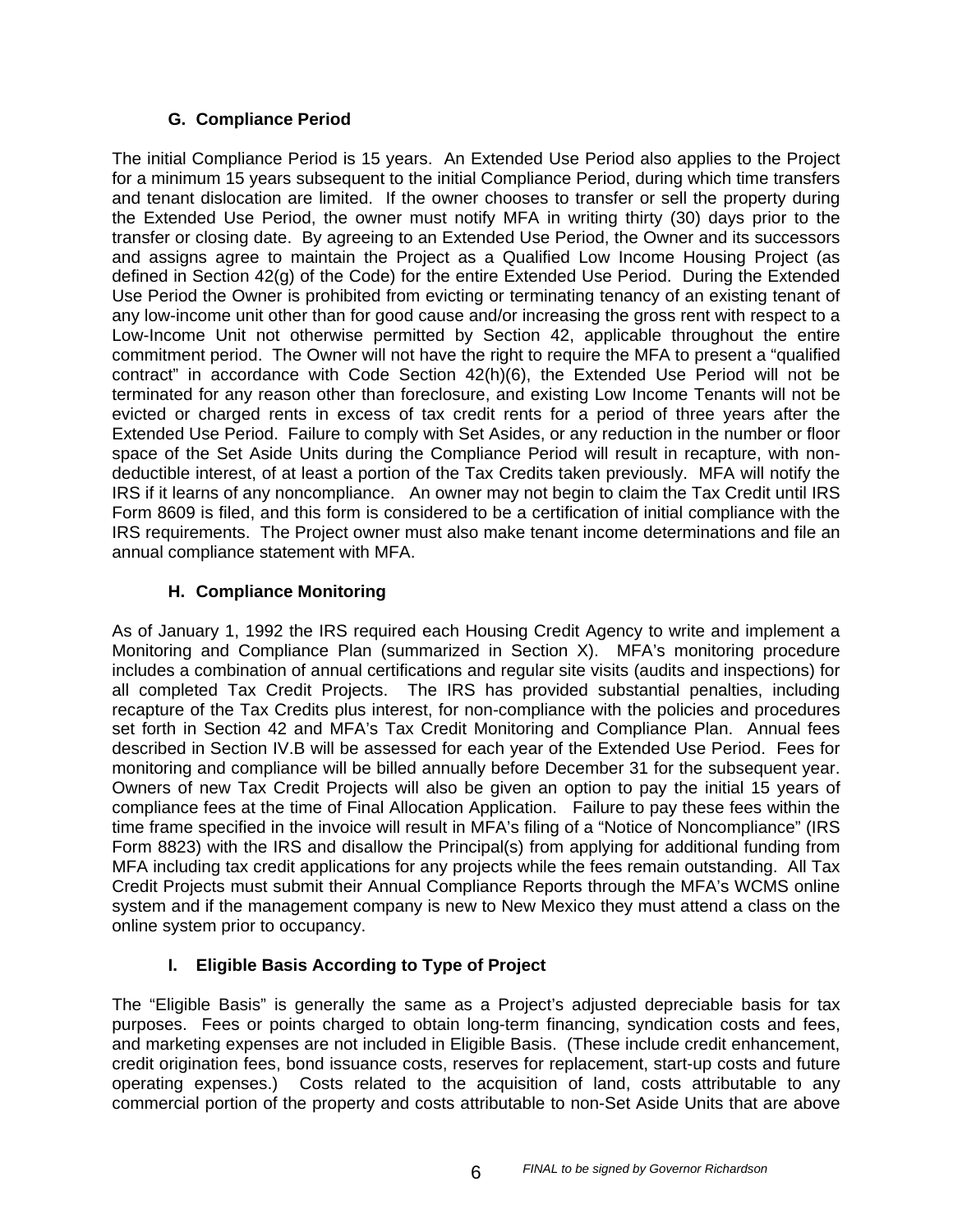the average quality of the Set Aside Units in the Project are ineligible. However, Eligible Basis is reduced when determining the Tax Credit amounts by the amount of certain federal grants made with respect to the building or its operation; otherwise only 4% Tax Credits can be allowed. For new construction Projects, Eligible Basis includes the cost of construction items, which are part of the Project's depreciable basis. Rehabilitation expenditures qualify for the 9% Tax Credit when rehabilitation costs incurred during a 24-month period equal or exceed the greater of \$6,000 per Low Income Unit, or 20% of the unadjusted basis, and may be combined with 4% Credits for acquisition costs on the same project. The Eligible Basis used to calculate Tax Credits for Projects in Difficult Development Areas or Qualified Census Tracts may be increased by up to 30% at MFA's discretion.

# **J. Ten Year Rule**

In order for the acquisition of an existing building to qualify, the taxpayer must acquire the building from an unrelated person who a) has held the building for at least ten years and b) did not make substantial improvements during that period which were subject to 60-month amortization under Code Section 197(k) or ACRS (as in effect prior to the Tax Reform Act of 1986). The 10-year requirement may be waived in the case of distress sales of certain federally-assisted projects, pre-payment of mortgages that could result in building(s) being converted to market use, buildings acquired from failed depository institutions, and single family residences used for no other purpose than as a principal residence by the previous owner. The Secretary of the Treasury can waive the 10-year "Placed In Service" limitation for a) any distressed property which is federally assisted as defined in Code Section 42, b) for buildings placed-in-service after July 30, 2008, any State or federally assisted building, or any building that is substantially assisted, financed or operated under Section 8, Sections 221(d)(3) or (4) and Section 236 of the National Housing Act, Section 525 of the Housing Act of 1949 or any other program administered by the Department of Housing and Urban Development or the Rural Housing Service of the Department of Agriculture, and c) buildings acquired from a federally insured depository institution that is in default, as defined by Section 3 of the Federal Deposit Insurance Act, or from a receiver or conservator of such an institution.

# **K. Federal Subsidy**

For the purpose of the HTC, Federal Subsidies include federal grants through programs such as those administered by HUD (excluding CDBG and, in certain cases, HOME, and NAHASDA) and Rural Development, tax exempt financing (such as that provided through the MFA's bond programs) and any other locally administered low-interest loans or grants from federal sources. Use of these financing sources may require reductions in Eligible Basis or reductions in a Project's maximum Applicable Credit Percentage from 9% to 4%. (See Code Sections 42(d)(5)(A) and 42(i)).

# **L. Qualified Basis According to Type of Project**

The "Qualified Basis" is that portion of the Eligible Basis attributable to Low Income Units. It is calculated as the smaller of the percentage of Low Income Units in the building, or the percentage of floor space devoted to Low Income Units in a building.

## **M. Placed In Service Requirement**

The 10-year Credit Period and 15-year Compliance Period begin with the taxable year in which the building is "Placed In Service" (the time at which a building is "suitable for occupancy," which generally refers to the date of the issuance of the first certificate of occupancy for each building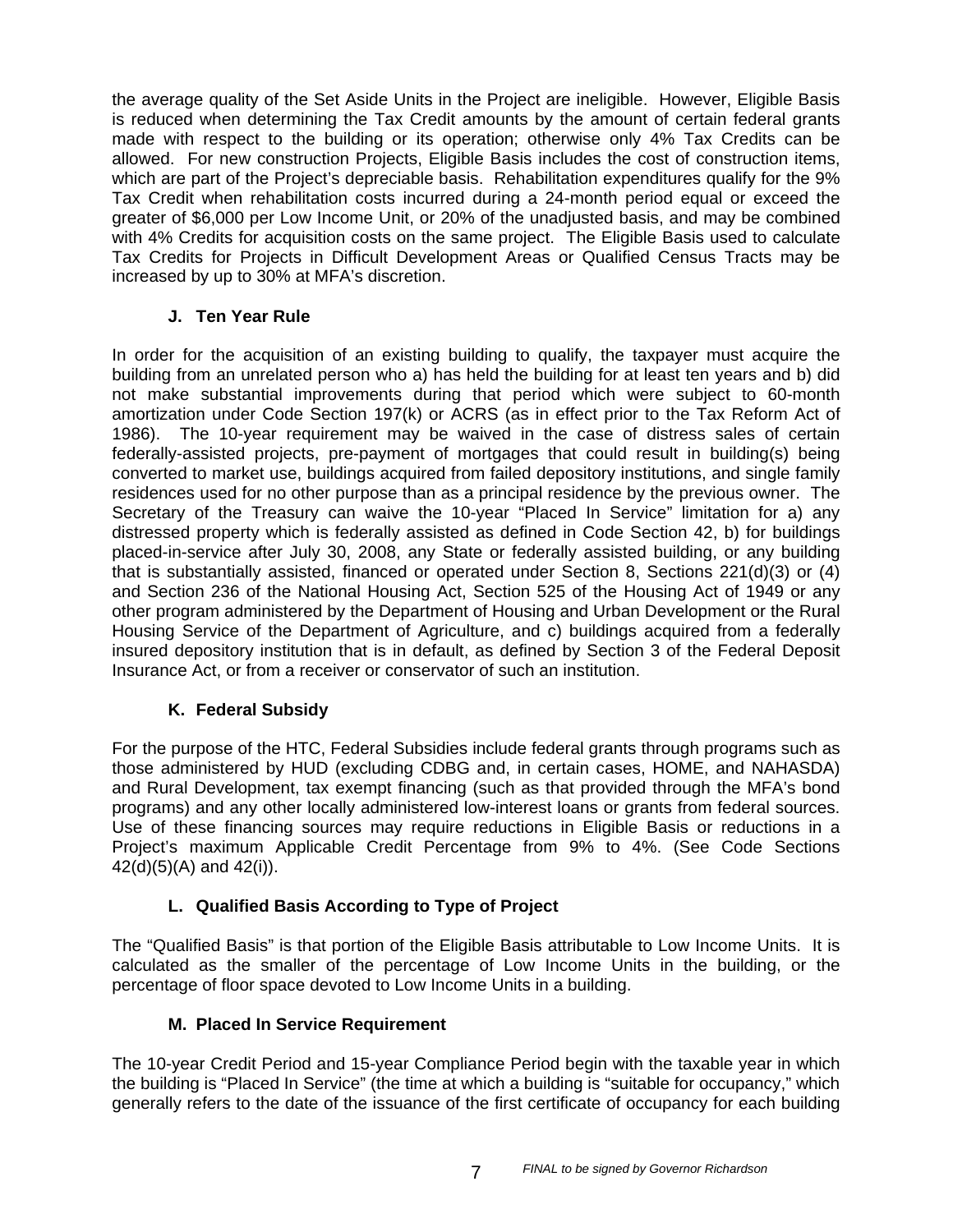in the Project), or, at the owner's election, the following taxable year. Section  $42(h)(1)(E)$  of the IRS Code allows for the allocation or "Carryover Allocation" of Tax Credits to a building that is part of a new construction or rehabilitation Project if an applicant's qualified expenditures, or actual basis in the Project as of the later of the end of the calendar year in which the allocation is made or 12 months subsequent to the date of allocation is more than 10% of the taxpayer's reasonably expected total basis in the Project. MFA requires evidence of ownership and submission of a complete Carryover Allocation Application by November 15<sup>th</sup> of the year in which the Tax Credit award was made, and evidence of the expenditure of more than 10% of the expected basis in the Project by August 31 of the following year. A Cost Certification detailing the qualified expenditures, or actual basis, that make up 10% of the reasonably expected basis and a description of the Applicant's method of accounting must be prepared by a Certified Public Accountant and submitted to MFA at that time. If the Carryover Allocation Application, the Certified Public Accountant's Cost Certification, the Attorney's Opinion regarding the qualification of the project for Housing Tax Credits, and any other required materials are not received on the appropriate dates noted above by 5:00 P.M., the Project's Credit Reservation will be canceled. Section  $42(h)(1)(E)$  further allows for a qualified building to be Placed in Service in either of the two calendar years following the calendar year in which the allocation is made.

# **N. Building Classification and Tax Credit Applicable Percentages**

The Tax Credit's Applicable Credit Percentage (i.e., the "4%" or "9%" Credits for which a Project is eligible) is determined by the type of Project proposed, its use and treatment of "Federal Subsidy," and the amount of Credit necessary to reach feasibility and long-term viability. The rates of 4% and 9% are upper limits of available Credits, which fluctuate based on market conditions. The actual "Applicable Credit Percentages" are based on monthly prevailing interest rates that are calculated and published by the U.S. Treasury Department as the "Applicable Federal Rate" or "AFR". The amount of the annual Credit is calculated to yield a present value of either 30% (4% Credit) or 70% (9% Credit) of eligible costs. Effective July 31, 2008 to December 31, 2013, the 70% (9% credit) applicable percentage is a minimum of 9%. The Applicable Credit Percentage may be locked in at the Developer's option, at 1) the month in which the building is Placed In Service or 2) the month in which a Binding Commitment (Carryover Allocation) is made for an allocation or, in the case of Tax Exempt Bond Financed Projects, the month the tax-exempt obligations are issued. Listed below are types of Projects, which could be considered eligible for the HTC and the applicable percentage for each type.

1. New Construction (without Federal Subsidy):

The maximum Applicable Credit Percentage is 9% (70% present value) for a new construction Project.

2. Rehabilitation (without Federal Subsidy):

The maximum Applicable Credit Percentage for rehabilitation is 9%. The greater of the following two tests must be met: 1) total Rehabilitation Costs must equal or exceed 20% of the adjusted Project basis during a 24-month period; or 2) the Qualified Basis of the Rehabilitation Costs must equal or exceed \$6,000 per Low Income Unit.

3. Acquisition/Rehabilitation of an Existing Building:

The maximum Applicable Credit Percentage for acquisition of an existing building is 4%. The greater of the following two tests must be met: 1) total Rehabilitation Costs must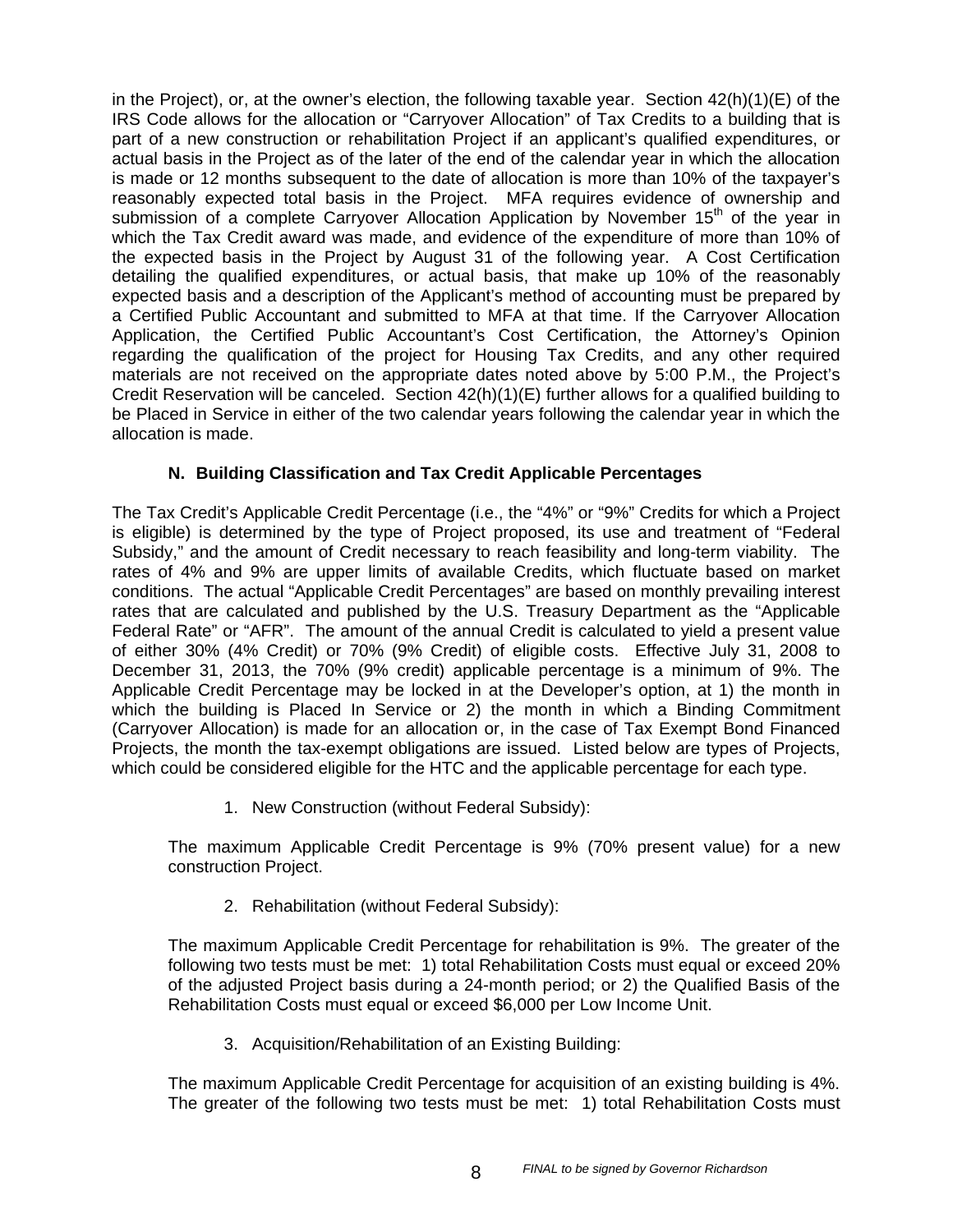equal or exceed 20% of the adjusted Project basis during a 24-month period; or 2) the Qualified Basis of the Rehabilitation Costs must equal or exceed \$6,000 per Low Income Unit. Rehabilitation and related expenditures can qualify for the 9% rehabilitation Tax Credit as long as the rehabilitation expenditures do not receive Federal Subsidies.

4. Federal Subsidy without Reduction in Eligible Basis:

The maximum Applicable Credit Percentage is generally 9% or 4% for a federally subsidized, newly constructed or rehabilitated building. Tax-exempt bonds are a federal subsidy requiring the 4% credit

5. Federal Subsidy with Reduction in Eligible Basis:

In the case of a project subsidized with Federal grants, whether a newly constructed or rehabilitated building, the taxpayer may elect to exclude the amount of Federal Grant Subsidy from the Eligible Basis. If the taxpayer makes such an election, the maximum Applicable Credit Percentage is 9% for a qualified building.

## **III. HOUSING PRIORITIES AND PROJECT SELECTION CRITERIA**

## **A. Needs Analysis**

This plan is consistent with the Needs Analysis of the *State of New Mexico Consolidated Plan for Housing and Community Development and 2009 Action Plan.* Housing priorities stated in the Consolidated Plan include increasing the supply of decent, affordable rental housing, expanding housing opportunities and access for individuals with special needs, expanding the supply of housing and services to assist the homeless, and preserving the State's existing affordable housing stock.

#### **B. Housing Priorities**

The following priorities are to be used by MFA in the distribution of Tax Credits, and are reflected in the Allocation Set Asides and Project Selection Criteria used to rank competitive Projects. These priorities include the following:

> 1. Levels of affordability in excess of the minimum requirements, through one or more of the following:

- a) Higher numbers of Set Aside Units; and /or
- b) Rents set to serve lower income tenants, for example, tenants earning no more than 40% or 30% of median income; and/or
- c) Extended Use Periods longer than the 30-year minimum.
- 2. Provision of affordable housing to households on public housing waiting lists;

3. Maximizing leverage by obtaining other public or private non-equity program resources;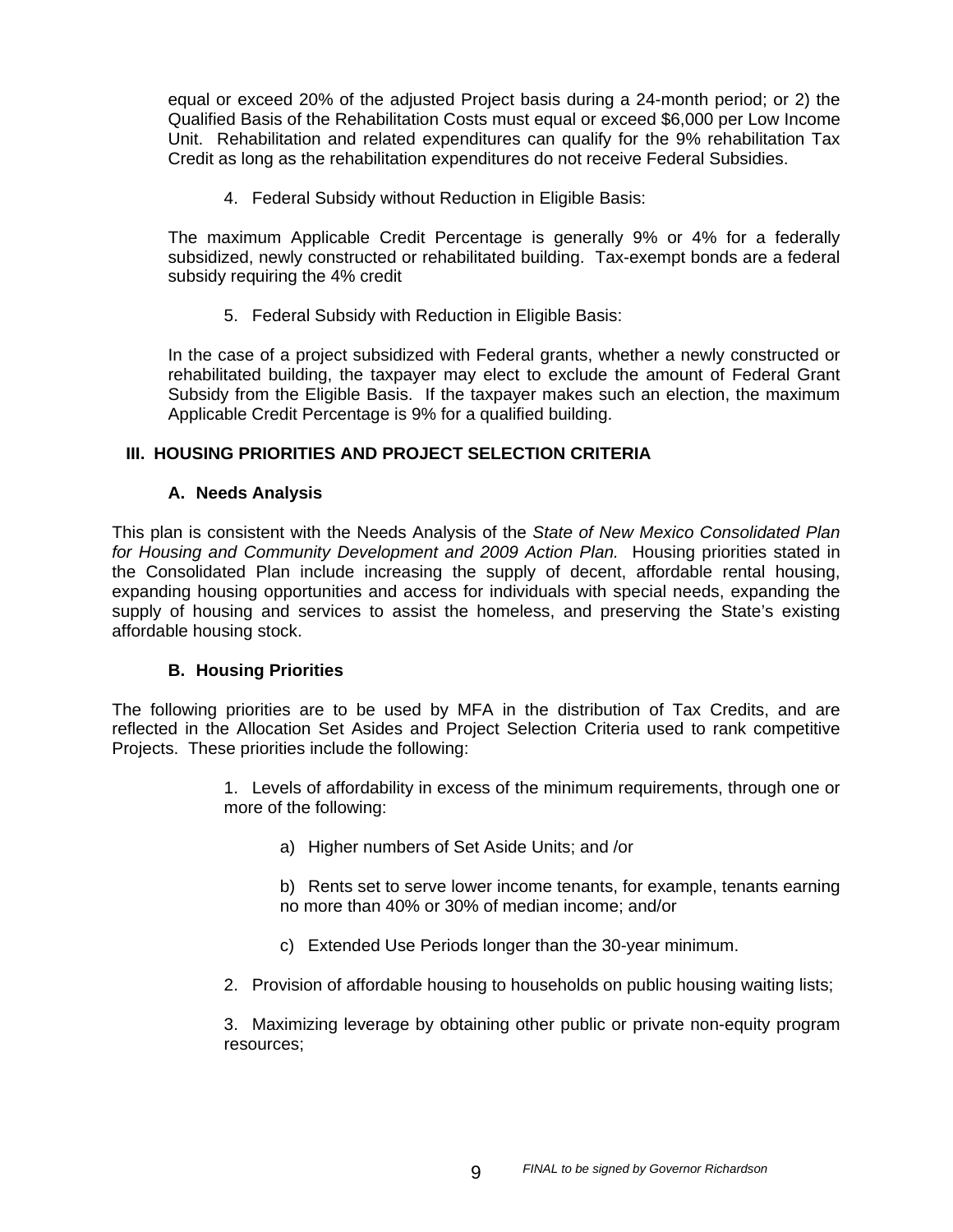4. An equitable distribution of Tax Credits throughout all parts of the state where affordable housing is needed and where Concerted Community Revitalization Plans exist;

5. Provision of housing to serve documented Senior and Special Needs Households, tenant populations of Individuals with Children, projects intended for eventual tenant ownership, and under served urban and rural areas;

6. Nonprofit development;

7. Production of housing with high quality design and construction;

8. Production of projects that are located in Qualified Census Tracts, the development of which contributes to a Concerted Community Revitalization Plan;

9. Production of projects using existing housing as part of a Concerted Community Revitalization Plan;

10. Provision of housing that is energy efficient or historic in nature; and

11. Efficient use of scarce resources including Tax Credits, measured through lower Development Costs or other means.

#### **C. Minimum Project Threshold Requirements**

All Tax Credit Applications must meet each of the following requirements. If they are not met, the Applicant will be given an opportunity to correct the deficiency and if not corrected in the time period allowed the Application will be rejected without further review, and no exceptions will be granted unless MFA decides to reduce the minimum score as described in Section E. Furthermore, these requirements are binding through Carryover and Final Allocations. For example MFA will not approve changes that cause a Project's scoring to deteriorate to a level at which it would not have received an award in the original round.

#### 1. Site Control

Site control for all of the land needed for the Project must be evidenced by a written governmental commitment to transfer the land to the Applicant, recorded deed or long term leasehold interest, or by a fully executed purchase contract or purchase option. If a contract or option is submitted, the agreement must provide for an initial term lasting at least until July 31<sup>st</sup> of the year in which the allocation is made. **This initial term must not be conditioned upon any extensions requiring seller consent, additional payments, financing approval, tax credit award or other such requirements.** Site control evidence and the Application materials must show exactly the same names, legal description/area and acquisition costs. All signatures, exhibits and amendments should be included to be considered complete.

2. Zoning

Evidence of approved zoning of the proposed site must be submitted. This requires that multifamily Projects are not prohibited by the existing zoning of the proposed site. Projects sited on land which is not zoned or which is zoned agricultural, are exempt from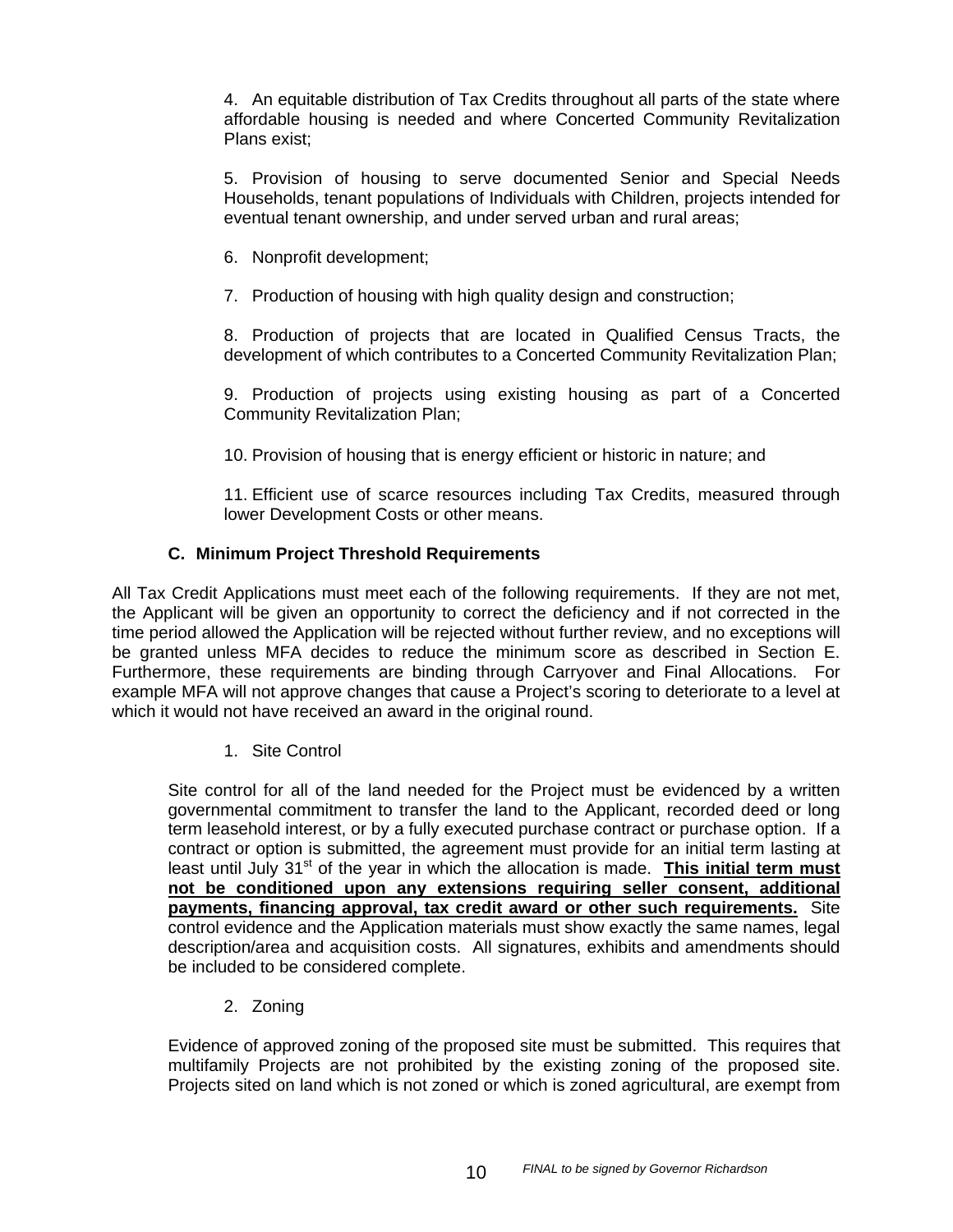this threshold test, but must obtain zoning approval and deliver evidence of it to MFA no later than November  $15<sup>th</sup>$  of the year of the Reservation.

3. Minimum Project Score

The project must achieve at least the Minimum Score established in the Project Selection Criteria as discussed below.

4. Fees

All fees owed to MFA for all Tax Credit Projects in which Principal(s) participate must be current. Fees must be received by the MFA by the date due to be considered current.

Additional minimum Project Threshold Requirements apply to Tax Exempt Bond Financed Projects, as described in Section VI.B.

#### **D. Allocation Set Asides**

1. Nonprofit Set Aside

Ten percent (10%) of the Annual Credit Ceiling for each calendar year will be reserved for Projects sponsored by Qualified Nonprofit Organizations. For purposes of this set aside, only federal requirements identified in IRS Code Section 42(h)(5) will apply. The aggregate amount of Tax Credit allocated by MFA to nonprofit organizations may exceed this amount.

2. USDA Rural Development Set Aside

Ten percent (10%) of the Annual Credit Ceiling will be set aside for Projects with committed USDA Rural Development funding for the newly proposed Project. For existing properties this would include Rural Development approvals for the new owner to assume existing RD assistance in addition to commitments for any new RD financing. To be eligible for the set-aside a Project's score must be within 10% of the lowest scoring Project to be awarded Tax Credits through the ranking process.

3. Ranking to Meet Set Asides

If the scoring and ranking process without regard to the Nonprofit Set Aside does not result in awards to Qualified Nonprofit Organization sponsored Projects sufficient to fill the Nonprofit Set Aside requirement, the next highest scoring, Qualified Nonprofit Organization Eligible Projects will receive awards sufficient to fulfill the Nonprofit Set Aside requirement ahead of the lowest scoring Projects that would otherwise have received an award. If there are insufficient Qualified Nonprofit Organization Eligible Projects to meet the Nonprofit Set Aside, the unallocated Nonprofit Set Aside Tax Credits can not be allocated to other Eligible Projects. A similar procedure will be used to meet the USDA Rural Development Set Aside; however, if there are insufficient USDA Rural Development Projects to meet the USDA Rural Development Set Aside, any unallocated USDA Rural Development Tax Credits may be used for other Eligible Projects.

## **E. Project Selection Criteria to Implement Housing Priorities**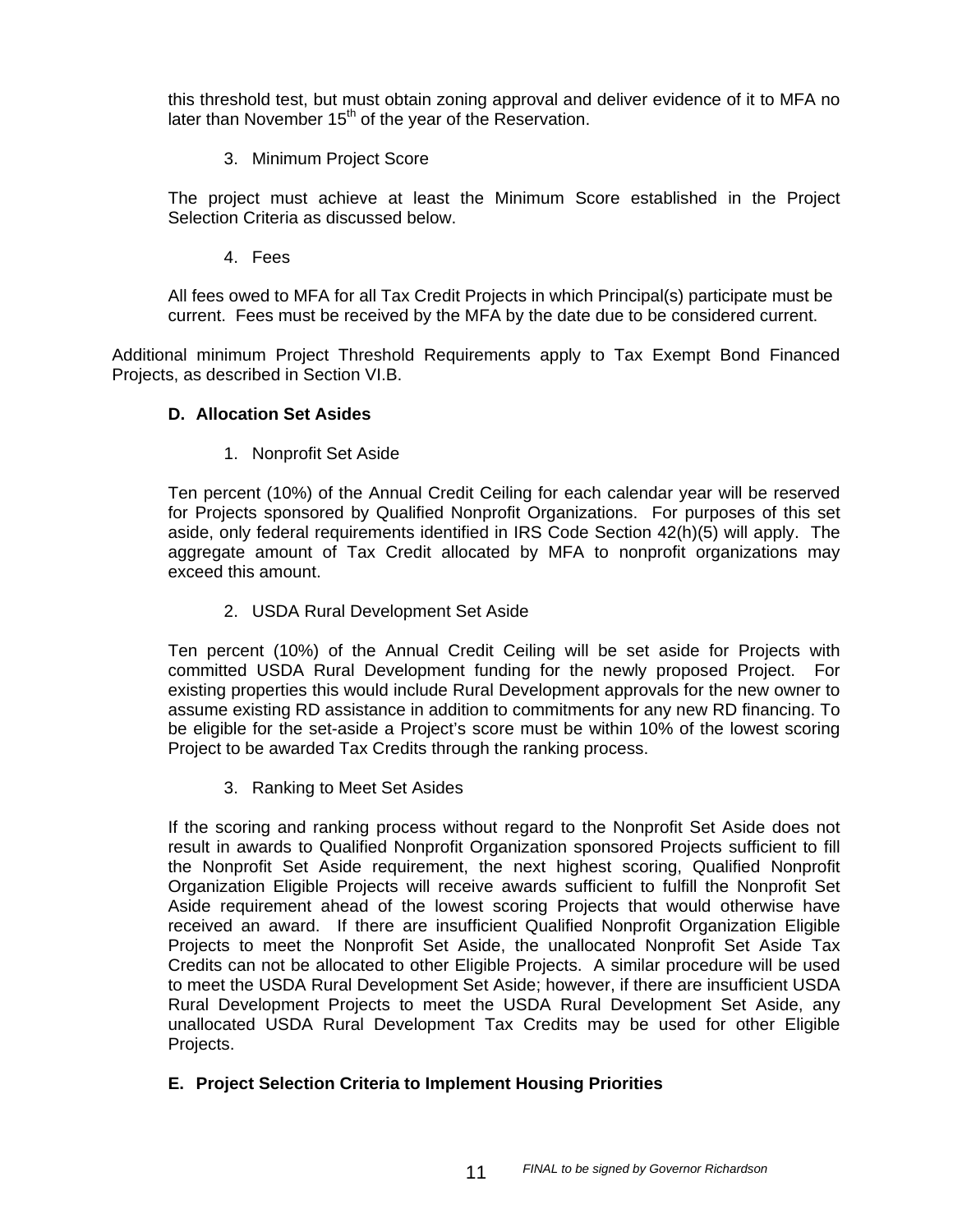The criteria shown below are the basis for the awarding of points to a particular proposed project during the Application round(s) conducted by MFA. Tax Credit reservations will not be awarded to projects achieving less than 100 points (the "Minimum Score") unless too few Projects score above this level and MFA, in its reasonable judgment, decides to reduce the Minimum Score. Projects scoring 100 or more points will be ranked according to their scores, and subject to Allocation Set Aside requirements Reservations will be made to these Projects, unless they are eliminated under subsequent processing, starting with the highest scoring projects, until all available Credits are used. Tax Exempt Bond Financed Projects will also be scored and must obtain a score of at least 70 points in order to obtain a determination that they are consistent with the QAP. Tax-exempt bond projects must also include points for a targeted population (scoring criteria 11, 12, or 13 - special needs, seniors or individuals with children) and scoring for projects that benefit the environment (scoring criteria 3).

Although some criteria include scaled point structures, partial points will not be otherwise awarded. If two projects with equal scores would require more than the available Credits, the project with the lower Total Development Cost per Unit will be selected. If too few Credits are available to make a full award to the next lower scoring project, MFA will determine whether or not to award a partial allocation and/or a commitment of future year's Credits to the project, following requirements in Section VIII below. Regardless of strict numerical ranking, the scoring does not operate to vest in an Applicant or Project any right to a Reservation or Tax Credit Allocation in any amount. MFA will in all instances reserve and allocate Tax Credits consistent with its sound and reasonable judgment, prudent business practices, and the exercise of its inherent discretion.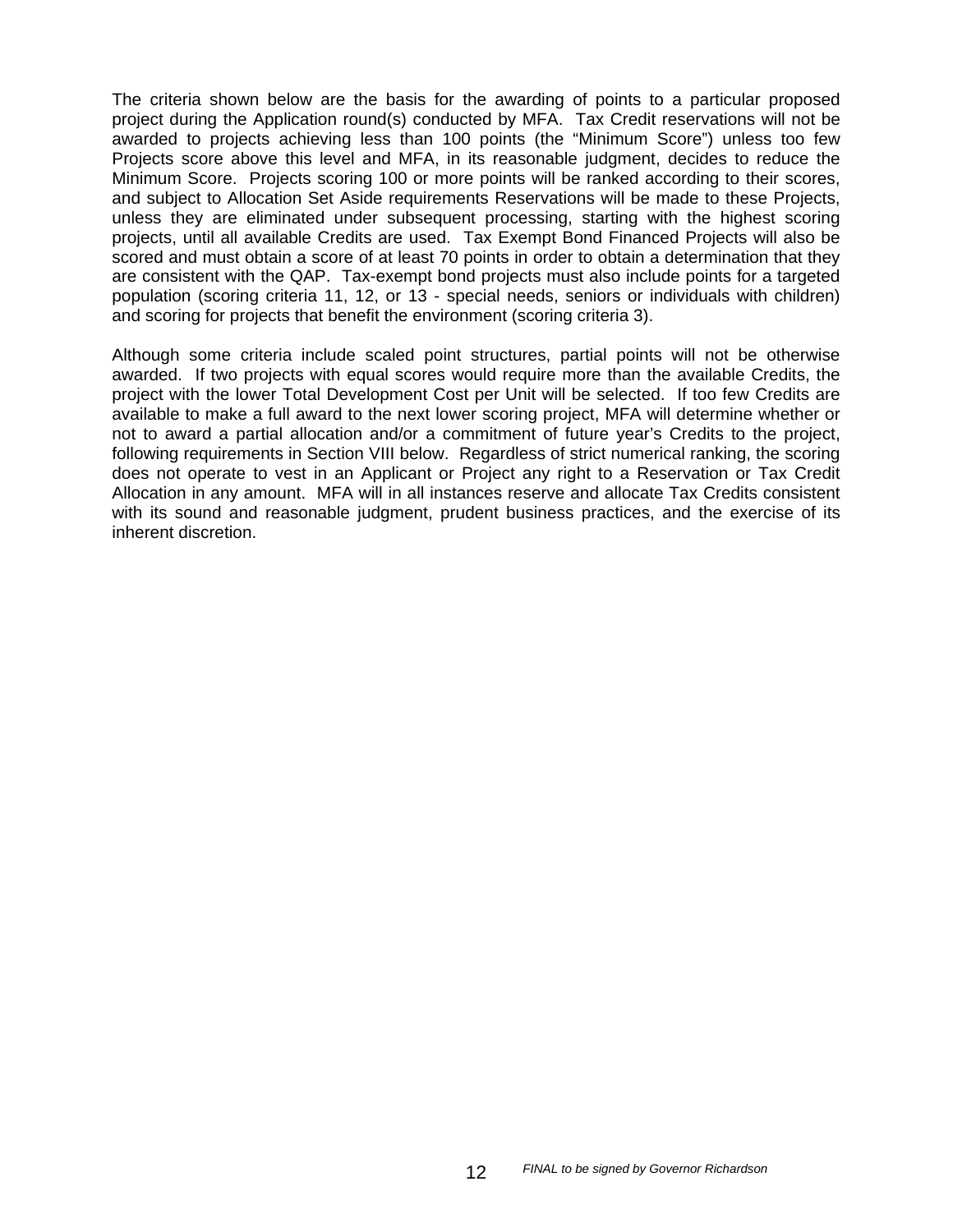# **Project Selection Criteria**

| 1. | Local Nonprofit or Local, State or Tribal Government Instrumentality<br>Participation                                                                                                                                                                                                                                                                                                                                                                                                                                                                                                                                                                                                                                                                                                                                              | 10 Points                              |
|----|------------------------------------------------------------------------------------------------------------------------------------------------------------------------------------------------------------------------------------------------------------------------------------------------------------------------------------------------------------------------------------------------------------------------------------------------------------------------------------------------------------------------------------------------------------------------------------------------------------------------------------------------------------------------------------------------------------------------------------------------------------------------------------------------------------------------------------|----------------------------------------|
|    | For private nonprofits this requires that the nonprofit have a board<br>comprised of a majority of New Mexico residents, was incorporated in New<br>Mexico before January 1 of the year in which the Application is submitted,<br>owns at least 51% of the general partner interest, meets the criteria of<br>Code Section 42(h)(5), and has submitted an IRS determination letter. In<br>addition, private nonprofits must also demonstrate financial capacity as<br>evidenced by minimum net worth/net assets of \$250,000 or be an<br>approved Community Housing Development Organization ("CHDO").                                                                                                                                                                                                                             |                                        |
|    | For government or tribal instrumentalities this requires evidence that they<br>own at least 51% of the general partner interest, and organizational<br>documents verifying their governmental status.                                                                                                                                                                                                                                                                                                                                                                                                                                                                                                                                                                                                                              |                                        |
|    | For any entity to claim points under this criterion, the nonprofit, government<br>or tribal instrumentality must be receiving a minimum of 10% of the<br>Developer Fee as identified in the Project Application. This calculation is<br>done before any reduction for consultant fees. When more than one entity<br>is receiving a portion of the developer fee, documentation will be required<br>evidencing the agreement among the entities as to the fee split<br>arrangement. Also a representative of the entity (board member, officer,<br>director, or staff) must provide evidence that they have attended the MFA<br>QAP training and/or other MFA approved tax credit training prior to<br>application. This approved training must have been completed within the<br>six months prior to submittal of the application. |                                        |
| 2. | <b>Tax Credit Design Competition Winners</b>                                                                                                                                                                                                                                                                                                                                                                                                                                                                                                                                                                                                                                                                                                                                                                                       | 15 Points-<br>$1st$ place              |
|    | MFA will hold a juried competition emphasizing high quality design and<br>construction, for projects passing the Threshold Tests. The competition is<br>optional, and up to three winning projects may receive points under this<br>criterion at the committee's discretion. See Attachments Checklist in<br>Application Package for additional materials needed to participate in the                                                                                                                                                                                                                                                                                                                                                                                                                                             | 10 Points-<br>$2nd$ place<br>5 points- |
|    | Design Competition.                                                                                                                                                                                                                                                                                                                                                                                                                                                                                                                                                                                                                                                                                                                                                                                                                | $3rd$ place                            |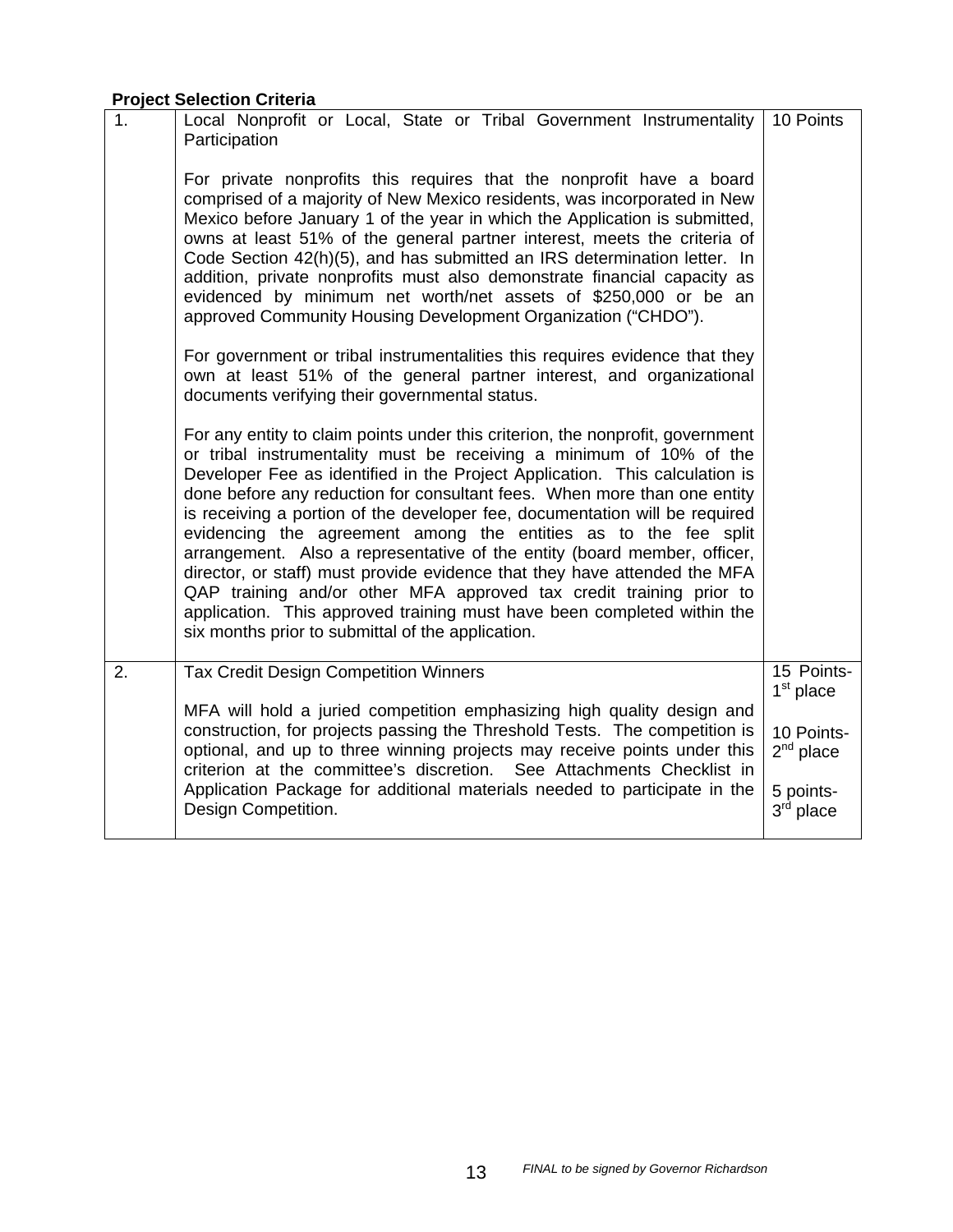| 3. | Projects that benefit communities and the environment through more<br>efficient use of resources, smarter planning and sustainable development.                                                                                                                                                                                                                                                                                                                                                                                                                                                                                                                                                                                                                                                                       | Option A:<br>20 Points                                               |
|----|-----------------------------------------------------------------------------------------------------------------------------------------------------------------------------------------------------------------------------------------------------------------------------------------------------------------------------------------------------------------------------------------------------------------------------------------------------------------------------------------------------------------------------------------------------------------------------------------------------------------------------------------------------------------------------------------------------------------------------------------------------------------------------------------------------------------------|----------------------------------------------------------------------|
|    | These points will be awarded to projects meeting minimum requirements in<br>incorporating green building, energy efficiency, water conservation, healthy<br>materials, and sustainability in the design and construction or rehabilitation<br>of the Project. Projects seeking points in this category must make a<br>commitment for LEED-H or LEED Certification, as<br>appropriate,<br>commitment to meet Enterprise Green Communities Green Criteria, or<br>complete the Green Building Criteria checklist, supported by the<br>preliminary plans and outline specifications, plus any additional required<br>documentation. See Attachments Checklist and 2009 Green Building<br>LIHTC Scoring supplemental document in Application Package for<br>additional materials needed to obtain points in this category. | Option B:<br>18 Points<br>Option C:<br>Range of<br>5 to 15<br>Points |
| 4. | <b>Rehabilitation Projects</b>                                                                                                                                                                                                                                                                                                                                                                                                                                                                                                                                                                                                                                                                                                                                                                                        | 15 Points                                                            |
|    | These points will be awarded to all Projects incurring average rehabilitation<br>hard costs of \$10,000 per Unit or more. In combined new construction and<br>rehabilitation Projects, rehabilitated units must account for at least 20% of<br>the total Units and the separation of rehabilitation costs and new<br>construction costs should be designated in the application. Please provide<br>Schedule A and D with these costs broken out between rehabilitation and<br>new construction. These points can be awarded in conjunction with<br>points under #5 or #6 below, but not with both.                                                                                                                                                                                                                    |                                                                      |
| 5. | Conversion plus Rehabilitation                                                                                                                                                                                                                                                                                                                                                                                                                                                                                                                                                                                                                                                                                                                                                                                        | 15 Points                                                            |
|    | These points will be awarded to projects that meet the rehabilitation<br>requirements of criterion 4 above and convert at least 50% of the existing<br>Market Rate Units to Low Income Units.                                                                                                                                                                                                                                                                                                                                                                                                                                                                                                                                                                                                                         |                                                                      |
| 6. | Preservation of Affordable Housing                                                                                                                                                                                                                                                                                                                                                                                                                                                                                                                                                                                                                                                                                                                                                                                    | 15 Points                                                            |
|    | These points are awarded to previously subsidized projects in which rents<br>for 75% of the Units are currently in excess of HTC Ceiling Rents and will<br>be reduced to HTC Ceiling Rents, or for which use restrictions are to expire<br>on or before December 31 <sup>st</sup> , 2013. Projects which are currently subsidized<br>and are eligible for prepayment and termination of their use agreement are<br>also eligible. (See Attachments Checklist for additional materials required<br>to obtain these points.) Rents will be limited to HTC ceilings despite other<br>subsidy rules, except in projects with project-based subsidies that allow for<br>rents in excess of HTC ceilings.                                                                                                                   |                                                                      |
| 7. | Projects with the following Average Gross Median Income (AGMI) Levels:                                                                                                                                                                                                                                                                                                                                                                                                                                                                                                                                                                                                                                                                                                                                                | <b>See</b><br>Chart                                                  |
|    | To calculate the AGMI, calculate a weighted average based on the number<br>of units Set Aside at each income level. Market Rate Units will be treated<br>as if they were Set Aside at 100% of Area Gross Median Income. Round<br>to zero (0) decimal points while calculating, according to the example in the<br>Glossary definition of "AGMI." Maximum points that will be awarded for                                                                                                                                                                                                                                                                                                                                                                                                                              | $60 - 69%$<br>25-30<br>Points                                        |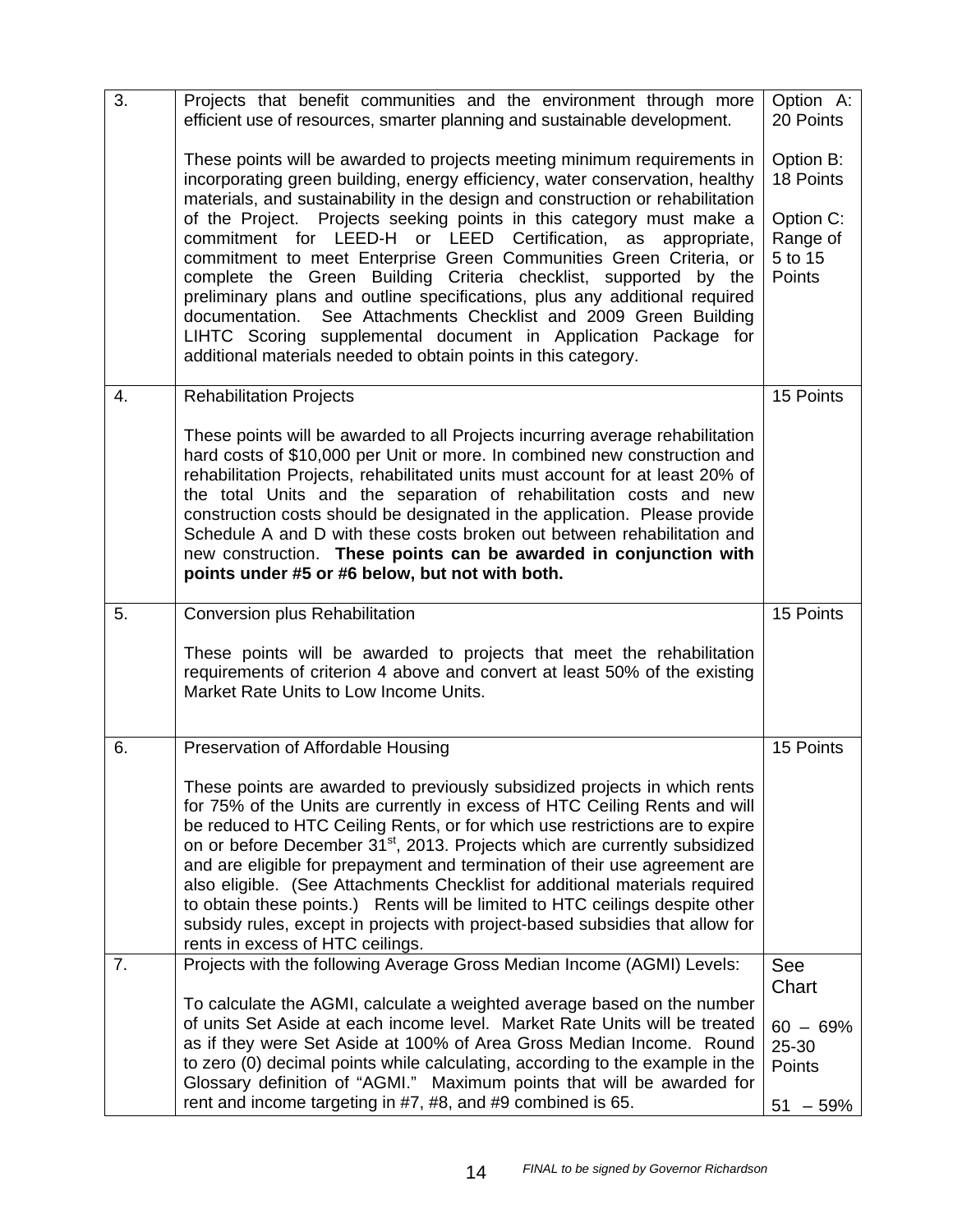|             |                    |                | $30 - 35$ |
|-------------|--------------------|----------------|-----------|
|             | Counties w/AMI     | Counties w/AMI | Points    |
|             | less than or equal | greater than   | 50% or    |
|             | to \$50,000        | \$50,000       | less,     |
| 50% or less | 40 Points          | 35 Points      | $35 - 40$ |
| 51%-59%     | 35 Points          | 30 Points      | Points    |
| 60%-69%     | 30 Points          | 25 Points      |           |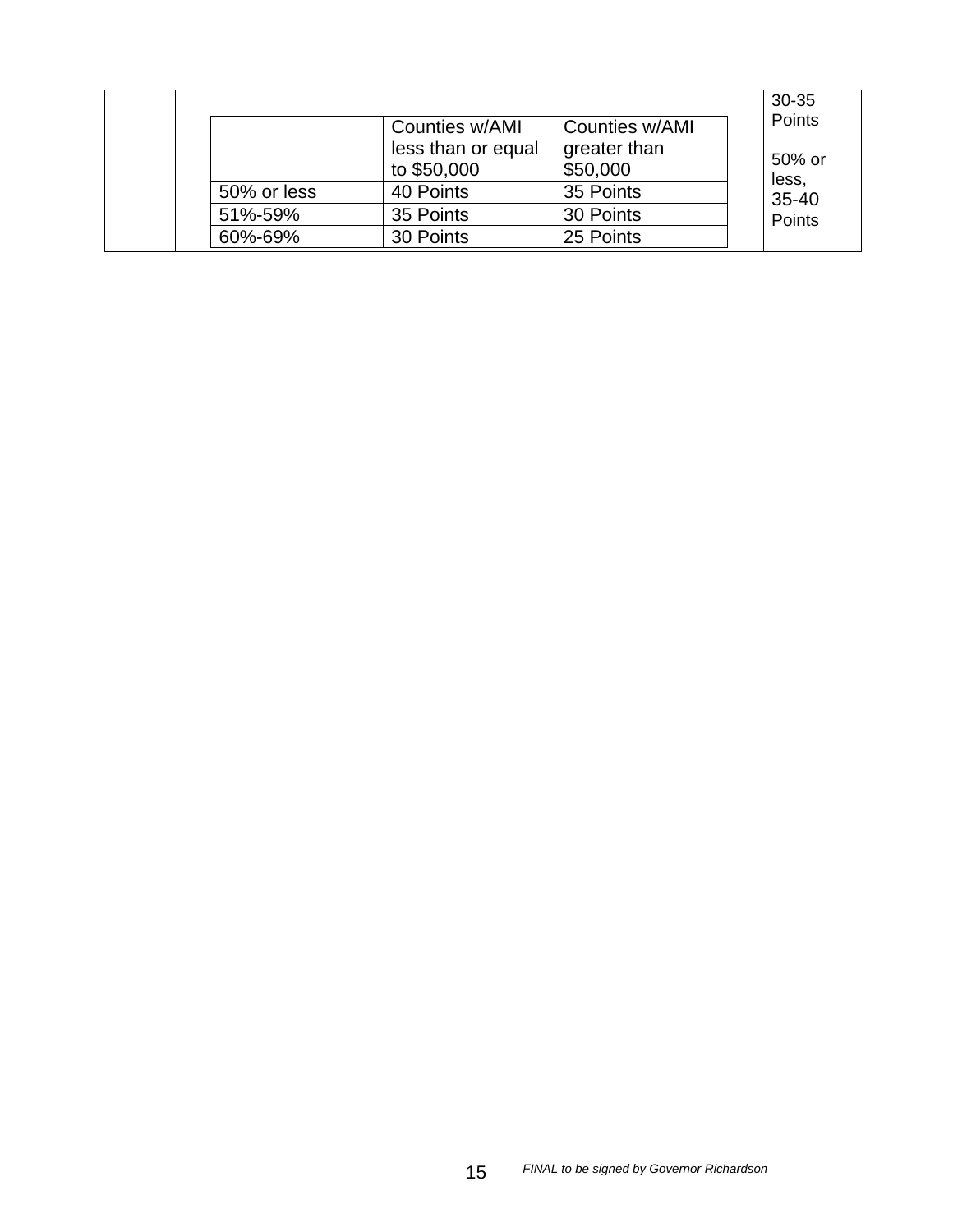| 8.  |          | Projects with the following Average Gross Median Rent (AGMR) Levels:                                                                                         |           | $60 - 69%$<br>20 Points |
|-----|----------|--------------------------------------------------------------------------------------------------------------------------------------------------------------|-----------|-------------------------|
|     |          | To calculate the AGMR, calculate a weighted average based on the                                                                                             |           |                         |
|     |          | number of units Set Aside at each rent level. Market Rate Units will be                                                                                      |           | $51 - 59\%$             |
|     |          | treated as if they were Set Aside at 100% of Area Gross Median Income.                                                                                       |           | 25 Points               |
|     |          | Round to zero (0) decimal points while calculating, according to the<br>example in the Glossary definition of "AGMR." A Project can opt to restrict          |           | 50% or                  |
|     |          | rents at a lower level than the targeted income level for any given unit(s),                                                                                 |           | less,                   |
|     |          | but in no case can the rent levels exceed the income levels. Maximum                                                                                         |           | 30 Points               |
|     |          | points that will be awarded for rent and income targeting in #7, #8, and #9                                                                                  |           |                         |
|     |          | combined is 65.                                                                                                                                              |           |                         |
| 9.  |          | Projects that incorporate Market Rate Units equal to at least 15% of the                                                                                     |           | 10 Points               |
|     |          | total Units. Maximum points that will be awarded for rent and income<br>targeting in #7, #8, and #9 combined is 65.                                          |           |                         |
|     |          |                                                                                                                                                              |           |                         |
|     |          |                                                                                                                                                              |           |                         |
|     |          |                                                                                                                                                              |           |                         |
| 10. |          | Projects committed to an Extended Use Period of the following:                                                                                               |           | $35$ Yrs $-$            |
|     |          |                                                                                                                                                              |           | 5 Points                |
|     |          | 35 Years5 Points 40 Years10 Points 45 Years15 Points<br>This period encompasses the 15 Year IRS Compliance Period.                                           |           | 40 Yrs -<br>10 Points   |
|     |          |                                                                                                                                                              |           | 45 Yrs -                |
|     |          |                                                                                                                                                              |           | 15 Points               |
| 11. |          | Projects in which Units are Reserved for Special Needs Households                                                                                            |           | Up to 20                |
|     |          |                                                                                                                                                              |           | Points                  |
|     |          | "Reserved" for Special Needs Households (see definitions of Special                                                                                          |           | (see<br>chart)          |
|     |          | Needs Household and Reserved in glossary) will mean that the units may                                                                                       |           |                         |
|     |          | not be rented to other households unless the unit has been marketed for 30                                                                                   |           |                         |
|     |          | days and no qualified households have been referred by the Local Lead                                                                                        |           |                         |
|     |          | Agency (LLA). To receive these points, the Applicant will need to provide                                                                                    |           |                         |
|     |          | the a copy of the signed MFA-approved agreement (form provided with                                                                                          |           |                         |
|     |          | Application) with the LLA for the geographic area where the Project is to be<br>located at Application. The Applicant will provide notice of available units |           |                         |
|     |          | to the LLA. The LLA will be responsible for providing services for the                                                                                       |           |                         |
|     |          | duration of the Project and for referring qualified tenants as soon as set-                                                                                  |           |                         |
|     |          | aside units become available. Projects in areas without a LLA will commit                                                                                    |           |                         |
|     |          | to signing an agreement with the LLA as soon as one is identified.                                                                                           |           |                         |
|     |          |                                                                                                                                                              |           |                         |
|     |          | The 5 points for a 5% Set-Aside for Special Needs Households are<br>able to be combined with the scoring for Senior Households or                            |           |                         |
|     |          | Households Comprised of Individuals with Children (maximum of 20                                                                                             |           |                         |
|     | points). |                                                                                                                                                              |           |                         |
|     |          |                                                                                                                                                              |           |                         |
|     |          | 25% of Units Set-aside and                                                                                                                                   | 20 points |                         |
|     |          | signed Agreement with LLA.                                                                                                                                   |           |                         |
|     |          |                                                                                                                                                              |           |                         |
|     |          | 5% of Units Set-aside and                                                                                                                                    | 5 points  |                         |
|     |          | signed Agreement with LLA.                                                                                                                                   |           |                         |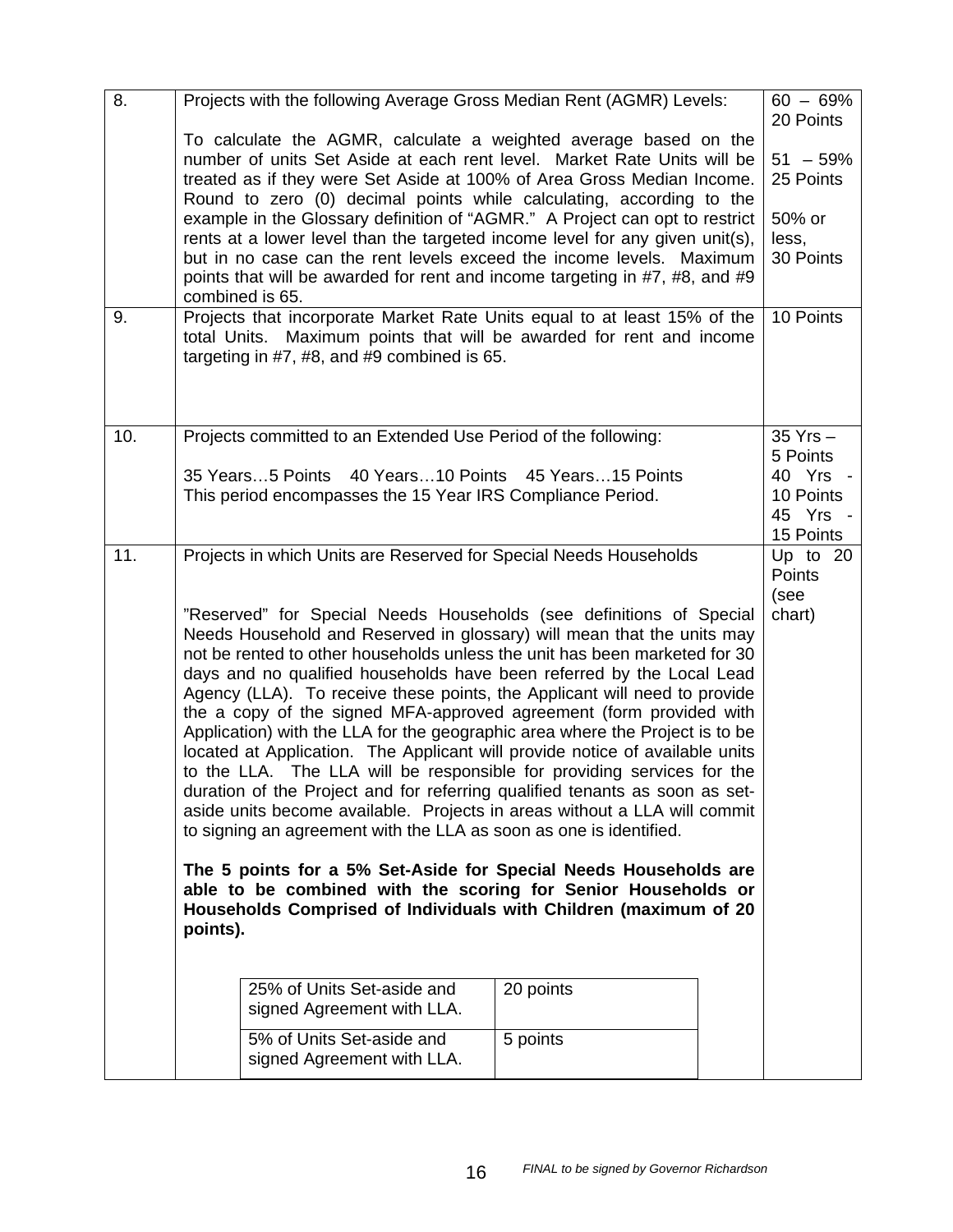| 12. | Projects Reserved for Senior Households                                                                                                                                                                                                                                                                                                                                                                                                                                                                                                                                                                                                                                                                                                                                                                                                                                                                                                                                                                                       |                                                                                         |                                                             |  |  |  |  |
|-----|-------------------------------------------------------------------------------------------------------------------------------------------------------------------------------------------------------------------------------------------------------------------------------------------------------------------------------------------------------------------------------------------------------------------------------------------------------------------------------------------------------------------------------------------------------------------------------------------------------------------------------------------------------------------------------------------------------------------------------------------------------------------------------------------------------------------------------------------------------------------------------------------------------------------------------------------------------------------------------------------------------------------------------|-----------------------------------------------------------------------------------------|-------------------------------------------------------------|--|--|--|--|
|     | Up to $15$<br>Points<br>These points benefit Projects specifically designated for exclusive use by<br>(see<br>senior residents. The projects should feature independent living, central<br>chart)<br>common areas that can be used for resident activities and serving meals<br>with an adjoining kitchen area, and an appropriate management<br>arrangement. "Senior Household" is defined as a household including at<br>least one person 55 years of age or older. A Social Services Plan is<br>required (see definition in glossary). Points will be awarded based on the<br>Project meeting the requirements above and based on the services<br>provided, as demonstrated in the chart below. Services must be actively<br>linked to the project, not simply provided to the community at-large. These<br>points are not available if 20 points are awarded for full set-aside for<br>Special Needs Households or if points are awarded for Households<br>Comprised of Individuals with Children. (maximum of 20 points) |                                                                                         |                                                             |  |  |  |  |
|     |                                                                                                                                                                                                                                                                                                                                                                                                                                                                                                                                                                                                                                                                                                                                                                                                                                                                                                                                                                                                                               | Set-aside requirement met and<br>social service plan meets all<br>requirements          | 5 points                                                    |  |  |  |  |
|     |                                                                                                                                                                                                                                                                                                                                                                                                                                                                                                                                                                                                                                                                                                                                                                                                                                                                                                                                                                                                                               | Community building and all<br>units incorporate Universal<br>Design                     | 3 points                                                    |  |  |  |  |
|     |                                                                                                                                                                                                                                                                                                                                                                                                                                                                                                                                                                                                                                                                                                                                                                                                                                                                                                                                                                                                                               | Providing health care service<br>on-site or linked with a local<br>health care provider | 2 points (on site) 1 point<br>(off site)                    |  |  |  |  |
|     |                                                                                                                                                                                                                                                                                                                                                                                                                                                                                                                                                                                                                                                                                                                                                                                                                                                                                                                                                                                                                               | <b>Transportation services</b>                                                          | 2 points                                                    |  |  |  |  |
|     |                                                                                                                                                                                                                                                                                                                                                                                                                                                                                                                                                                                                                                                                                                                                                                                                                                                                                                                                                                                                                               | Experienced service<br>coordinator on site                                              | 2 points                                                    |  |  |  |  |
|     |                                                                                                                                                                                                                                                                                                                                                                                                                                                                                                                                                                                                                                                                                                                                                                                                                                                                                                                                                                                                                               | Providing one prepared meal<br>on a daily basis available to all<br>tenants             | 2 points (congregate<br>meals)<br>1 point (meal<br>service) |  |  |  |  |
|     |                                                                                                                                                                                                                                                                                                                                                                                                                                                                                                                                                                                                                                                                                                                                                                                                                                                                                                                                                                                                                               | Homemaking services                                                                     | 1 point                                                     |  |  |  |  |
|     |                                                                                                                                                                                                                                                                                                                                                                                                                                                                                                                                                                                                                                                                                                                                                                                                                                                                                                                                                                                                                               | Other - MFA reserves right to                                                           | 1-2 points each as                                          |  |  |  |  |
|     |                                                                                                                                                                                                                                                                                                                                                                                                                                                                                                                                                                                                                                                                                                                                                                                                                                                                                                                                                                                                                               | award preference points for<br>other services                                           | deemed appropriate                                          |  |  |  |  |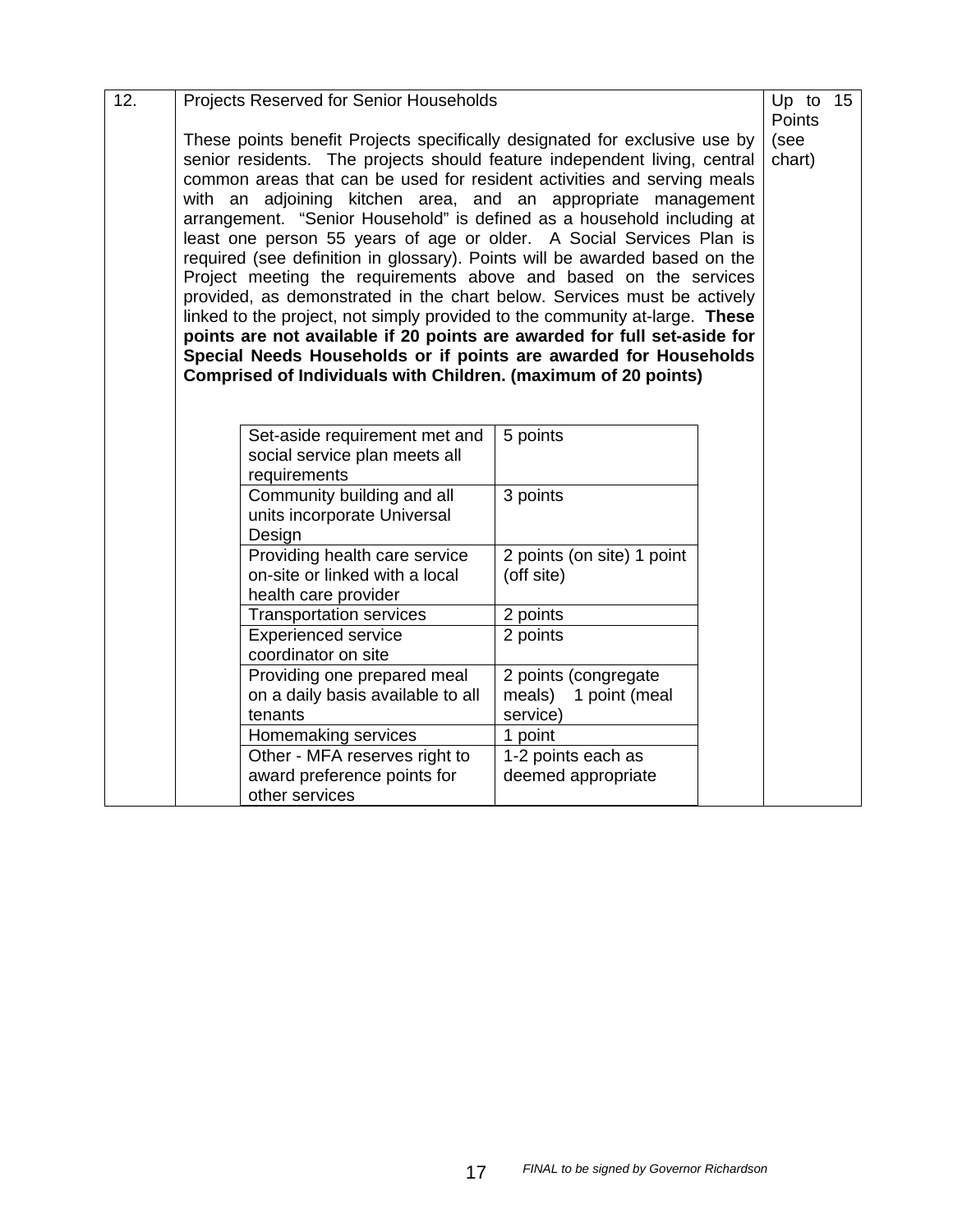| 13. | Projects in which 25% of all Units are Reserved for Households Comprised       |                                          | Up to 15        |    |  |  |  |  |
|-----|--------------------------------------------------------------------------------|------------------------------------------|-----------------|----|--|--|--|--|
|     | of Individuals with Children                                                   |                                          | Points          |    |  |  |  |  |
|     |                                                                                |                                          | (see            |    |  |  |  |  |
|     | "Reserved" for Households Comprised of Individuals With Children means         |                                          | chart)          |    |  |  |  |  |
|     | that these units will not be rented to other households unless the owner       |                                          |                 |    |  |  |  |  |
|     | demonstrates that a subsequent change in the level of demand for such          |                                          |                 |    |  |  |  |  |
|     | units and after demonstrating a good faith effort to obtain the originally     |                                          |                 |    |  |  |  |  |
|     | targeted tenants. A Social Services Plan, which meets the needs of             |                                          |                 |    |  |  |  |  |
|     | individuals with children, is required. In addition the applicant must provide |                                          |                 |    |  |  |  |  |
|     | a description of the Project's specific design elements that serve the needs   |                                          |                 |    |  |  |  |  |
|     | of families with children. In new construction Projects, at least 30% of all   |                                          |                 |    |  |  |  |  |
|     | the Units must have 3 or more bedrooms. Points will be awarded based on        |                                          |                 |    |  |  |  |  |
|     | the Project meeting the requirements above and based on the services           |                                          |                 |    |  |  |  |  |
|     | provided, as demonstrated in the chart below. Services must be actively        |                                          |                 |    |  |  |  |  |
|     | linked to the project, not simply provided to the community at-large. These    |                                          |                 |    |  |  |  |  |
|     | points are not available if 20 points are awarded for full set-aside for       |                                          |                 |    |  |  |  |  |
|     | Special Needs Households or if points are awarded for Senior                   |                                          |                 |    |  |  |  |  |
|     | Households. (maximum of 20 points)                                             |                                          |                 |    |  |  |  |  |
|     |                                                                                |                                          |                 |    |  |  |  |  |
|     |                                                                                |                                          |                 |    |  |  |  |  |
|     | Set-aside requirement met,                                                     | 5 points                                 |                 |    |  |  |  |  |
|     | and design elements and                                                        |                                          |                 |    |  |  |  |  |
|     | social service plan meet all                                                   |                                          |                 |    |  |  |  |  |
|     | requirements                                                                   |                                          |                 |    |  |  |  |  |
|     | <b>Experienced service</b>                                                     | 2 points                                 |                 |    |  |  |  |  |
|     | coordinator on site                                                            |                                          |                 |    |  |  |  |  |
|     | Providing health care service                                                  |                                          |                 |    |  |  |  |  |
|     | on-site or linked with a local                                                 | 2 points (on site) 1 point<br>(off site) |                 |    |  |  |  |  |
|     | health care provider                                                           |                                          |                 |    |  |  |  |  |
|     |                                                                                |                                          |                 |    |  |  |  |  |
|     | Providing childcare services on<br>site or linked to outside centers           | 2 points (on site) 1 point               |                 |    |  |  |  |  |
|     |                                                                                | (off site)<br>2 points                   |                 |    |  |  |  |  |
|     | <b>Transportation services</b><br>Credit and financial                         |                                          |                 |    |  |  |  |  |
|     |                                                                                | 1 point                                  |                 |    |  |  |  |  |
|     | counseling/education                                                           |                                          |                 |    |  |  |  |  |
|     | Job training, search assistance<br>and/or placement                            | 1 point                                  |                 |    |  |  |  |  |
|     |                                                                                |                                          |                 |    |  |  |  |  |
|     | Computer literacy training                                                     | 1 point                                  |                 |    |  |  |  |  |
|     | Other - MFA reserves right to                                                  | 1-2 points each as                       |                 |    |  |  |  |  |
|     | award preference points for<br>other services                                  | deemed appropriate                       |                 |    |  |  |  |  |
|     |                                                                                |                                          |                 |    |  |  |  |  |
| 14. | <b>Efficient Use of Tax Credits</b>                                            |                                          | Up to<br>Points | 10 |  |  |  |  |
|     |                                                                                |                                          |                 |    |  |  |  |  |
|     | Projects that do not exceed 100% of the 2008 weighted average                  |                                          |                 |    |  |  |  |  |
|     | Total Development Cost per square foot (\$155.43) would be                     |                                          |                 |    |  |  |  |  |
|     | awarded 10 points. Projects that do not exceed 110% of the 2008                |                                          |                 |    |  |  |  |  |
|     | weighted average Total Development Cost per square foot (\$170.97)             |                                          |                 |    |  |  |  |  |
|     | would be awarded 5 points.                                                     |                                          |                 |    |  |  |  |  |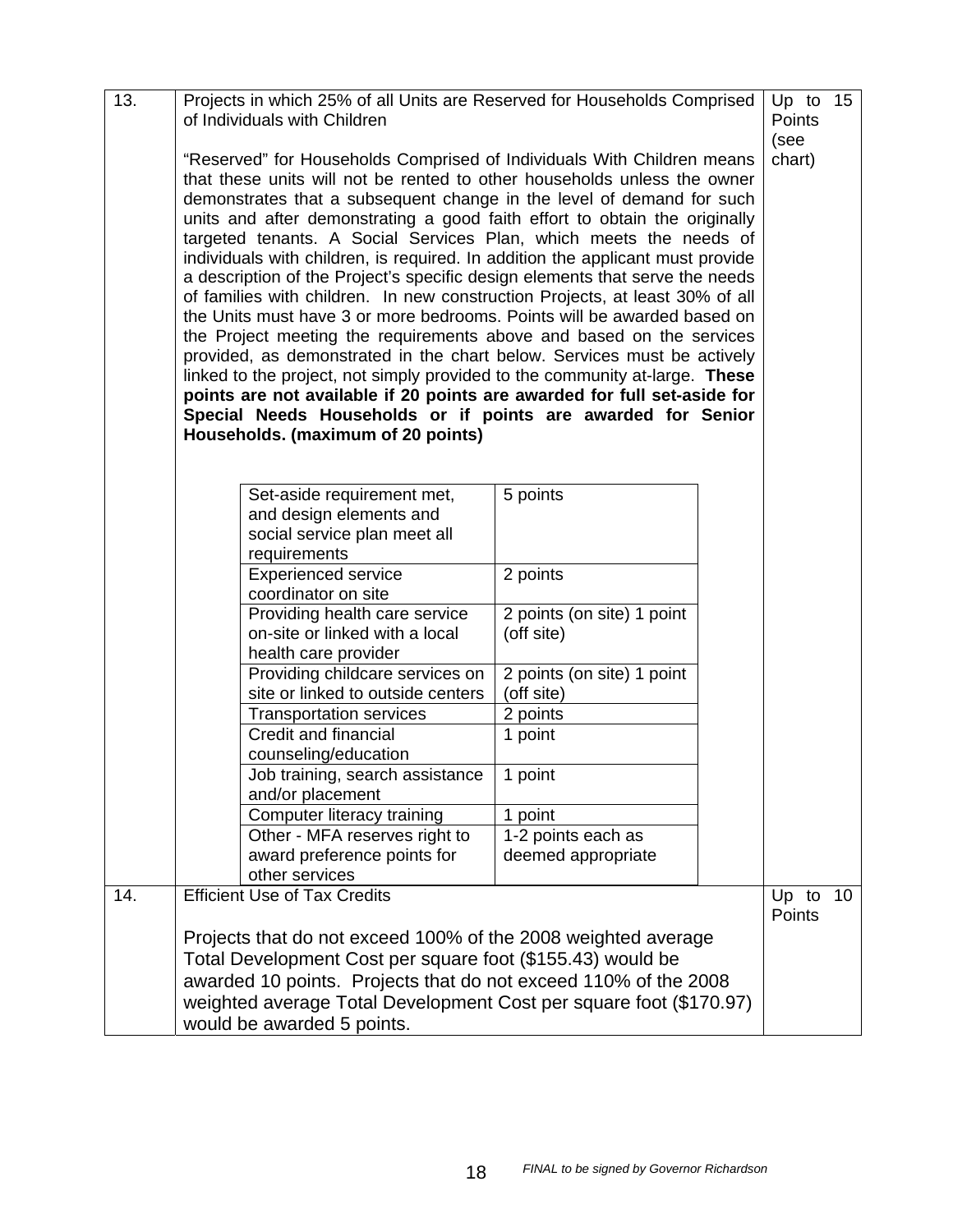| 15. | Projects which include 60 or fewer Set Aside Units                                                                                                                                                                                                                                                                                                                                                                                                                                                                                                                                                                                                                                                                                                        | 5 Points  |
|-----|-----------------------------------------------------------------------------------------------------------------------------------------------------------------------------------------------------------------------------------------------------------------------------------------------------------------------------------------------------------------------------------------------------------------------------------------------------------------------------------------------------------------------------------------------------------------------------------------------------------------------------------------------------------------------------------------------------------------------------------------------------------|-----------|
|     | For purposes of scoring, Projects to be located on adjacent sites proposed<br>by the same Applicant in the same allocation round will be treated as a<br>single Project, regardless of the tenant populations being served.                                                                                                                                                                                                                                                                                                                                                                                                                                                                                                                               |           |
| 16. | Projects in which at least 10% of the Total Development Cost is to be made<br>permanently available to the Project or endowed by formal resolution of a<br>state, local, or tribal government entity.                                                                                                                                                                                                                                                                                                                                                                                                                                                                                                                                                     | 10 Points |
|     | The commitment from a state, local, or tribal government entity may be<br>made in the form of cash, financing guaranties, or land and buildings. Tax<br>Exempt Bond Financing, HOME funds awarded by MFA, non verifiable<br>sources, or sources available to the Project for less than ten years will not<br>be counted in meeting this criterion. Appraisals dated no earlier than six<br>months prior to the Application date and completed by MAIs licensed in<br>New Mexico must be submitted for all Applications in which land or building<br>values are counted toward this 10% figure, unless the land is Native<br>American Trust Land. For Native American Trust Land donations, a<br>certified copy of the tribal resolution will be required. |           |
| 17. | Projects for which Complete Applications have been submitted                                                                                                                                                                                                                                                                                                                                                                                                                                                                                                                                                                                                                                                                                              | 5 Points  |
|     | Points are awarded to Applications that meet all the standards described in<br>Section IV.A.4 under "Content and Format" and did not require any<br>deficiency corrections.                                                                                                                                                                                                                                                                                                                                                                                                                                                                                                                                                                               |           |
| 18. | Projects providing a commitment to market the Units to households listed<br>on public or Indian housing agency waiting lists.                                                                                                                                                                                                                                                                                                                                                                                                                                                                                                                                                                                                                             | 2 Points  |
|     | A letter to the PHA or Tribally Designated Housing Entity, which serves the<br>jurisdiction of the proposed site verifying this commitment, will be required<br>to obtain points for this criterion.                                                                                                                                                                                                                                                                                                                                                                                                                                                                                                                                                      |           |
| 19. | Projects located in Qualified Census Tracts ("QCT's"). A chart of HUD<br>designated QCT's may be found on the MFA web site.                                                                                                                                                                                                                                                                                                                                                                                                                                                                                                                                                                                                                               | 5 Points  |
| 20. | Projects that the development of which contributes to a Concerted<br>Community Revitalization Plan or are located in a Metropolitan<br>Redevelopment District (as defined by NM Statute).                                                                                                                                                                                                                                                                                                                                                                                                                                                                                                                                                                 | 5 Points  |
| 21. | Projects in which at least half of the units are intended for eventual tenant<br>ownership. The Project design must be conducive to this purpose, using<br>single family homes, duplexes, and/or townhomes that have individually<br>metered utilities and public streets. This commitment will be evidenced by<br>submission of a long-range Tenant Conversion Plan, and it will be<br>documented in the LURA.<br>These points may not be awarded in<br>combination with points under criterion 10.                                                                                                                                                                                                                                                      | 5 Points  |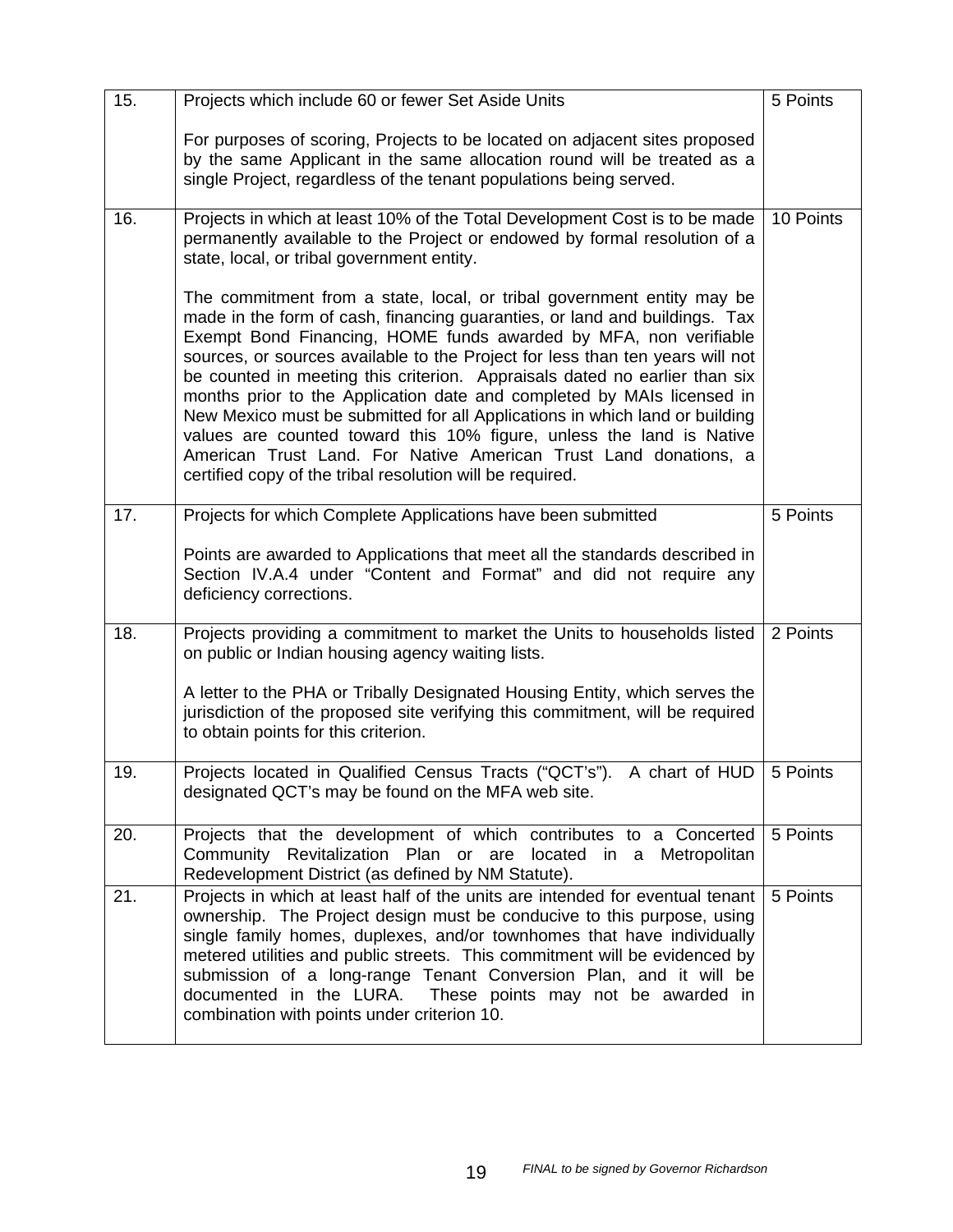| 22. | Projects in which the Applicant has developed a comprehensive program to<br>facilitate eventual homeownership for tenants. The program should include<br>owner funded incentives to assist tenants in saving for the purchase of a<br>new home, such as establishing individual tenant accounts funded from a<br>portion of tenant's monthly rent payment in which participants earn<br>matching contributions from owner, and/or a program which earns credits<br>toward the purchase of a home through partnerships with area builders. In<br>addition to assisting the participating tenants with saving for a new home,<br>the program should also provide for homeownership training, credit<br>counseling, and other services necessary to help tenants prepare for<br>homeownership. Finally, the program should outline the requirements for<br>tenant participation. In order to obtain points under this criterion, the<br>program must fully outline all terms and conditions of participation,<br>demonstrate a feasible and tangible benefit to the tenants and are funded<br>as part of owner's operating budget for the project. The Applicant must<br>submit a written description of the program that addresses all of the above<br>criteria. | 5 Points                                                           |
|-----|----------------------------------------------------------------------------------------------------------------------------------------------------------------------------------------------------------------------------------------------------------------------------------------------------------------------------------------------------------------------------------------------------------------------------------------------------------------------------------------------------------------------------------------------------------------------------------------------------------------------------------------------------------------------------------------------------------------------------------------------------------------------------------------------------------------------------------------------------------------------------------------------------------------------------------------------------------------------------------------------------------------------------------------------------------------------------------------------------------------------------------------------------------------------------------------------------------------------------------------------------------------|--------------------------------------------------------------------|
| 23. | Projects with Historic Significance.                                                                                                                                                                                                                                                                                                                                                                                                                                                                                                                                                                                                                                                                                                                                                                                                                                                                                                                                                                                                                                                                                                                                                                                                                           | 5 points                                                           |
|     | Projects certified on the National Register of Historic Places or<br>buildings located in a registered historic district (i.e. meeting the<br>criteria for Part 1 Approval for Historic Tax Credits).                                                                                                                                                                                                                                                                                                                                                                                                                                                                                                                                                                                                                                                                                                                                                                                                                                                                                                                                                                                                                                                          |                                                                    |
| 24. | Projects located in Priority Geographic Areas.<br>High Priority Geographic Areas - New Construction<br>Eligible Projects are located in the counties of: Bernalillo, Dona Ana,<br>Sandoval, San Juan, and Santa Fe Counties. In addition, all Projects on<br>Native American Trust Lands or Native American owned lands within their<br>geographic jurisdictional boundaries.<br>Medium Priority Geographic Areas - New Construction<br>Eligible Projects are located in Lea, Luna and Valencia Counties.<br>High Priority Geographic Areas - Acquisition and Rehabilitation<br>Eligible Projects are located in the counties of: Bernalillo, Dona Ana, Grant,<br>Luna, San Miguel, Santa Fe, Sierra, Socorro, Taos, Torrance and Valencia<br>counties.<br>Medium Priority Geographic Areas - Acquisition and Rehabilitation<br>Eligible Projects are located in Los Alamos and Sandoval counties.<br>Subject to change based on any changes in the 2009 Action Plan.                                                                                                                                                                                                                                                                                          | High<br>Priority:<br>15 Points<br>Medium<br>Priority:<br>10 Points |

# **F. Additional Credits for Projects with Partial Allocations**

If an Applicant receives a partial allocation in a given round, and requests additional Credits in a subsequent round, the Minimum Project Threshold Requirements and the Project Selection Criteria for scoring used in the initial allocation year will be applied to the evaluation of the Project in the subsequent allocation year. The Project's ranking relative to Initial Application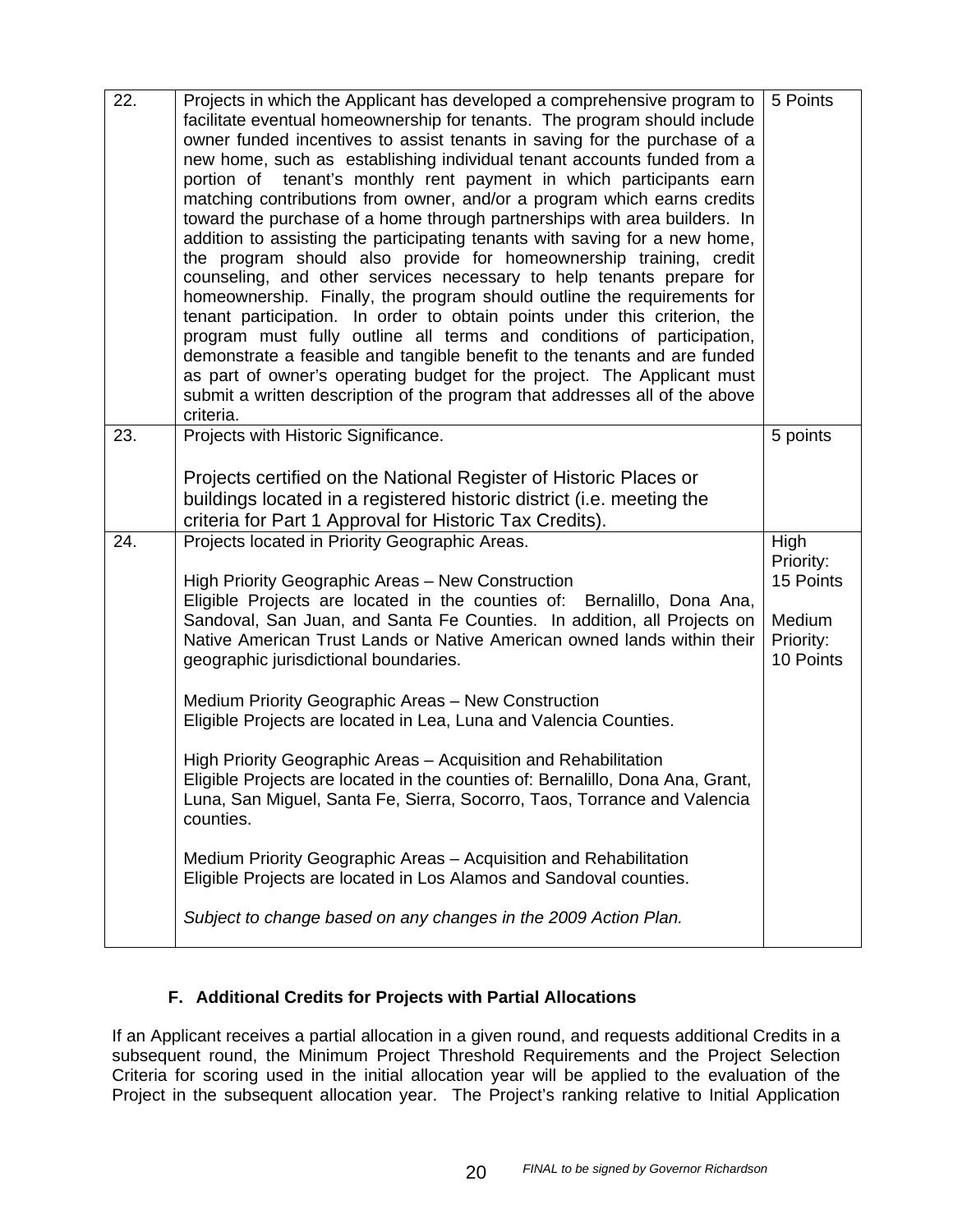year Projects will be determined by calculating the Project Score as a percentage of the highest score in its initial allocation round, and multiplying that percentage by the highest score in the subsequent Application round to derive its subsequent Application year score and ranking among the subsequent round Applications.

# **G. Additional Supplemental Tax Credits for Cost Increases**

Projects with increased Eligible Basis as a result of increases in hard construction costs may apply for additional Tax Credits in subsequent allocation rounds prior to issuance of an IRS Form 8609. Full applications will be required for competition within an allocation round, and the Project will compete on the same basis as that of subsequent round Projects. However, Projects for which increased credits have been requested cannot exceed MFA's cost limits for the year of the initial award. Applications that are submitted for additional Tax Credits will be subject to MFA's evaluation process and the availability of Credits, as well as limitations on the time period for allocation of additional Credits under Section 42. Only one additional Tax Credit Allocation will be permitted by MFA for any given Project. The process is intended for hardship cases, and hardship will have to be documented accordingly in any such request.

# **H. New Allocations to Projects Previously Subsidized with Credits**

Existing Projects that previously received Tax Credit Allocations and are now eligible under Code Section 42(d)(2) for new acquisition tax credits may apply for a current allocation. However, because of prior subsidy investment in the project, the scarcity of the resource, and to insure that the subsidy is not being used primarily for ownership transfer, the Projects must demonstrate a real risk of loss of affordable units and an addition of significant improvements and services to enhance livability for the tenants. These may qualify for standard Tax Credit Applicable Percentages (as described in Section II.N).

However, in a proposed sale transaction when there is an identity of interest between the seller and Principal(s), the Project will be eligible for reduced Credits and Developer Fees as follows:

> 1. The Applicable Credit Percentage to yield a present value of 30% of eligible costs (maximum 4%) will be used for **both** the Acquisition and Rehabilitation Costs.

> 2. The Developer Fee percentages described in Section IV.D.2.b) will be calculated on Total Development Cost less Acquisition Costs.

## **I. Property Standards**

All newly constructed properties must meet applicable state and local building codes, the Uniform Building Code, the National Standard Plumbing Code and the National Electrical Code Handbook. Rehabilitation Projects should meet these codes when reasonable. Projects containing facilities that are available to the general public must meet the Americans with Disabilities Act (ADA) requirements, and projects combining housing Tax Credits with another federal source of funding must comply with HUD Section 504 requirements. Federal fair housing accessibility requirements promulgated through the Fair Housing Accessibility Guidelines {56 FR 9472, 3/6/91} must also be adhered to. Finally, conformance to *MFA Mandatory Design Standards for Multifamily Rental Housing, in the Application Package, is* mandatory for all Projects including Tax Exempt Bond Financed Projects. All of these requirements are to be verified through certifications by project architects.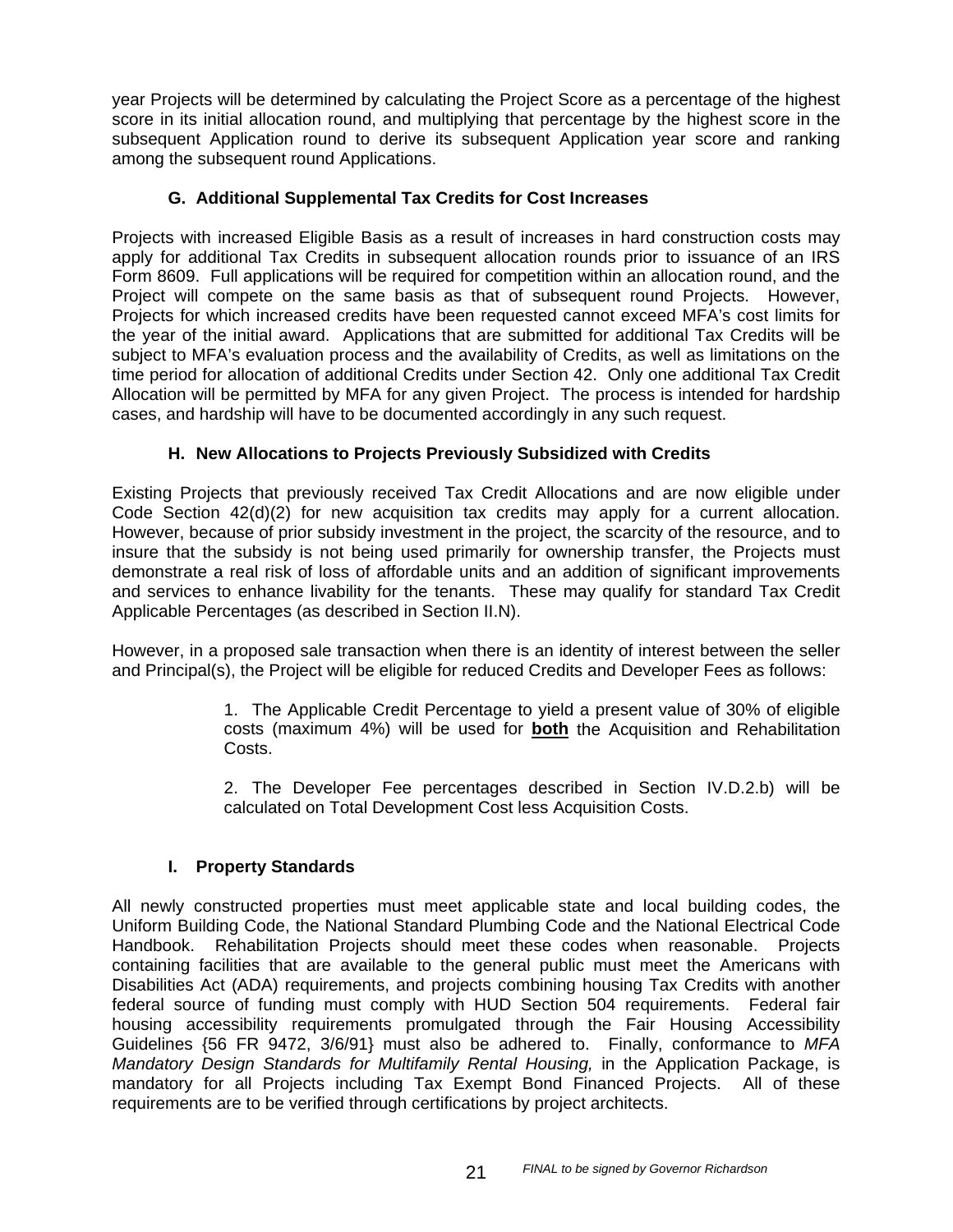## **IV. ALLOCATION PROCEDURE AND APPLICATION REQUIREMENTS**

## **A. Allocation Rounds**

1. Submission Date(s)

MFA intends to conduct one Application round each calendar year. However, MFA reserves the right to conduct additional rounds or to award Credits outside of the rounds. **Applications will be accepted between the hours of 8:00 AM and 5:00 PM Mountain Standard Time on business days from January 15th through January 30th, 2009.** If the projects submitted do not use all of the available Credits, or if additional Credits become available later in the year, MFA will consider a second round or make allocations to lower scored, Eligible Projects at MFA's sole discretion.

Applications for Tax Exempt Bond Financed Projects are accepted on a continuous basis, subject to the timing requirements outlined in Section VI.B.

2. Place of Submission:

Applications may be delivered by U.S. mail, by courier service, or by hand to the following address:

> New Mexico Mortgage Finance Authority 344 Fourth Street SW Albuquerque NM 87102 (505) 843-6880 ATTN: Housing Tax Credit Program Manager

3. Form of Submission

Applications may not be delivered by facsimile transmission. Only one complete, original hard copy is needed, along with submission of an electronic Application and schedules through the MFA website. The electronic submission is not in lieu of, but in addition to the hard copy. Where discrepancies exist between the hard copy and web submission of the application, the hard copy will be followed. The required forms will be provided electronically and may be downloaded from MFA's web site at http://www.housingnm.org/developer/. All Applications should be marked "HTC APPLICATION" in readily visible print. On receipt, MFA will date and time stamp the cover.

4. Content and Format: Complete Applications

Complete Applications will meet the following standards when they are initially submitted and without benefit of any subsequent submissions, including the deficiency correction period:

a) All Application documents that require signatures must be included and bear the original signature of a representative from the managing entity in the Project. If the project is receiving points for Local Nonprofit, or Local, State or Tribal Government Instrumentality Participation, that entity should *also* sign if they are not the managing General Partner.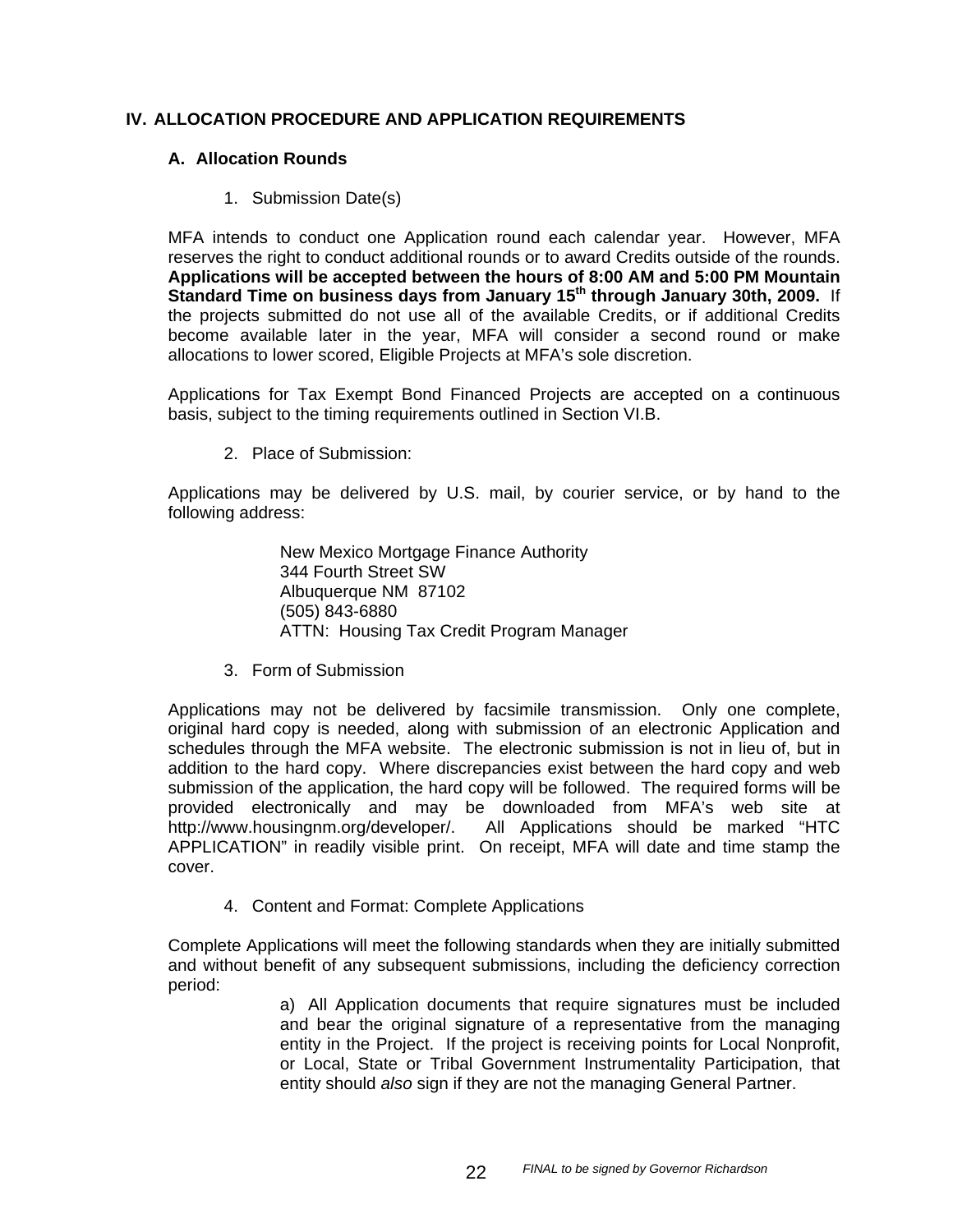b) They will include the Application Form, the HTC Application Attachments Checklist found in the Initial Package, and all mandatory items listed on the HTC Application Attachments Checklist, Section I.

c) All architectural and design materials submitted must provide enough detail to clearly demonstrate that they are consistent with the MFA Mandatory Design Standards.

d) They include Application fees as outlined in Section B.

e) Applications must be bound and submitted in a three ring binder, with all attachments provided in the order listed. Attachments must be separated by cover sheets provided in the Initial Application Package and by tabs numbered as in the Attachments Checklist.

f) No additional materials may be submitted after the Application is date and time stamped by MFA.

g) Current year MFA forms must be used when provided, and no substitutions will be accepted.

h) All information must be current, clearly legible and consistent with all other information provided in the Application.

i) Forms must be completely filled out and executed as needed. All signatures are to be made in blue ink.

j) All applications must be self-contained: MFA will not rely on any previously submitted information, written or verbal, to evaluate the Applications in a given round.

k) Submission of the web application and schedules by the application deadline.

In determining whether the Application is complete, MFA will examine the package for both the availability of all required materials listed in the Application Attachments Checklist Section I and for the content of those materials. Failure to provide or complete any element of the Initial Application Package, including all items on the Initial Attachments Checklist Section I, may result in immediate rejection of the Application without complete review. When special materials required to obtain points under particular Project Selection Criteria are not provided, as listed in the Application Attachments Checklist Section II, the related points will not be awarded.

MFA may request additional information as deemed necessary for a fair and accurate evaluation. MFA may also choose to accept inconsistent information, and if so, may select any of the inconsistent pieces of information over any other piece, in its reasonable judgment. However, MFA is under no obligation to seek further information or clarification, or to accept inconsistent responses.

The Applicant will bear full responsibility for submitting its Application in accordance with the requirements of the Code and the Qualified Allocation Plan and will be deemed to have full knowledge of such requirements regardless of whether or not a member of MFA's staff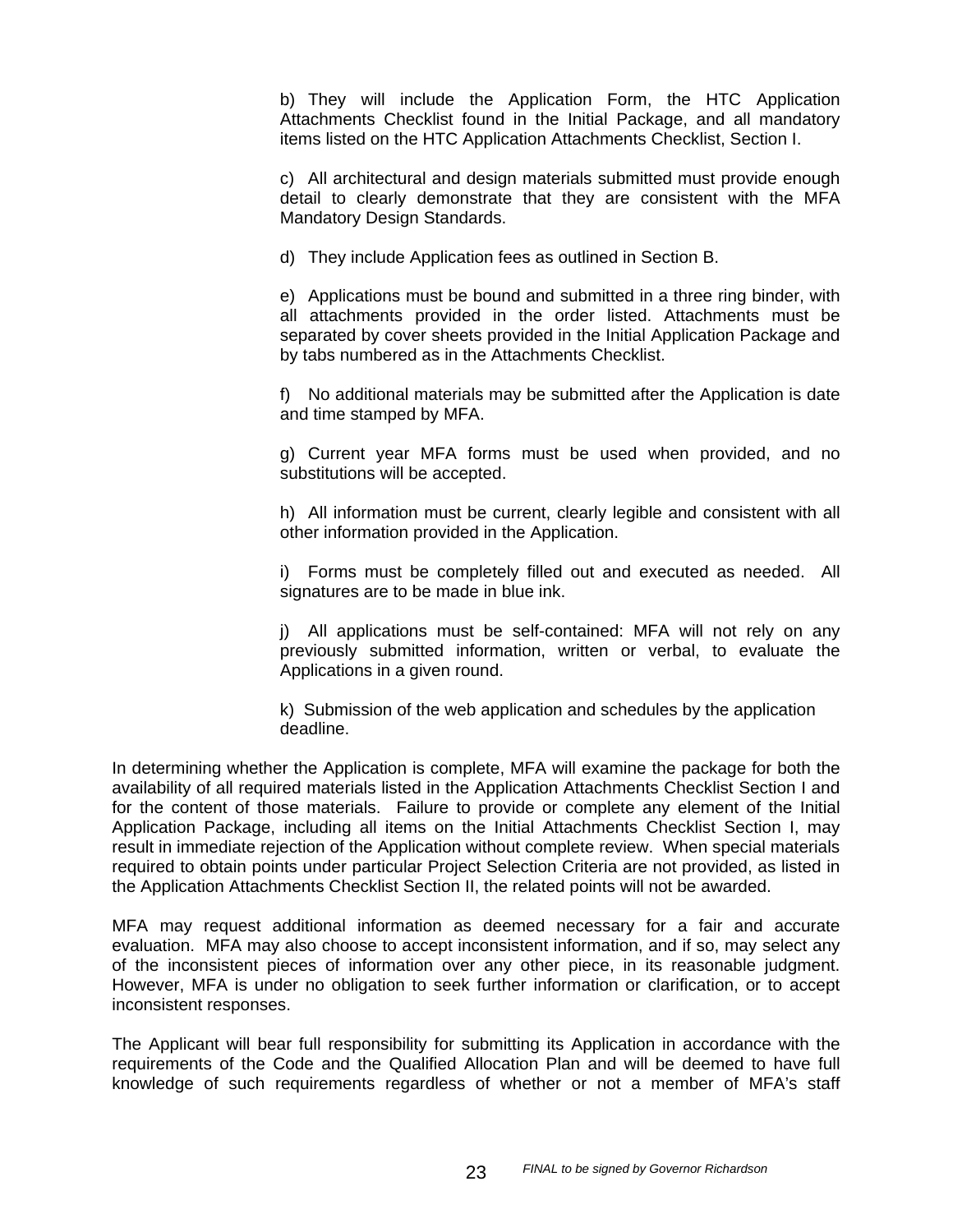responds to a request for assistance from the Applicant or otherwise provides the Applicant assistance with respect to all or a portion of the Application.

5. Contact for Assistance

Please submit questions concerning the Application requirements by e-mail through MFA's web site at www.housingnm.org, or contact:

Michelle Den Bleyker Housing Tax Credit Program Manager (505) 767-2249 mdenbleyker@housingnm.org

## **B. MFA Fees and Direct Costs**

All fees are non-refundable. They are due at the times and in the amounts shown below and they apply to both allocated and non-allocated Credits. Exceptions may be granted in MFA's sole discretion.

#### For Projects receiving HTC Allocations

*Application Fee* (For Initial and Supplemental Requests) Due at submission of HTC Application \$500 for nonprofit or government entity Applicant; \$1,000 for a for-profit Applicant

#### *Market Study Deposit*

Due at submission of HTC Application

\$4,800 deposit to cover cost of commissioned market study. If the market study costs more than the deposit, the difference will be billed. If the cost is less, the difference will be refunded.

*Processing Fee* Due at Execution of Reservation Contract 7.5% of the MFA-determined HTC Allocation amount

## For Projects financed with Tax Exempt Bonds

#### *Application Fee*

Due at the submission of a request for determination of consistency with the QAP \$500 for nonprofit or government entity Applicant; \$1,000 for a for-profit Applicant

#### *Market Study Deposit*

Due at submission of Tax Exempt Bond request for consistency review \$4,800 deposit to cover cost of commissioned market study. If the market study costs more than the deposit, the difference will be billed. If the cost is less, the difference will be refunded.

*Processing Fee* Due Prior to Delivery of Determination Letter 3.5% of the MFA-determined annual Tax Credit amount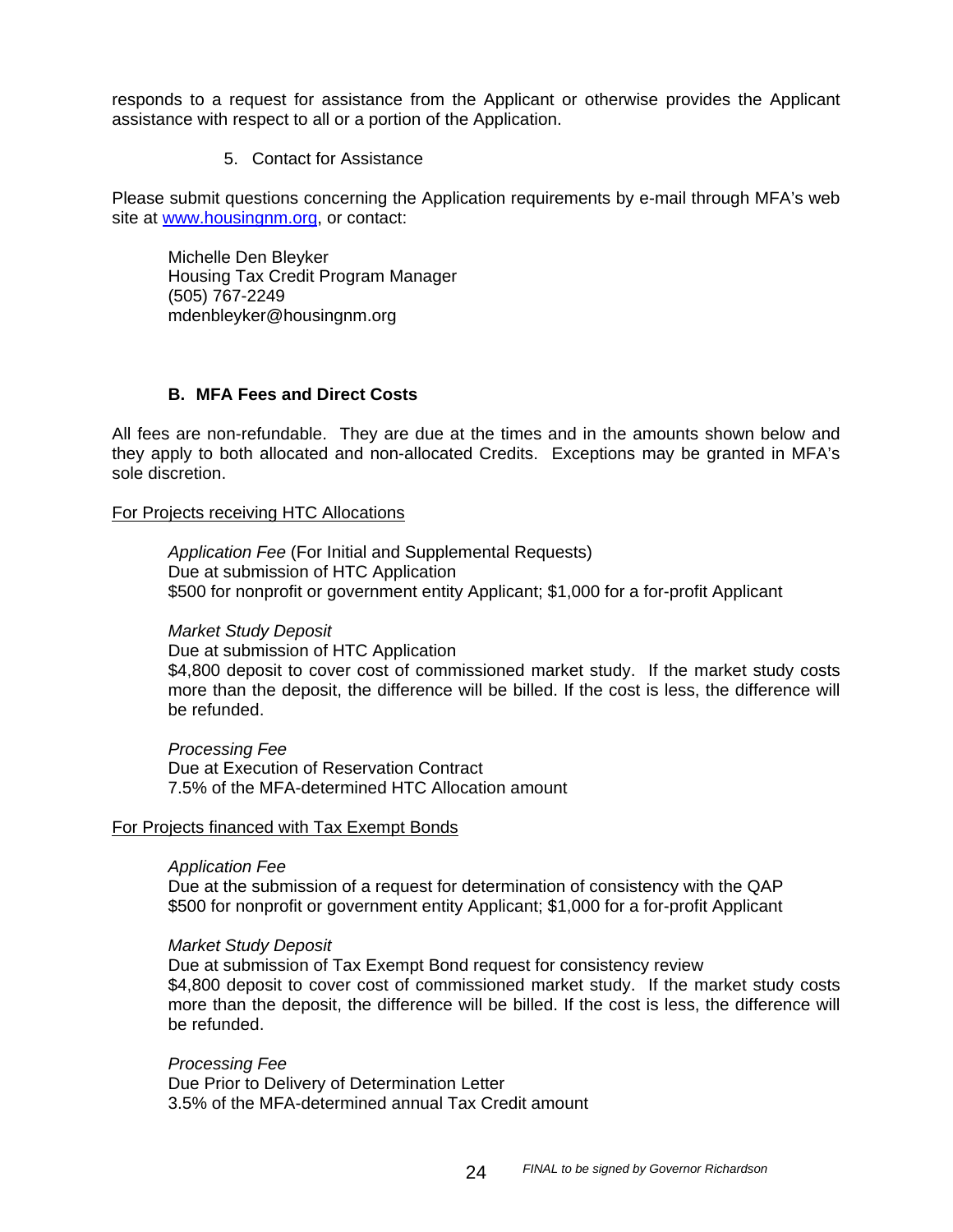#### All Projects

#### *Monitoring and Compliance Fees*

Due Annually by January 31<sup>st</sup> for each year of the Extended Use Period or the initial 15 years can be paid in a lump sum at time of Final Allocation Application 2009 - \$40.00/Set-Aside Unit/Per Year

*Appeal Fee*  Due at submission of appeal \$5,000.00

*Subsidy Layering Review, Request for Increase in Credits, Request for Changes to a Project, and/or Requests for Document Corrections (when not a result of an administrative error by MFA, and including when changes or alternate forms are proposed in lieu of MFA standard forms which then requires legal review )*  Due at submission of review/correction request \$500.00

#### Extension Fee

Due at submission of request to extend deadline of any documents required under Subsequent Project Requirements and/or with submission of late or missing documents required under Subsequent Project Requirements. \$500.00

#### *Direct Cost of Market Study*

Any amount in excess of the \$4,800 deposit is due within ten days of billing by MFA. The cost of the study will be determined by a competitive bid process.

Fees may be adjusted annually, as determined by MFA. Fees may be delivered in the form of personal or business checks, money orders or cashier's checks. Any check returned for insufficient funds will result in rejection of the Application, cancellation of the Reservation, or other actions available to MFA.

#### **C. Staff Analysis and Application Processing**

1. Threshold Review

Following the Application Deadline MFA staff will undertake a Threshold Review to determine whether or not the Application meets the Minimum Project Threshold Requirements shown in Section III.C above. If the application fails the Threshold Review because it does not achieve the Minimum Score, it may be retained until MFA determines whether or not all Credits can be allocated to higher scoring Projects. If it fails to meet any of the other requirements however, the Applicant will be given an opportunity to correct the deficiency and if not corrected in the time period allowed the Application will be immediately rejected without further processing.

2. Cost Limits

Total Development Costs for various types of Projects may not exceed the following: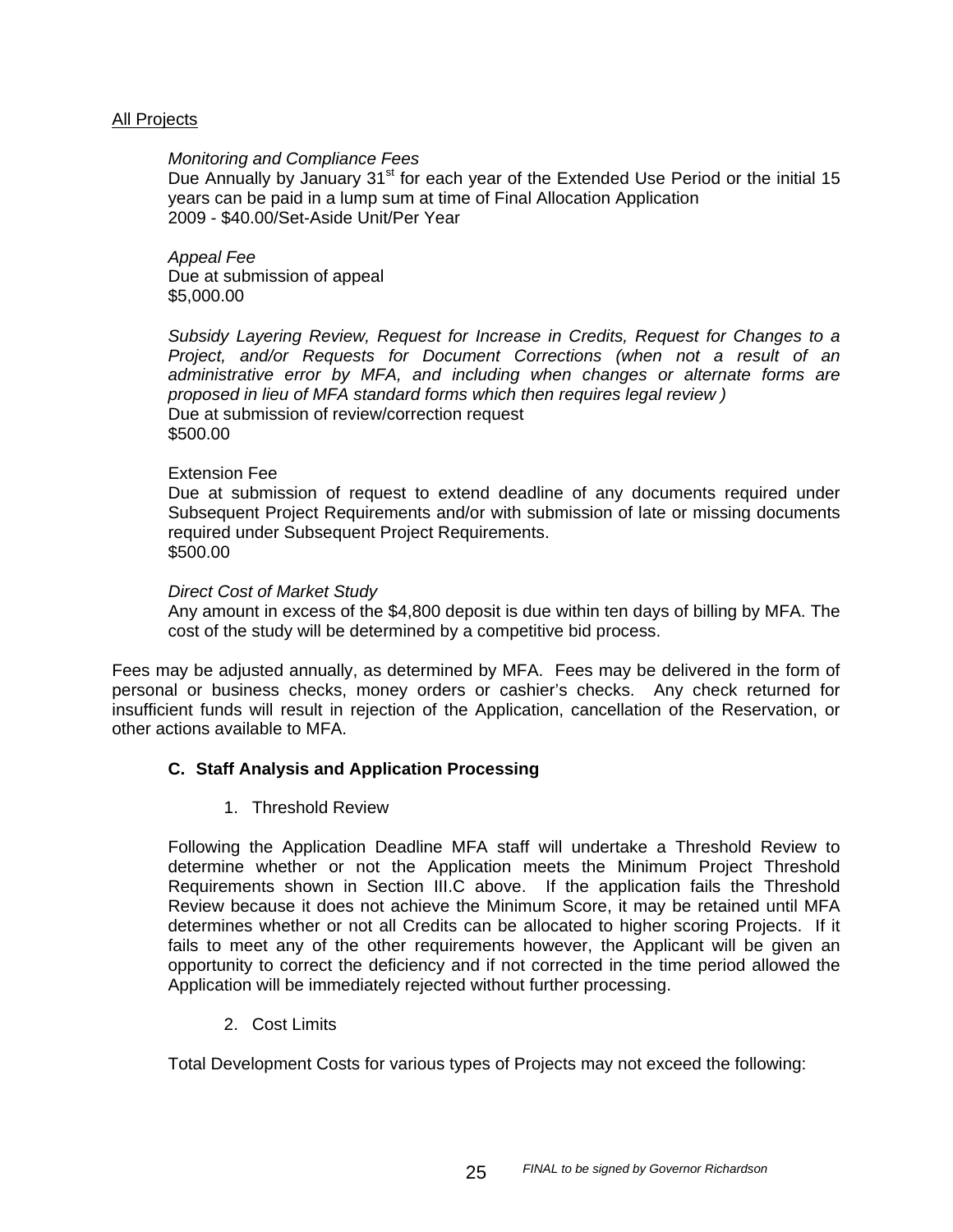a) New Construction Projects. The Total Development Cost per Unit must not exceed 130% of the weighted average Total Development Cost per Unit for all new construction Projects submitted in the same round.

b) Acquisition/Rehabilitation Projects. The Total Development Cost must not exceed 100% of the weighted average Total Development Cost per Unit for all new construction Projects submitted in the same round.

c) Tax Exempt Bond Financed Projects. Total Development Cost must not exceed the limits established for new construction or acquisition/rehabilitation projects, as appropriate, submitted in the most recent allocation round.

d) Special Needs and Senior Housing Projects (see definition in glossary). Developments having at least 10% of their gross square footage devoted to common areas for social and recreational use may not exceed 150% of the weighted average Total Development Cost per Unit for new construction projects or 115% of the limit established for acquisition/rehabilitation projects (as defined above.)

e) Rehabilitation and New Construction Projects. For Projects that involve both rehabilitation of existing units and construction of new units the costs related to each will be evaluated separately for comparison to the limits established in a) and b) above.

See the Glossary for the definition of the terms "Unit" and "Total Development Cost" as they apply to the cost limit calculations in this section.

Costs that exceed these limits will be excluded when calculating the Tax Credit Allocation amount. Furthermore, these limits are binding through Carryover and Final Allocations. MFA will not approve budget changes that cause the proposed Project to exceed the cost limits described above.

3. Local Notice

The Chief Executive Officer of the local jurisdiction where the Project is located will receive a Local Notice from MFA stating that an Application has been received. The Local Jurisdiction and the Chief Executive Officer are to be identified by the Applicant in the Application form. The jurisdiction may be a municipality, town, county or tribal government. Such notification will be issued for all Applications no more than ten (10) business days after MFA's Application Deadline and the recipient will have thirty (30) days to respond. If MFA receives a negative response to this notice, the Application may be rejected with no further review and regardless of its scoring or Threshold results. No response will be interpreted as approval of the project by the local jurisdiction.

4. Site Visits

On completion of the Threshold Review, MFA will visit the proposed sites for the Project's most likely to receive an Allocation. Sites considered inappropriate due to current or foreseeable adverse health, safety, welfare or marketability risks, in MFA's reasonable judgment, may be cause for rejection of any Application, regardless of threshold or scoring results.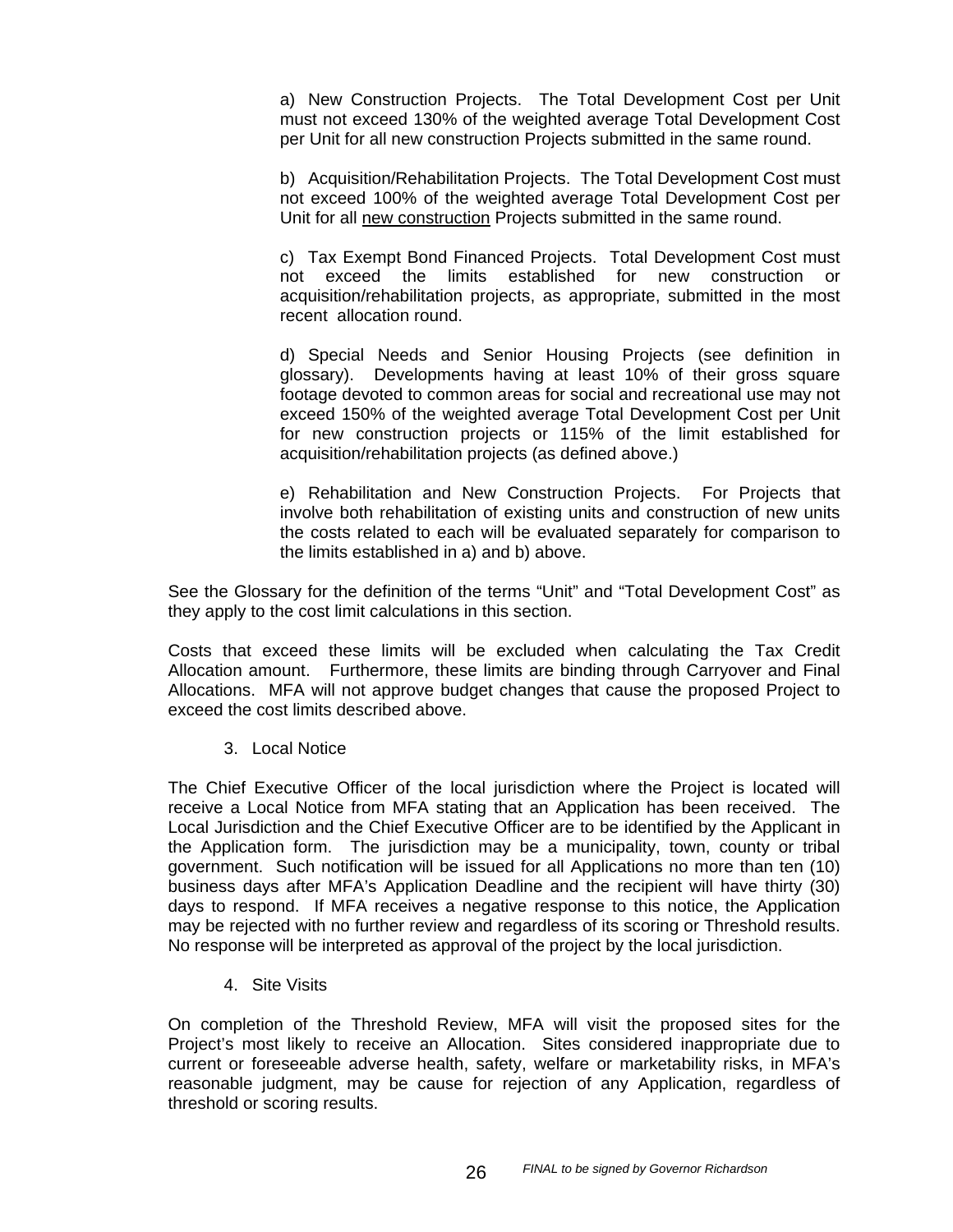# 5. Deficiency Correction Period

MFA may provide a Deficiency Correction Period immediately after the Threshold Review. It is intended only to correct Threshold items, address Complete Application items, clarify ambiguous information, complete forms, or make minor corrections to the Application. If the Deficiency Correction Period is used, MFA will provide notice to Applicants having shortcomings in their Applications via facsimile and U.S. mail and Applicants will have five (5) business days after the date of the transmission of the facsimile to submit additional materials. All materials must be submitted no later than 5:00 PM MST on the fifth business day, following "Form of Submission" requirements shown in Section A.3 above. Certain types of deficiencies, including failure to provide materials or provide materials in the required form to obtain points under particular Project Selection Criteria (item listed in the Application Checklist Section II), as well as others determined in MFA's reasonable judgment, cannot be corrected during the Deficiency Correction Period. Furthermore, the Deficiency Correction Period may not be used by the Applicant to alter the original structure of the project. This prohibition includes, but is not limited to, all changes listed in the Section I below. If the information requested is not provided within the timeframe provided, or is submitted but remains deficient, the Application may be rejected without any further review if determined to provide insufficient information for a complete review.

6. Local Jurisdiction Support

Allocations will be limited to Applications which include a local support letter, and which do not produce negative responses to MFA's Local Notice described in Section 1 above. The local support letter to be delivered under this requirement must 1) refer to the specific Project location proposed in the Application, 2) identify the nature of the development as affordable housing, 3) have a date no more than ninety (90) days prior to the Application Deadline, 4) be signed by the Chief Executive Officer or the Chief Administrative Officer of the jurisdiction in which the site is located, and 5) be conditional only on standard zoning and local regulatory process approvals. Signatures by designees of these officials will not be accepted.

7. Supplemental Information Submission

If at any point during the processing, staff determines that supplementary information is needed to complete its review, the Applicant will be notified in writing and will have five (5) calendar days after the date of MFA's notice to deliver a written response. This provision does not apply to incomplete Applications, which may be rejected during the Threshold Review or subject to the Deficiency Correction Period Process.

## 8. Design Review

All projects including Tax Exempt Bond Financed Projects, will be subject to a design review by an architect hired by MFA to determine compliance with MFA Mandatory Design Standards. For rehabilitation projects, a Capital Needs Assessment will be required subsequent to the initial Application (prior to the issuance of the determination letter for Tax Exempt Bond Finance Projects, and at Carryover Application for all other Projects) and this report may be reviewed by an architect hired by MFA for completeness and compliance with MFA Mandatory Design Standards. All plans and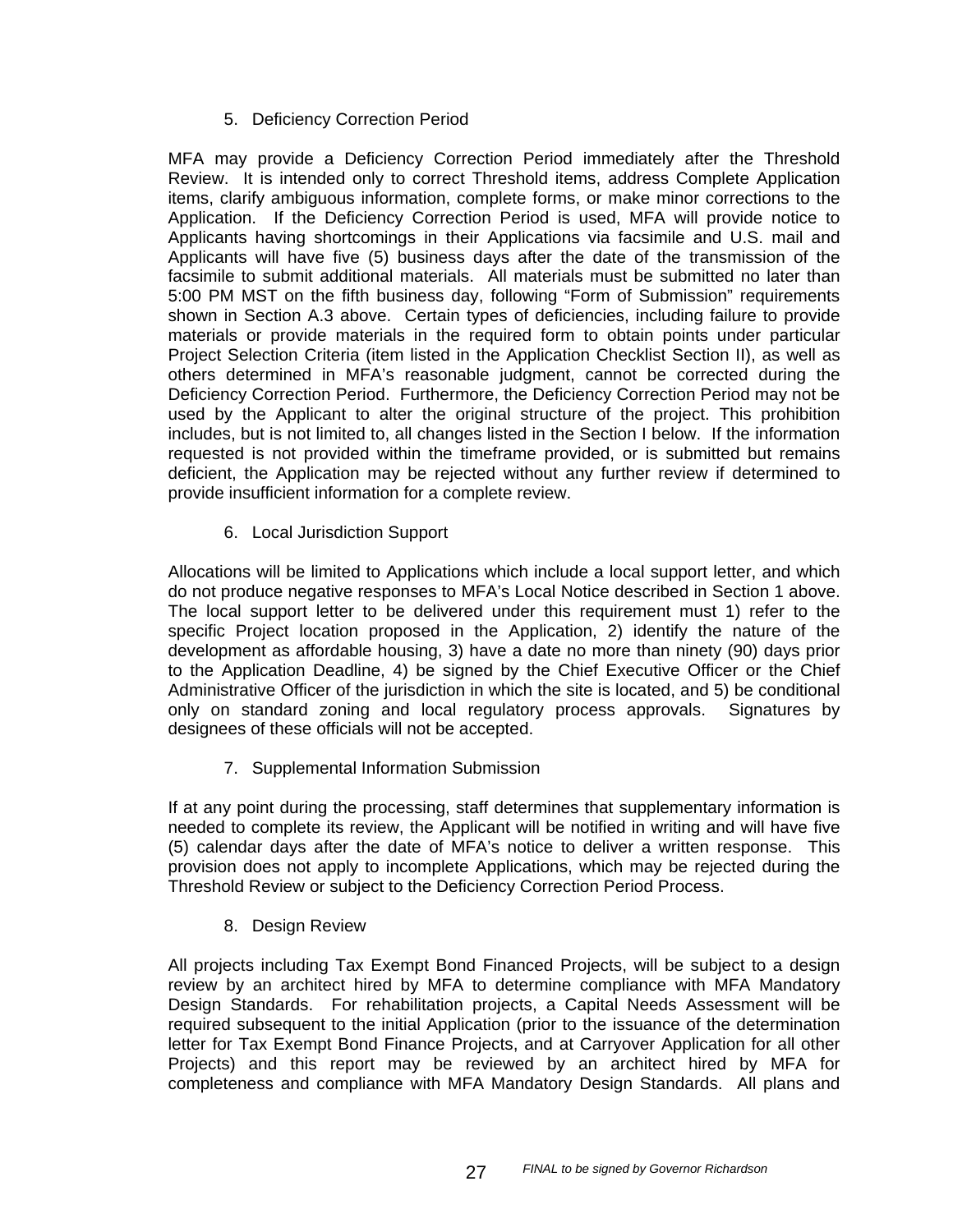related design materials submitted as part of an Application must provide enough detail for MFA to determine compliance with the Mandatory Design Standards.

# 9. Design Competition

To improve the quality of the projects funded, MFA may hold a design competition for each allocation round. Participation in the competition is optional, but projects selected by a panel chosen by MFA will receive additional points in the scoring process. The additional materials required are shown in the Attachments Checklist, and the choice to participate should be noted in the Application. Winners of the Design Competition will be publicly announced by MFA, and participation in the Design Competition constitutes Applicant's concurrence to such publicity.

# 10. Market Study

For all projects passing the Threshold Review in an allocation round and all Tax Exempt Bond Financed Projects, MFA may commission a standardized market study by outside professionals chosen pursuant to the requirements of MFA's procurement policy and having no financial interest in any of the projects. A deposit of \$4,800 is required with each application. Any additional cost of these studies will be charged to the Applicant, and failure to pay within 10 days of the billing will result in rejection of the Application. A refund of the difference between the deposit and the cost of the study will be made to applicants if the cost is less than the deposit.

# 11. Other Project Compliance

All Principals (See Glossary), related entities, and affiliates must be in compliance with respect to all other federally subsidized housing or HTC projects that they own or operate throughout the country. Principals of Applicant shall submit a complete list of all projects in which Principals have a financial interest. Each Principal shall also submit an affidavit certifying that Principal is not in default with respect to any material compliance matter with respect to any such property or shall state what defaults exist and what corrective action Principal is taking. If MFA determines either through information provided by Principal or through MFA's investigation that any projects in which Principal has a financial interest is in default of any material compliance matter, MFA may reject the Application. In addition this may include, but is not limited to, as it regards any Principal, progress made with previous tax credit reservations, including timely delivery of required documents and meeting all required deadlines, development compliance and payment of monitoring fees.

# 12. Development Team Review

Staff will review the qualifications of each Development Team member to determine capacity to perform in the role proposed. Considerations may include related experience, financial capacity, performance history, references, management and staff, among others. An Application may be rejected or substitutions requested if the Development Team or any member thereof is unsuitable as determined by MFA.

## **D. Feasibility Analysis and Financial Considerations**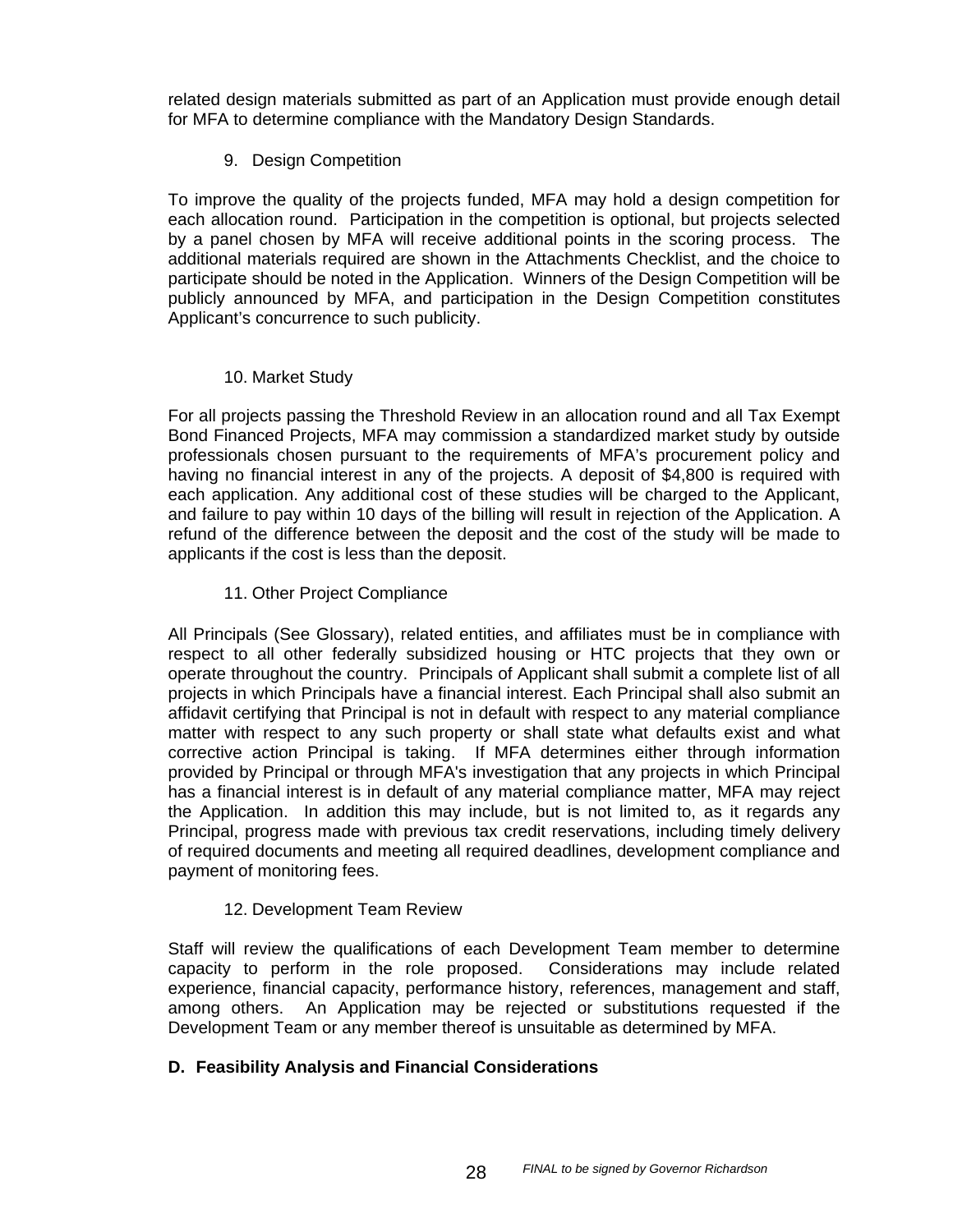All Projects successfully completing the Threshold Review and ranking among the highest scoring Projects for which Credit Ceiling is available in a given year, as well as Tax Exempt Bond Financed Projects, will undergo financial analysis by MFA staff to determine whether or not the Projects are financially feasible. Such determinations will rely on both the financial data submitted by the Applicant and on staff judgments with respect to feasibility matters. Projects that do not appear financially feasible in MFA's judgment will be rejected without further processing. Although Financing Commitments will not be required at Initial Application, all sources must be clearly identified and their terms specified. Financing Commitments will be required as a "Subsequent Requirement" after the initial Reservations are made.

1. Development Costs

Development Costs will be evaluated against industry cost standards and the average costs of competing Projects. In the case of rehabilitation projects an appraisal and Capital Needs Assessment of the existing Project will be required (prior to the issuance of the determination letter for Tax Exempt Bond Finance Projects, and at the time of the Carryover Application for all other Projects), and used by MFA to evaluate Development Costs. The acquisition cost on which Tax Credits are calculated, for rehabilitation projects, will be held to the lesser of sale price or appraised value. Applicants submitting costs exceeding these cost standards or submitting costs substantially below costs typical in the marketplace must provide information acceptable to MFA, which justifies such costs. Projects with excessive costs will be subject to adjustments to the amount of Credits requested.

2. Developer and Other Fees

Fees are limited to the following standards:

a) Builder's Profit, Overhead and General Requirements

Builder's profit may not exceed 6% of Construction Costs: Builder's overhead may not exceed 2% of Construction Costs: And general requirements may not exceed 6% of Construction Costs. For purposes of these calculations, see definition of Construction Costs in the Glossary.

b) Sponsor's Profit/Developer's Fee

These fees may not exceed 15% of Total Development Cost for Projects of 30 or fewer units; 14% for Projects of 31 to 60 units; 13% for Projects of 61 to 74 units; 12% for Projects of 75 to 99 units; and 10% for Projects of 100 or more units. This fee includes all consulting costs. Any reserve, excluding the MFA required Project Reserve (see below), may be considered as part of the Developer Fee, if it is not held for the benefit of the Project for a minimum of 10 years. Where an identity of interest exists between the Developer and the builder, the abovementioned fees may be further reduced at MFA's discretion, if deemed to be excessive. For purposes of these calculations, Total Development Cost is adjusted to exclude developer's fees, consultant fees, and all reserves. If an identity of interest exists between a seller and a Principal, the above-mentioned fees may be further reduced at MFA's discretion, and as described in Section III.H for Projects previously subsidized with Credits.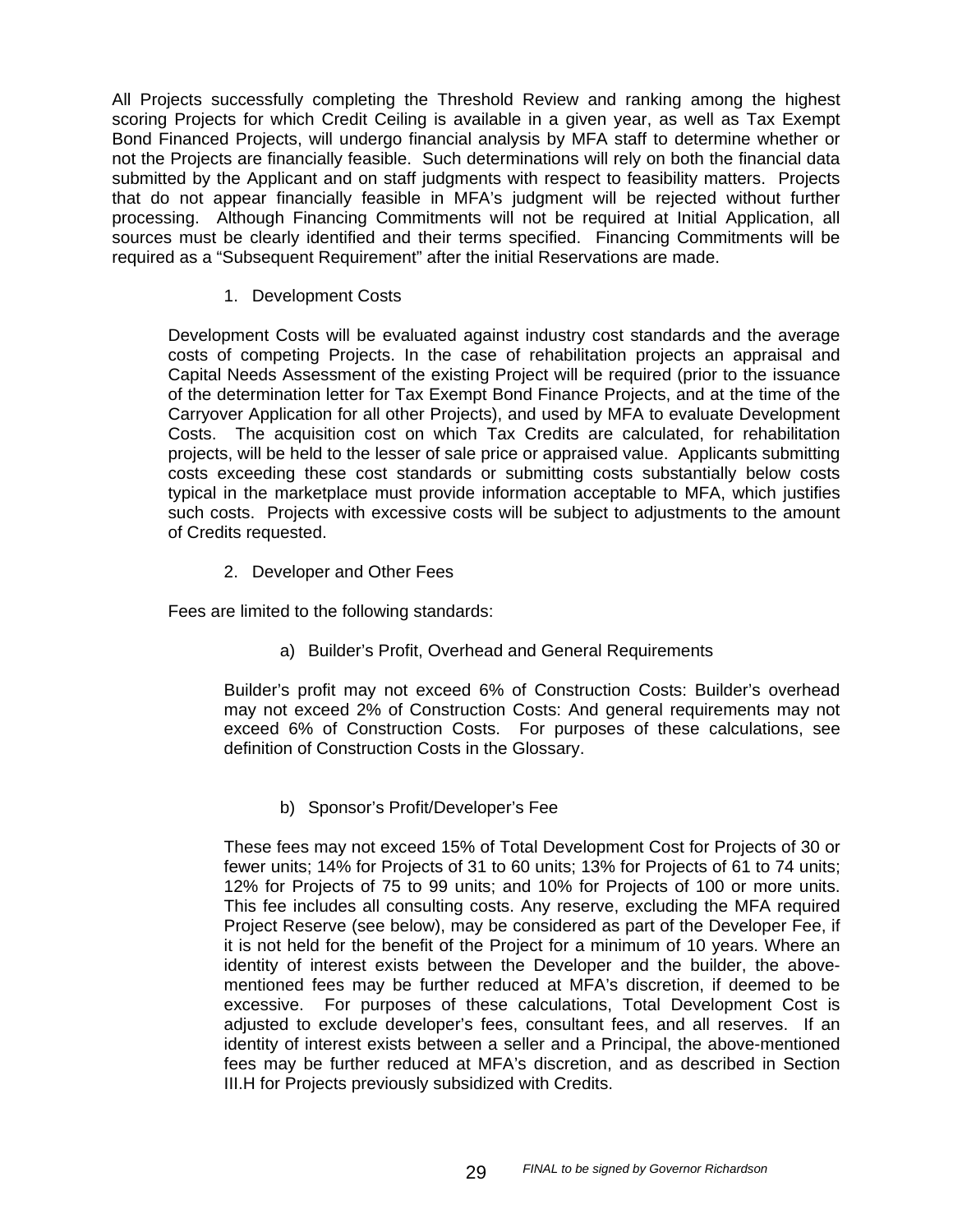Exceptions to these rules may be granted in MFA's sole discretion. Although the same standards will apply for Projects subject to Subsidy Layering Review, they will require Board approval for Subsidy Layering purposes whenever they exceed the federally defined "Ceiling Standard" limits, and only five such excess fee amounts can be approved in any given year.

Increases in Project costs subsequent to the Application Deadline may not result in an increase in any of the fees calculated above for Tax Credit Allocation purposes. These fees may be held to the same dollar amount as approved by MFA during the initial underwriting of the Project. Amounts presented in the original application regarding deferred and cash developer fees will be expected to remain as the assumptions used for the final application review and/or final cost certifications. Any changes in the amount of developer fee through the course of development will require approval of MFA and be justified by a change of scope of the development.

3. Reserves (Escrows) Included In Development Costs

The development budget must include an operating reserve equal to four months of projected operating expenses, debt service payments, and replacement reserve payments. Replacement reserve levels must be shown in the operating budget at the minimum of \$250 per unit per year for Senior Housing (new construction projects only) and \$300 per unit per year for all other new construction and rehabilitation projects. Project reserves of any kind in the development budget will not be included in MFA's calculation of Eligible Basis for Tax Credit purposes.

4. Operating Expenses, Replacement Reserves and Debt Service Coverage

MFA will review the projected operating expenses, replacement reserves and loan terms and may, in its determination of economic feasibility, make adjustments based upon industry standards, its own underwriting parameters, the Capital Needs Assessment, or facts obtained from other appropriate sources. Applicants are urged to carefully review operating cost pro formas and include only achievable loan terms in their Applications. Applicants must include real estate taxes in their operating expenses, unless evidence of a perpetual real estate tax waiver (throughout the term of permanent financing) is submitted with the Application.

5. Debt Service Coverage and Subordinate Debt

Applicants who are proposing subordinate debt must include the terms of the loan, and pro formas must reflect the ability to repay the senior and subordinate debt with an aggregate minimum debt service ratio of 1.15. Projects that have debt service ratios higher than 1.30 may receive smaller Tax Credit awards, smaller subsidized loans, or higher loan rates than requested in the application. MFA will consider total annual cash flow as well as debt service ratio when making this determination. MFA will generally not consider the repayment of deferred developer fee when underwriting for feasibility but may consider a project infeasible if the deferred fee represents a financial burden to the project.

6. Rent Considerations and Unit Distributions

For Projects with more than one income and rent tier, all unit types must be distributed proportionately among each of the multiple tier. That is, if 30% of the units are to be set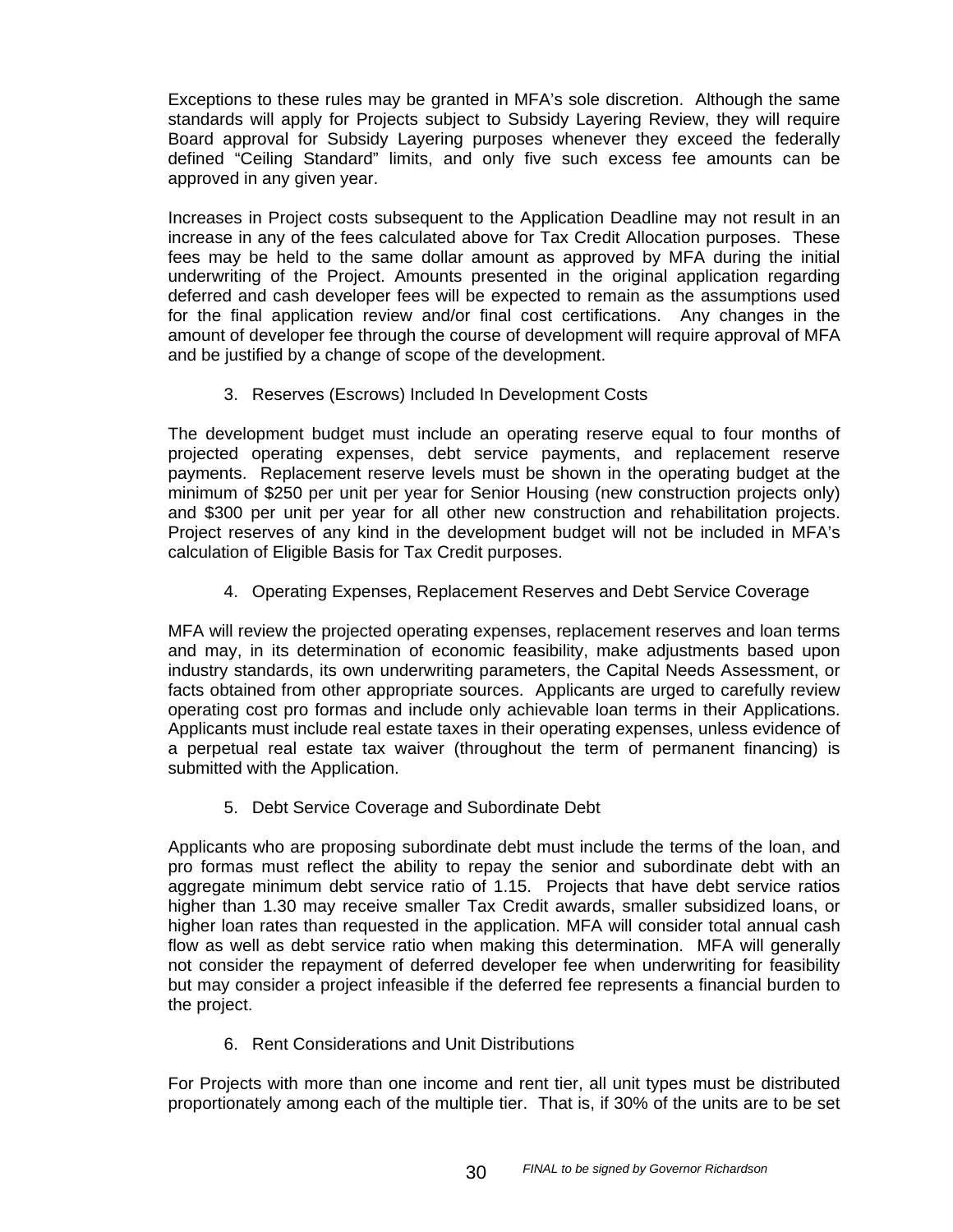aside for tenants earning no more than 50% of median income, then the units used for this income group must include 30% of all one-bedroom units, 30% of all two-bedroom units, etc. This also applies to market rate units in the project. This is intended to prevent allocation of all of the high rent units to the higher income groups, thereby maximizing income while potentially violating the intent of fair housing law.

Although the Federal Tax Credit regulation allows tenant rents plus federal rent subsidies in excess of the Tax Credit Ceiling Rents as long as the tenant pays no more than 30% of household income toward rent, the practice is prohibited by MFA except in projects with project based subsidies where the program that governs the project based subsidies allows rents above Tax Credit Ceiling Rents.

# **E. Credit Calculation Method**

1. Tax Credit Calculations

During each evaluation, MFA will determine the amount of Tax Credits to be reserved, committed, or allocated by considering the following components of each Project:

a) Development Cost;

b) Funding sources available to the Project for construction and permanent financing:

- (1) First mortgage loans;
- (2) Grants;
- (3) Tax Credit proceeds;
- (4) Owner equity; and
- (5) Subordinate debt.
- c) Projected operating income and expenses, cash flow and tax benefits;
- d) Maximum Tax Credit eligibility;

e) Debt service coverage ratio compared to lender requirements or commercial lending practices, as applicable;

- f) Project reserves; and
- g) Developer fees and builder overhead and profit.
- 2. Amount of Tax Credits for Reservation or Carryover Allocation

To estimate the amount of the Tax Credit Allocation for a project at Application or at Carryover MFA will use the lesser of 9% (4% if appropriate) of the Qualified Basis or the amount needed to fill the financing gap. The procedure to determine the amount to fill the financing gap is outlined in 3 below.

3. Tax Credit Proceeds

At the time of Application MFA will use current market conditions in selecting a single equity-pricing factor for all projects. The prior twelve months' average of Applicable Credit Percentage (for 30% (4%) credits) or the greater of 9% or the prior twelve months' average of Applicable Credit Percentage (for 70% (9%) credits) will be used, along with the equity-pricing factor to estimate the Tax Credit Proceeds. At the time of the Carryover Allocation, the owner must deliver a written letter of intent from a syndicator or equity provider that clearly states the equity factor. That equity factor along with the greater of 9% or the prior twelve months average Applicable Credit Percentage (for 70%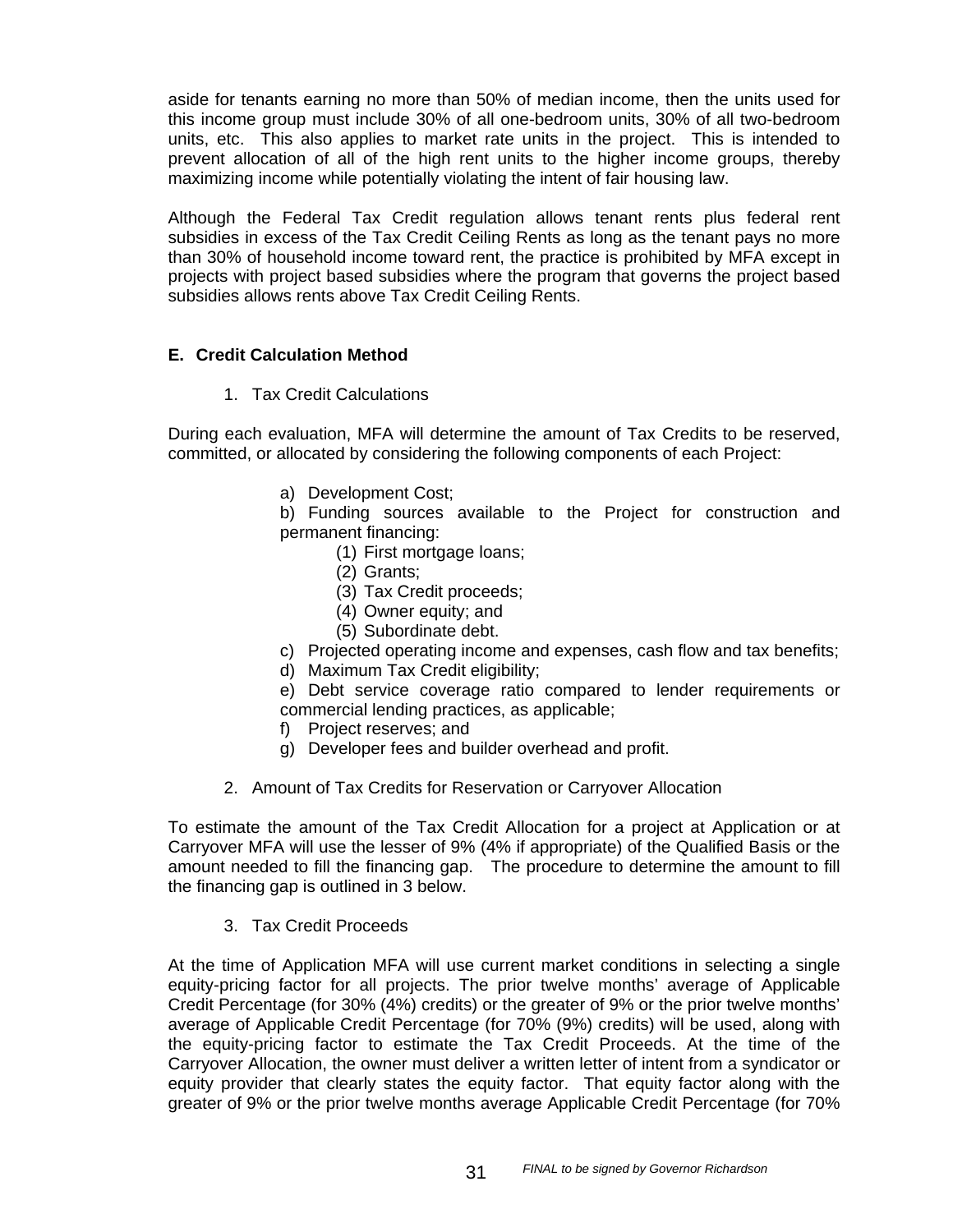(9%) credits) or the prior twelve months average Applicable Credit Percentage or if chosen the Applicable Credit Percentage at Carryover (for 30% (4%) credits) will be used to estimate the Tax Credit proceeds for the Carryover Allocation. The equity factor to be used at Final Allocation will be the actual equity factor contained in the Project's syndication agreement, and the Applicable Credit Percentage will have been determined at either Carryover or Placed in Service date.

4. Limitation on Tax Credit Awards to a single Project or Principal

No Project will receive an award in excess of 25% of the annual population-based Credit Ceiling amount for the year in which the allocation is made, and no single Principal or related entities will receive allocations in excess of 40% of the annual population-based Credit Ceiling amount, unless a waiver is deemed necessary by the Board to prevent a partial allocation that would make development of the project (as funded) infeasible. (see Annual Credit Ceiling). Projects to be located on adjacent sites proposed by the same Applicant in the same allocation round will be treated as a single Project for purposes of this calculation. At MFA's discretion, exceptions to these limits may be made to ensure maximum distribution and/or effective utilization of the Tax Credits available in a given round.

5. Other Factors Limiting the Credit Reservation

The amount of Credit reserved, committed and finally allocated to a Project will be the lesser of:

a) The maximum Tax Credit eligibility of the Project;

Maximum Tax Credit eligibility is the maximum amount of Credit justified by a Project's qualified basis taking into consideration any increase in Eligible Basis approved by MFA and the Applicable Credit Percentage as described in Section 2 above or the Applicable Credit Percentage that was locked-in at Carryover or was in effect when the building was Placed in Service or;

- b) The amount requested in the Application; or
- c) The amount necessary to fill the funding gap.

The funding gap is the difference between Total Development Cost (exclusive of syndication related costs) and all available funding sources, including HOME funds awarded in conjunction with the HTC allocations. The terms of all proposed sources must be within reasonable industry norms and financing for the Project has to be maximized when evaluating rate, term, debt service coverage, loan-tovalue, etc. The maximum Tax Credit amount allowed based on the funding gap, will be determined by the MFA limits stated in Section 3 above.

6. Increased Basis for High Cost Areas:

Additional Eligible Basis (up to 30% of the initial calculation) will be considered for Projects located in HUD-designated "Difficult Development Areas" (DDA) and "Qualified Census Tracts" (QCT) if deemed necessary for viability of the Project by MFA. Applicants requesting such increases must deliver evidence in the Initial Application Package that the Project is located in a DDA or QCT. Projects may also be determined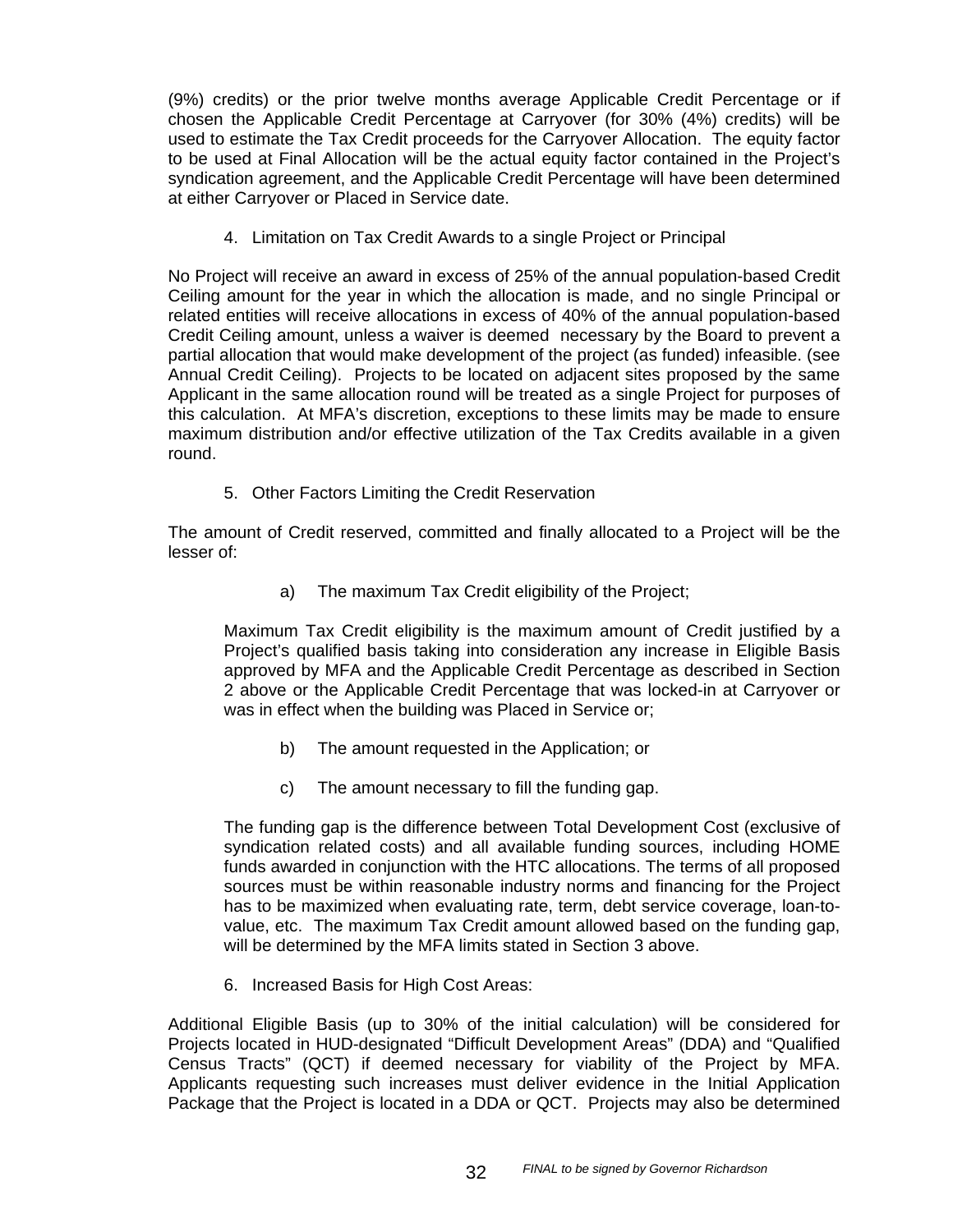to be eligible for the basis increase (up to 30%) if deemed necessary for project feasibility as determined by MFA. All areas of the state are eligible for this additional basis boost.

## 7. Adjustments to Credit Allocations

When actual Tax Credit proceeds are confirmed and final financial feasibility analysis is performed during review of Final Allocation Packages, there may be adjustments to the Tax Credit Allocation. Adjustments may also be made at Carryover when the 12-month average Applicable Credit Percentage has changed, and for rehabilitation projects when the Capital Needs Assessment and appraisal are provided. If actual Project costs or funding sources differ substantially from the projections submitted in the Application, MFA may reduce the final Tax Credit Allocation or the owner may establish project reserves to offset the deficit if the project has sufficient Credit eligibility in MFA's reasonable judgment. The conditions for such reserve accounts will be determined on a case-by-case basis.

8. Federally Required Subsequent Financial Analyses

Regulations require that Housing Credit Agencies conduct evaluations at three specific times to determine the amount of applicable Credits:

> a) Upon receipt of an Application for Low Income Housing Tax Credit Reservation; and

b) Prior to granting a Tax Credit Allocation; and

c) No earlier than thirty (30) days prior to awarding the Tax Credit Certification, IRS Form 8609.

## **F. Final Processing and Awards**

1. Additional Considerations

All remaining processing will then be completed for submissions meeting the Threshold and Feasibility requirements described above. In this step all remaining determinations will be made with respect to development team capability, design, readiness to proceed, and other factors in MFA's reasonable judgment. Projects must meet MFA Mandatory Design Standards for Multifamily Housing available from MFA on the website. Debarment from HUD or other Federal housing programs, bankruptcy, criminal indictments or convictions, poor performance on prior MFA or Federally financed Projects (for example, late payments within the 18 month period prior to the Application deadline, misuse of reserves and/or other project funds, default, fair housing violations, non-compliance, or failure to meet development deadlines or documentation requirements) on the part of any proposed development team member or owner or other Principal may result in rejection of an Application by MFA. In addition, MFA will consider a Principal's progress made with previous tax credit reservations, including timeliness in delivering required documents and fees, and meeting all required deadlines. When scoring and ranking generates multiple projects that would draw tenants from a single market area (as determined by the MFA market studies for the Projects in question), MFA may choose to eliminate the lower scoring or higher cost project to avoid overbuilding and distribute Credits more evenly throughout the state. In addition MFA reserves the right to reject any Project, which the MFA in its reasonable judgment determines, is inconsistent with prudent business practices or with the intent and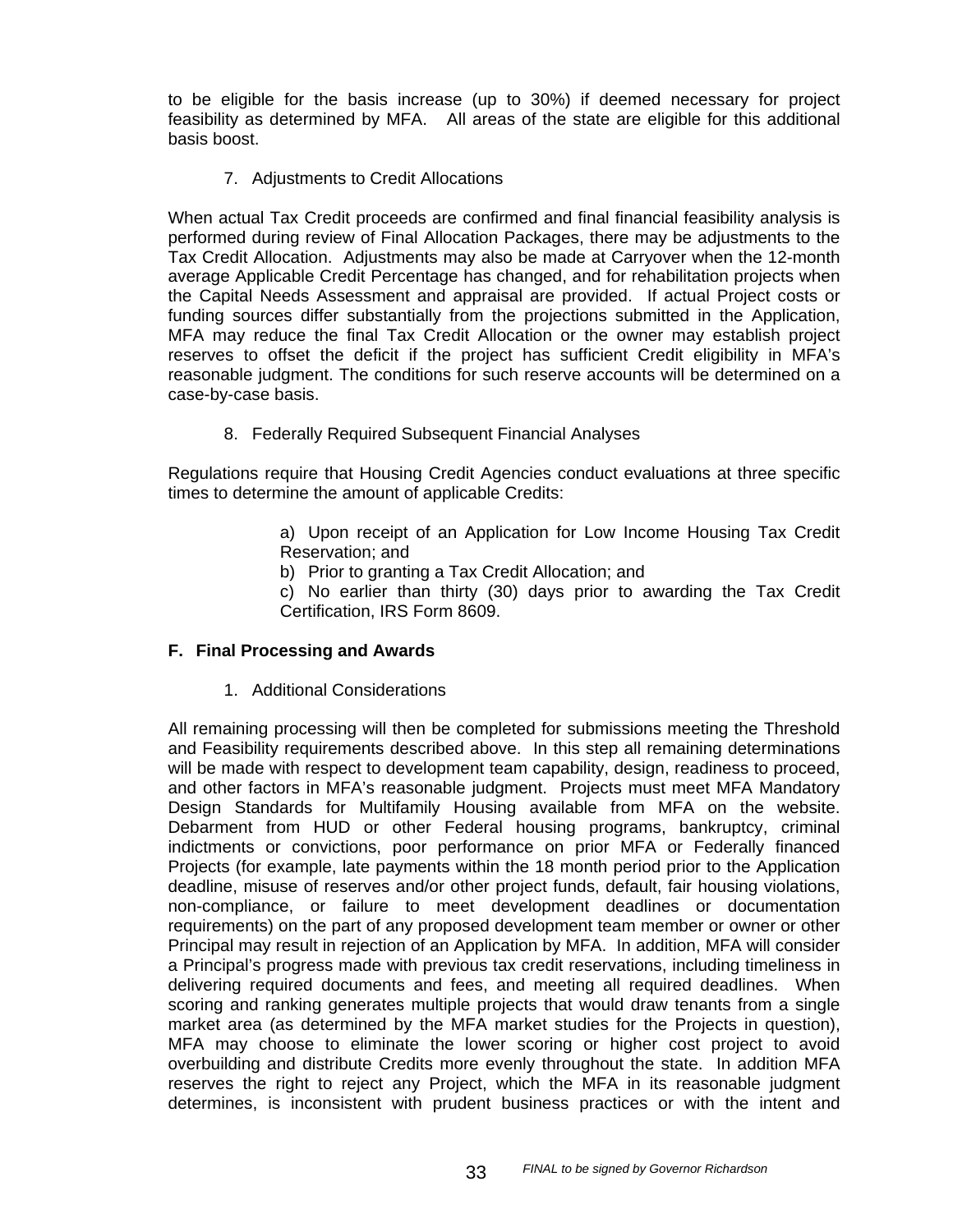purpose of the Plan. MFA may also make awards conditional on specific modifications to the Project that MFA in its sound judgment considers necessary to enhance the feasibility or safety of the project.

# 2. Selection of Projects for Awards

After final processing, Projects will be ranked according to scores established in the Threshold Review. Awards will be made to the highest-ranking Projects following procedures and Set Aside adjustments described in Section III.D and III.E, as well as adjustments made consistent with limits established in Section E.4. Staff will then prepare a summary of the Projects to be recommended for allocations. Eligible and ineligible Projects will be distinguished for purposes of subsequent awards if additional Credits become available.

# 3. Allocation Review Committee (ARC)

The Chairman of the Board of MFA will appoint an Allocation Review Committee. The functions of this committee will be to 1) review the Project rating and ranking results in the staff's proposed award summary, 2) determine whether or not the proposed awards have been made consistent with the criteria and other aspects of this Qualified Allocation Plan, 3) conduct the appeals process, and 4) make final award recommendations to the Board. MFA will notify successful Applicants of the preliminary status of their Projects with the use of a Preliminary Reservation Letter or rejection letter, after the committee's approval of the staff's proposed awards and before the appeal process begins. Such letters will be scheduled to be issued approximately ninety (90) days after the Application Deadline. These letters will also be used to initiate the appeals process. When appeals or other matters cannot be decided by the ARC, they will be referred to the Board of Directors.

4. Appeal Process

Applicants wishing to appeal a rejection of their Application or the amount of MFA's allocation may do so in writing delivered to MFA no later than 5:00 PM local time on the fifteenth day after the date of the Preliminary Reservation Letter or rejection letter. Appeal requests must be specific as to the decision being appealed, and they must be accompanied by a fee payment in the amount shown in Section B. Appeals for a given Project can only be appealed by that Project's Applicant. The rejection or allocation amount will stand unless the Applicant can prove or justify, solely on the basis of materials submitted in the original application, why the decision should be changed. The Allocation Review Committee will review the appeal and take whatever action it deems appropriate. The decision by the Committee or the Board, if the matter is referred to the Board, will be final; no further appeals will be entertained. Appeals may result in reranking of the Projects, in rejection of previously approved Projects and/or in approval of previously rejected Projects. Once the appeals process is completed, and the resulting recommendations are approved by MFA's Board of Directors, final Reservation Letters and rejection letters will be issued.

5. Board of Directors

The Board will make final awards for each round, although for logistical reasons the Preliminary Reservation Letters and rejection letters may be issued prior to the appeals process and the Board's final decisions. Final Reservation Letters and rejection letters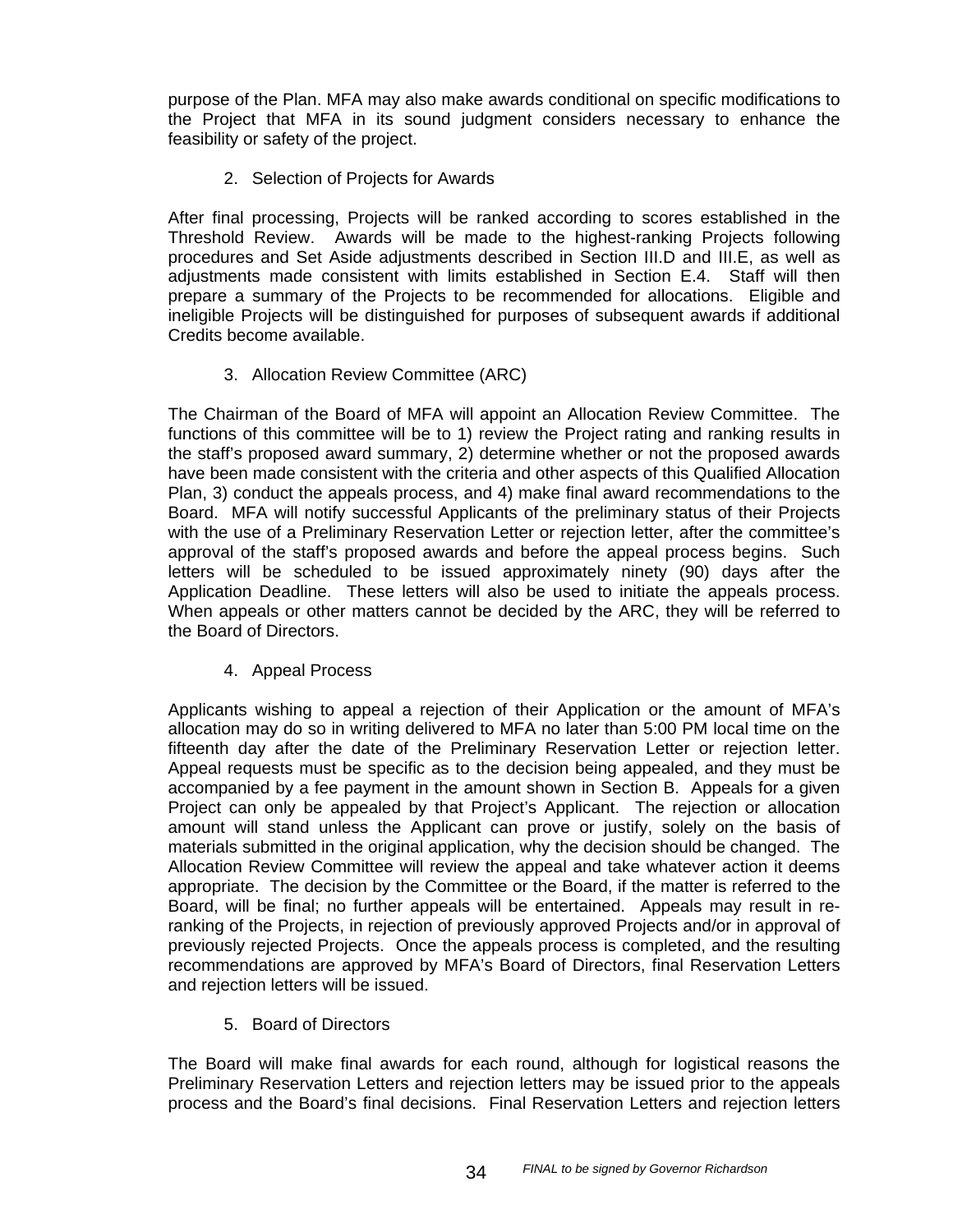will be issued following the Board decision. The Board will approve projects considered to be Eligible Projects, and these may include Projects for which Tax Credit Allocations are not immediately available. If any Projects receiving Reservations fail to meet subsequent requirements, Credits may be revoked and then awarded by staff to the next highest scoring Eligible Project(s) on the waiting list. Any conflicts of interest of Board members are to be disclosed and Board members having such conflicts will abstain from votes approving or disapproving Tax Credit Projects.

6. Prohibited Activities

Applicants or their representatives shall not communicate with the Board of Directors, Design Review Committee members, or ARC, regarding any project under consideration, except when specifically permitted to present testimony at a tax credit related proceeding. A project will be deemed ineligible if the Applicant or any person or entity acting on behalf of the Applicant, attempts to influence members of the Board of Directors, Design Review Committee or ARC during any portion of the tax credit award process, or does not follow the prescribed Application and Appeals process.

## **G. Notification of Approval and Subsequent Project Requirements**

The Applicant will be notified of MFA's allocation decision in the form of a Reservation Letter.

**Affirmative actions after Reservation.** From the date of the Reservation, the applicant must meet each of the deadlines specified below for follow up activity in order to maintain its Reservation or Carryover Allocation. **MFA has no obligation to provide any further notice to applicants of these requirements, and failure to submit any one or more of the items may cause the Reservation to be terminated or the Carryover Allocation to be cancelled**. Applicants must further agree to voluntarily return their Reservations or Tax Credit Allocations for reallocation to other projects by MFA if any of the deadlines below are not met.

## 1. At Reservation

The Processing fee must be paid at this time, and any other conditions noted in the Reservation Letter, which may include evidence of continued site control, must be satisfied.

- 2. By November  $15<sup>th</sup>$  (See Glossary) of the allocation vear
	- a) Threshold Requirement #2

Applicants whose Projects were not required to meet Threshold Requirement #2 (zoning) at the Application Deadline must submit evidence that all required zoning approvals for the proposed Project have been obtained; and

b) All Applicants must deliver:

(1) The Contractor's Resume, if it was not included in the Application; and

(2) Financing Commitment(s) (See definition) for construction and permanent financing and any other rental or other subsidy, as applicable. Commitments must be submitted from all funding and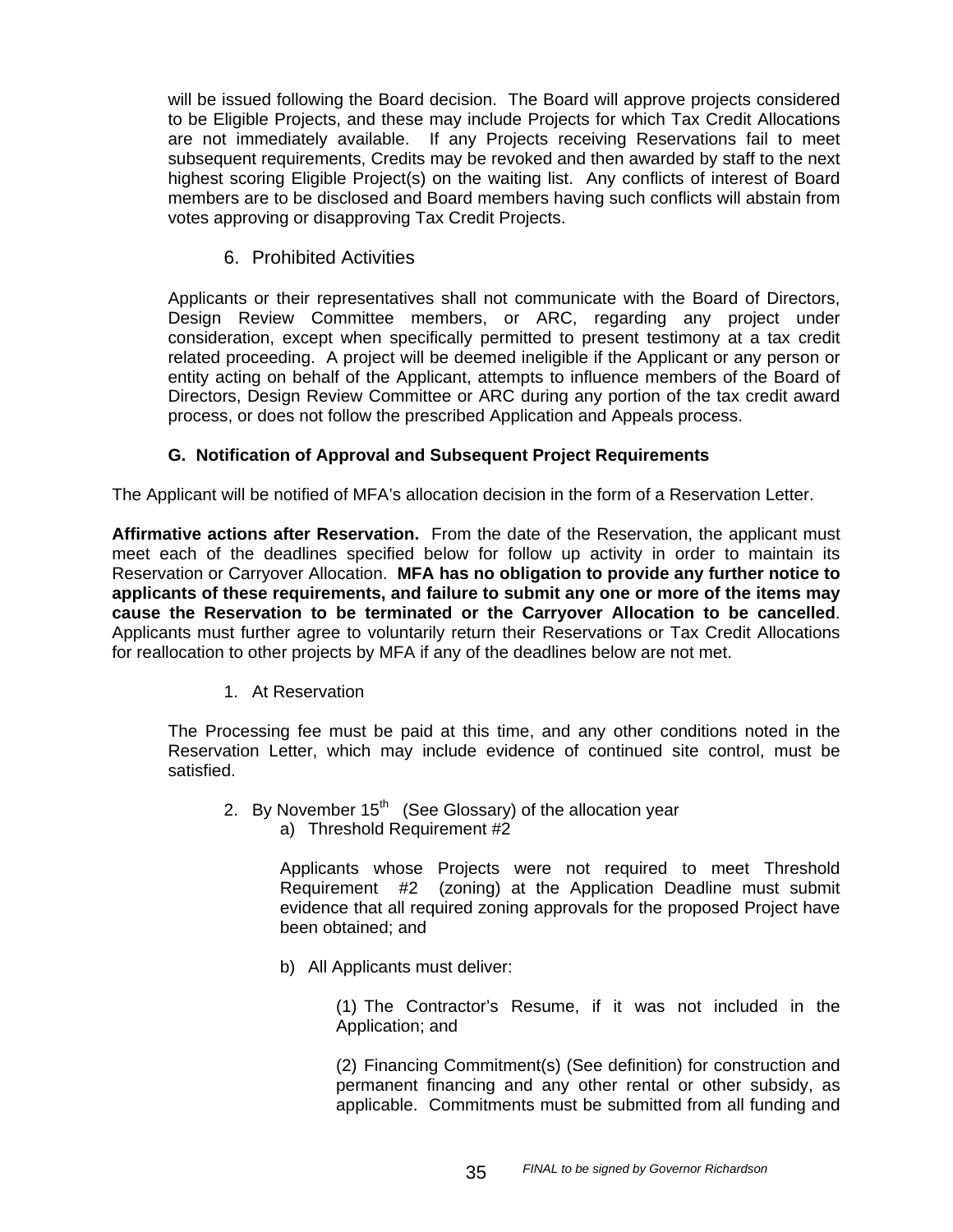subsidy sources including construction and first mortgage lender(s), all secondary financing sources (i.e., grants, loans, in kind contributions), and a letter of intent from equity provider.

(3) For a Project to be financed by HUD, evidence that the Applicant has submitted a SAMA Application to HUD.

(4) For a Project to be financed by MFA's 542(c) Risk Sharing or 538 Loan Guaranty Programs, submission of the complete loan application including fee payments and all required materials, and construction financing commitments, if from other institutions.

c) Carryover Allocation Requirements. If the Project will not be Placed In Service during the calendar year in which the reservation is made, the Applicant must request a Carryover Allocation, which allows for twentyfour (24) additional months to complete the Project. The complete Carryover Allocation Package must be delivered to MFA by November  $15<sup>th</sup>$  of the year in which the Reservation was made. It must contain all items on the Carryover Allocation Requirements Checklist, which include, among others, an updated Application Form, and recorded deed or lease to the site. The Applicant must own or hold long-term lease rights to the land or depreciable real property that is expected to be part of the Project. For Tribal projects, this would include fully executed master and sublease agreements with evidence of filing with the Bureau of Indian Affairs. All Tax Credit fees must be paid to date. In addition, the Project architect must certify that the Project's plans and specifications meet MFA Mandatory Design Standards and contain all commitments made in the initial application regarding design and building.

d) Rehabilitation Projects. In addition, rehabilitation Projects must provide with the Carryover Application an appraisal and a Capital Needs Assessment of the existing Project.

3. March 1 of the Year following Carryover

If applicable, the MFA 542(c) Risk Sharing or 538 Guaranty Loan commitment is to be fully executed.

4. August 31of the year following Carryover

The Applicant must submit evidence that the basis in the Project exceeds 10% of the reasonably expected total basis in the Project, an Independent Auditor's Report and Cost Certification, and an Owner's Attorney's Opinion and any other documentation required by MFA.

5. April 1 of the second year after Allocation

a) No Later than April  $1<sup>st</sup>$  of the year in which the Project must be completed, the owner must deliver evidence acceptable to MFA that construction of the Project has begun. This will include, at a minimum, building permits and site photographs.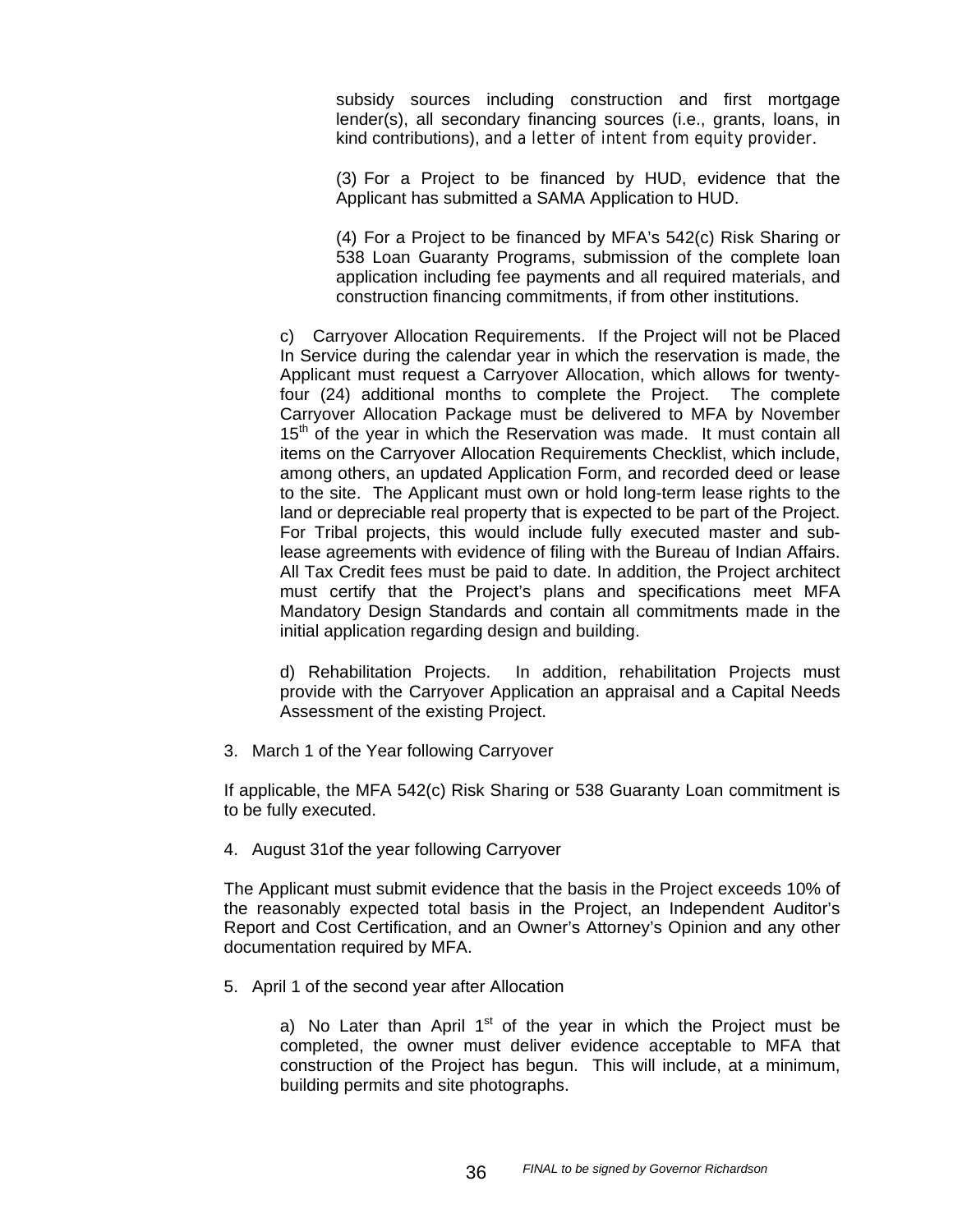b) At the same time the Applicant must deliver an executed syndication commitment.

6. November  $15<sup>th</sup>$  of the Second Year following the initial allocation

Final Allocation and Placed in Service Requirements. On or before November  $15<sup>th</sup>$  of the second year following the initial allocation, a Placed in Service Application or a Final Allocation Application must be submitted for each project. **Failure to meet this requirement will result in the loss of Tax Credits.** If the project is to be Placed in Service but the Applicant is not yet ready to request 8609's, the Placed in Service portion of the Final Allocation Package must still be submitted. A complete Final Allocation Package should be submitted no later than 120 days following the close of the Project's first taxable year of the Credit Period. Prior to the issuance of 8609's for the Project, the owner must submit a complete Final Allocation Package, containing all items on the Final Allocation Checklist, which include, among other items, the following:

a) Cost Certification: A Project Cost Certification, and a Contractor's Cost Certification, prepared by a Certified Public Accountant, must be delivered by the owner prior to the issuance of the Low Income Housing Tax Credit Allocation Certification (IRS Form 8609). This form and required documentation must be completed within sixty (60) days after the Project is Placed In Service. MFA is under no obligation to issue 8609's for the current year if the package is received after November  $15<sup>th</sup>$ .

b) Architects Certification: A certification from the Project architect that the Project has been built in conformance with MFA Mandatory Design Standards, all applicable codes, and commitments made in the initial application regarding design and building.

c) Owner's Attorney's Opinion: An owner's attorney opinion submitted on firm's letterhead with required text.

d) Land Use Restriction Agreement (LURA): Prior to December 31 of the year in which the buildings are placed in service, the owner must submit an executed and recorded LURA, satisfactory to MFA in form and content.

7. Other Developer Responsibilities and Elections

The developer has several options concerning the month in which the Applicable Credit Percentage is locked in, for both taxable and tax exempt Projects. Additionally, the Developer must place the buildings in service and claim Credits within certain time periods. MFA must be notified of these dates to ensure that all necessary administrative actions are taken in a timely manner. Otherwise Credits may not be able to be claimed as desired.

8. Land Use Restriction Agreement ("LURA") or Extended Use Agreement

Section 42(h)(6) of the Code requires imposition of "an extended low-income housing commitment". MFA complies with this requirement with a LURA filed at the time of Placement in Service or Final Allocation. The LURA sets forth, as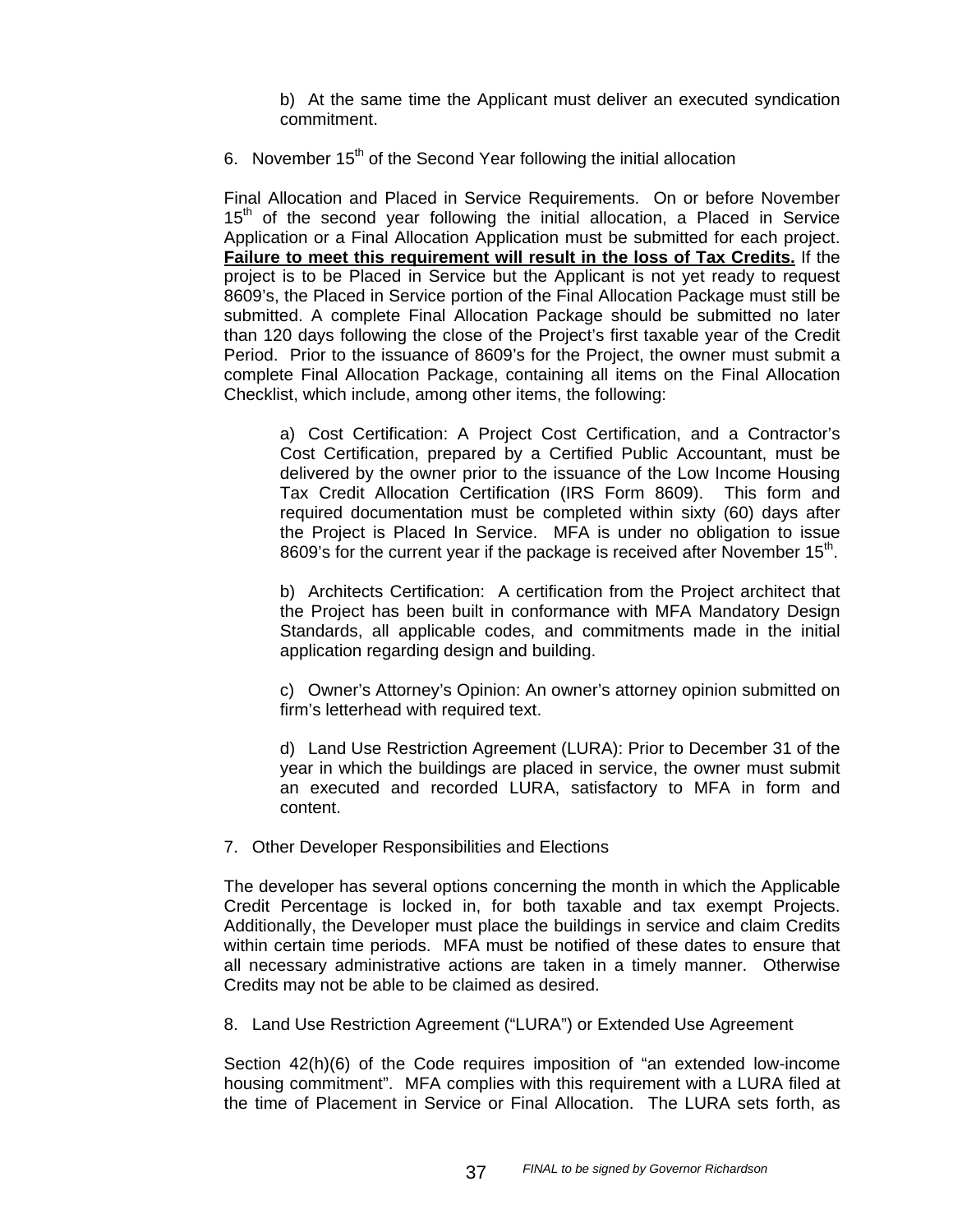covenants running with the land for a minimum of 30 years (or longer if the developer commits to a longer restriction period), the compliance fees, the low income Set Asides, the percentages of median income to be served, the special housing needs to be served (if any) and any other such requirements that obtain as a scoring matter or that may be imposed through this QAP and Code Section 42. The LURA may not be terminated prior to its term for any reason other than foreclosure and the Owner will not have the right to require the MFA to present a "qualified contract" in accordance with Code Section 42(h)(6). The developer will also have to deliver subordination agreements from all lenders, giving lien priority to the Tax Credit restrictions.

#### **H. Termination of Reservations or Rejection of Applications**

Any of the following events or actions on the part of the Applicant at any time subsequent to the Application Deadline may cause the Application to be rejected, or the Reservation to be terminated in MFA's sole discretion:

1. Loss of Site Control or Site Change;

2. Submission of any false or fraudulent information in the Application or in other submissions;

3. Failure to meet the conditions in Section C and G above or in the Reservation Letter;

4. Subsequent regulations issued by U.S. Treasury or the IRS pertaining to Section 42;

5. Failure to promptly notify MFA of any material or adverse changes in the facts of the original Application pursuant to Section I below.

6. Instances of non-compliance continuing beyond the specified cure period on Applicant's or Principals other projects.

7. Any other change which would alter the original scoring of the Application, or which was not approved in advance by MFA.

8. Debarment from HUD or other Federal programs, bankruptcy, criminal indictments or convictions, poor performance on prior MFA or HUD financed Projects (including but not limited to late payments within the 18 month period prior to the Application Deadline, misuse of reserves and/or other project funds, default, fair housing violations, non-compliance, failure to meet development deadlines, or documentation requirements) on the part of any development team member or owner or other Principal.

9. Change in the Federal Set Aside Election or other set aside proposed in the Initial Application, subsequent to the Application Deadline.

#### **I. Notification to MFA of Changes to the Project**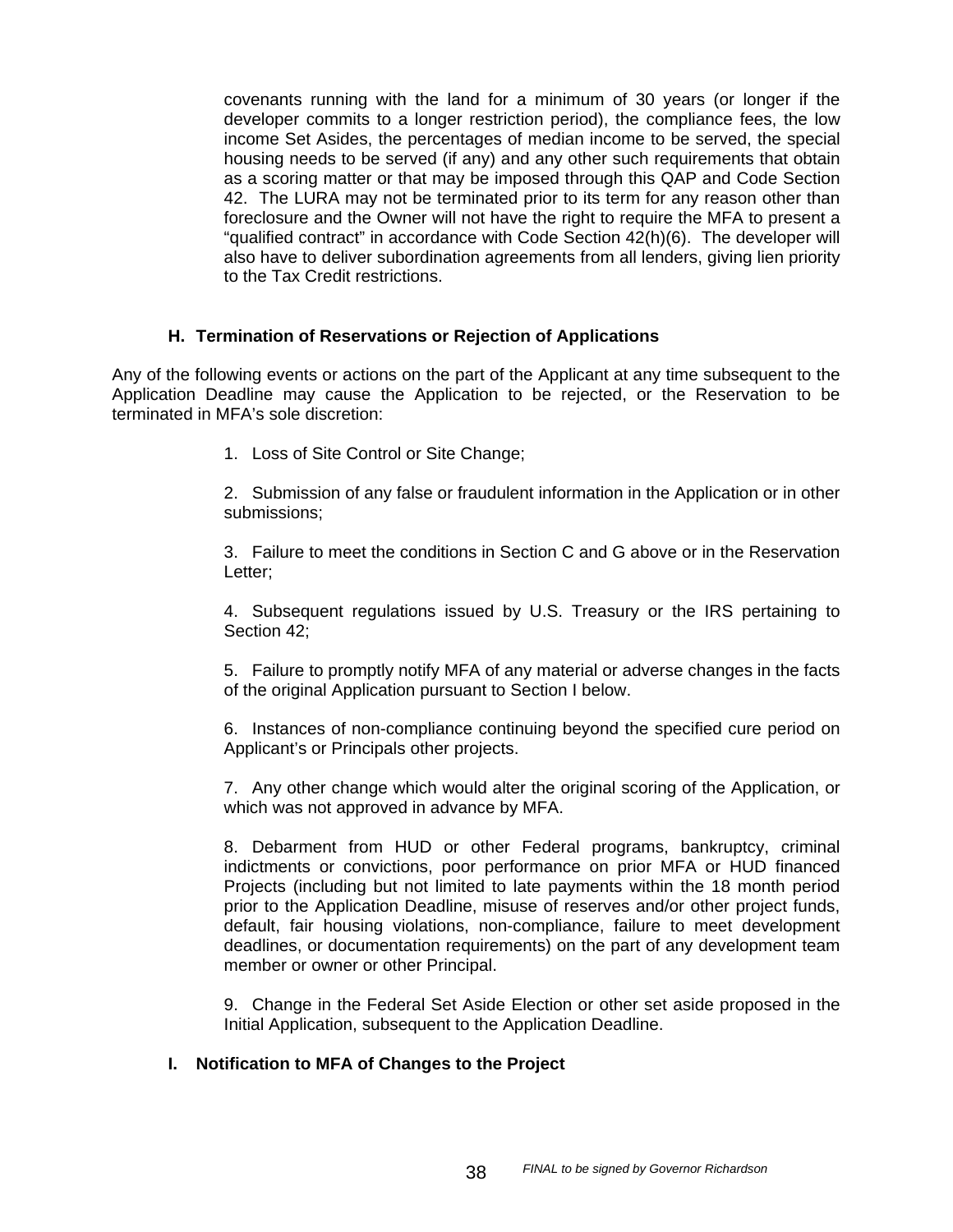It is the Applicant's responsibility to notify MFA immediately, in writing, of any changes to the Project subsequent to submission of an Application, including the changes listed below and any other material changes. If any proposed change results in adjustments to the Project's original scoring, regardless of the Project's ranking, or if the proposed changes would have prevented the project from achieving one or more of the original Minimum Project Threshold Requirements at Initial Application, MFA may reject the proposal and/or revoke the Reservation or Tax Credit Allocation. Failure to notify MFA may result in the rejection of an Application or loss of a Reservation or Tax Credit Allocation. Approval of such changes will be made in MFA's sole discretion, and the change may result in a change in the Tax Credit amount or other action by MFA. A \$500 fee payment is required at the time of the request.

1. Site control or rights of way are lost;

2. Project costs change in excess of five percent (5%) of the Total Development Cost shown in the Initial Application;

3. Applicant obtains additional subsidies or financing other than those disclosed in the Application; loses subsidies or financing included in the Application; or the amount of any such financing or subsidy changes by 10% or more from the amount shown in the Application;

4. Development Cost Contributions made by a state, local or tribal government entity are reduced, increased, withdrawn or substituted with other types of contributions than the ones originally proposed in the Application;

5. The syndication payment timing and/or net proceeds change from those stated in the Application;

6. The parties (other than the Limited Partner(s)) involved in the ownership entity as represented in the Application change;

7. The unit and project design, square footage, unit mix, number of units, or number of buildings changes (fee will be waived when changes are required by local regulatory codes). Substantial changes of this sort may result in a requirement to produce a new Market Study;

8. The general contractor or other member of the original development team changes; and/or

9. Any other factor deemed material by MFA in its reasonable judgment.

#### **J. Notice Provisions**

MFA will typically provide notice to Applicants through either certified mail or courier service, and facsimile or email transmission. Consequently street addresses, email addresses and fax numbers must be provided clearly in the Application Form**. Such notices will be provided only to the single contact person shown in the Application Form. MFA will not be liable if unable to give notice due to a change in contact person information that was not reported to MFA.** 

## **K. Applications are Public Records**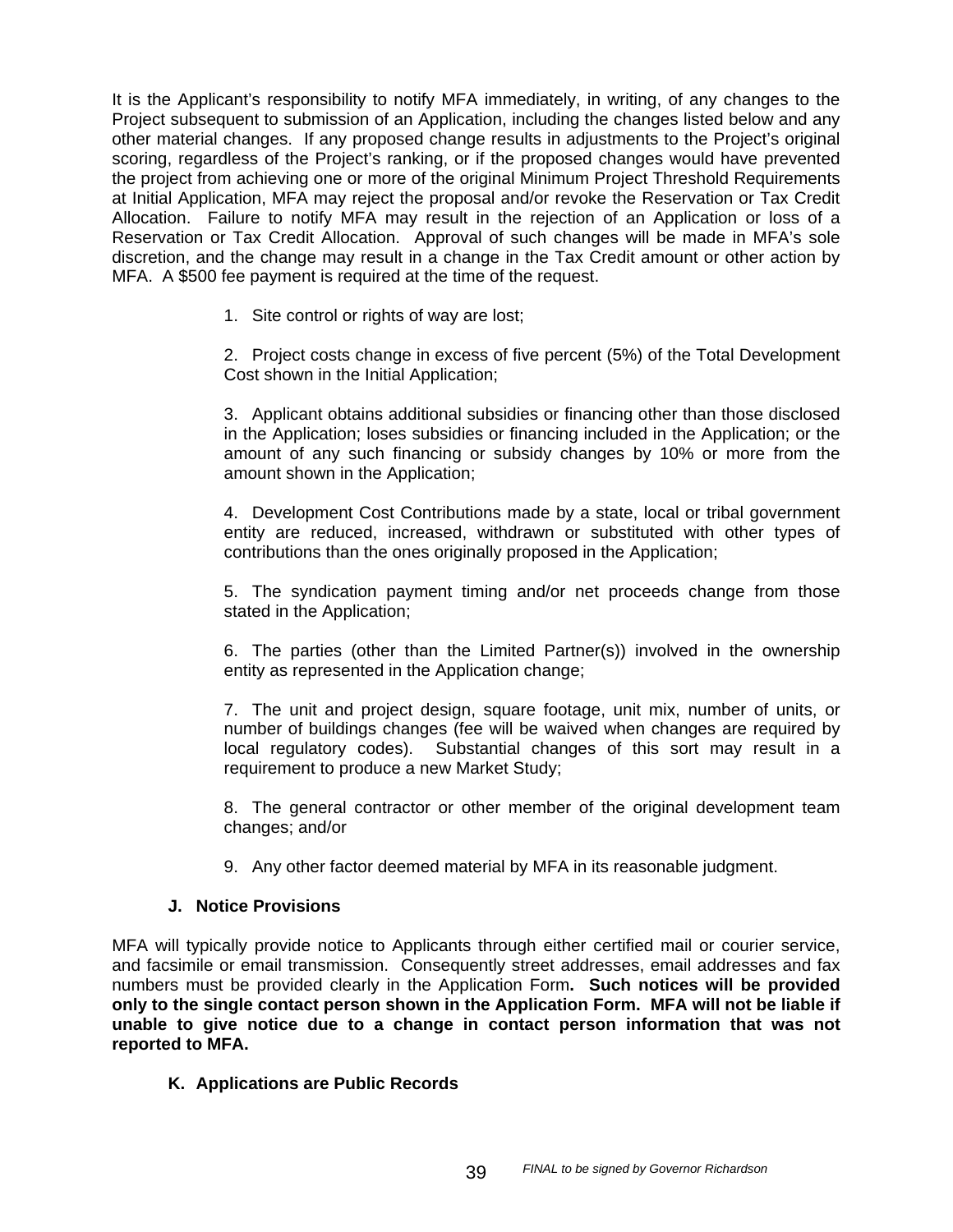All information contained in Applications for Tax Credits are public records subject to inspection under state and federal open records laws. In addition, MFA may share information and details obtained from Applications with other public agencies.

# **V. COST CERTIFICATION**

# **A. Applicability of Cost Certification**

A CPA's certification is required to certify compliance with the 10% test. Prior to the issuance of a Low Income Housing Tax Credit Allocation Certification (IRS form 8609), MFA will require a Cost Certification, prepared by an independent Certified Public Accountant, which meets the MFA requirements for all Projects. A Contractor's Cost Certification, prepared by an independent Certified Public Accountant, will also be required at this time.

## **B. Requirements**

The Cost Certification must meet the following requirements:

1. The accountant preparing the Cost Certification must certify that all costs are related to the development and do not include costs for organization, syndication, professional or consultant fees related to syndication.

2. All fees, including the developer fee, which are paid to the Developer or to an entity with an identity of interest with the Developer, must be clearly identified. If all or a portion of the developer fee is deferred, copies of the promissory note or other substantiation of the validity of the fee must be reviewed.

3. If the land is purchased from a related party, the owner must submit an appraisal to substantiate fair market value.

- 4. Legal fees related to land acquisition must be clearly identified.
- 5. Interest expense related to land must be clearly identified.

6. The sources of all funding including loans, Tax Credit proceeds, developer equity and all other sources must be certified.

## **C. Authority to Determine Maximum Qualified Basis**

MFA may challenge the costs provided in the certification, impose the limitations set forth in this Plan and at its sole discretion, determine the maximum Qualified Basis against which Credit is allocated.

## **VI. AUXILIARY FUNCTIONS**

As HCA, MFA conducts certain Tax Credit related functions which are separate from the regular allocation and monitoring process, including the following;

## **A. Subsidy Layering Review**

Pursuant to Section 911 of the Housing and Community Development Act of 1992, HUD is required to determine that Projects receiving both Tax Credits, and federal, state, or local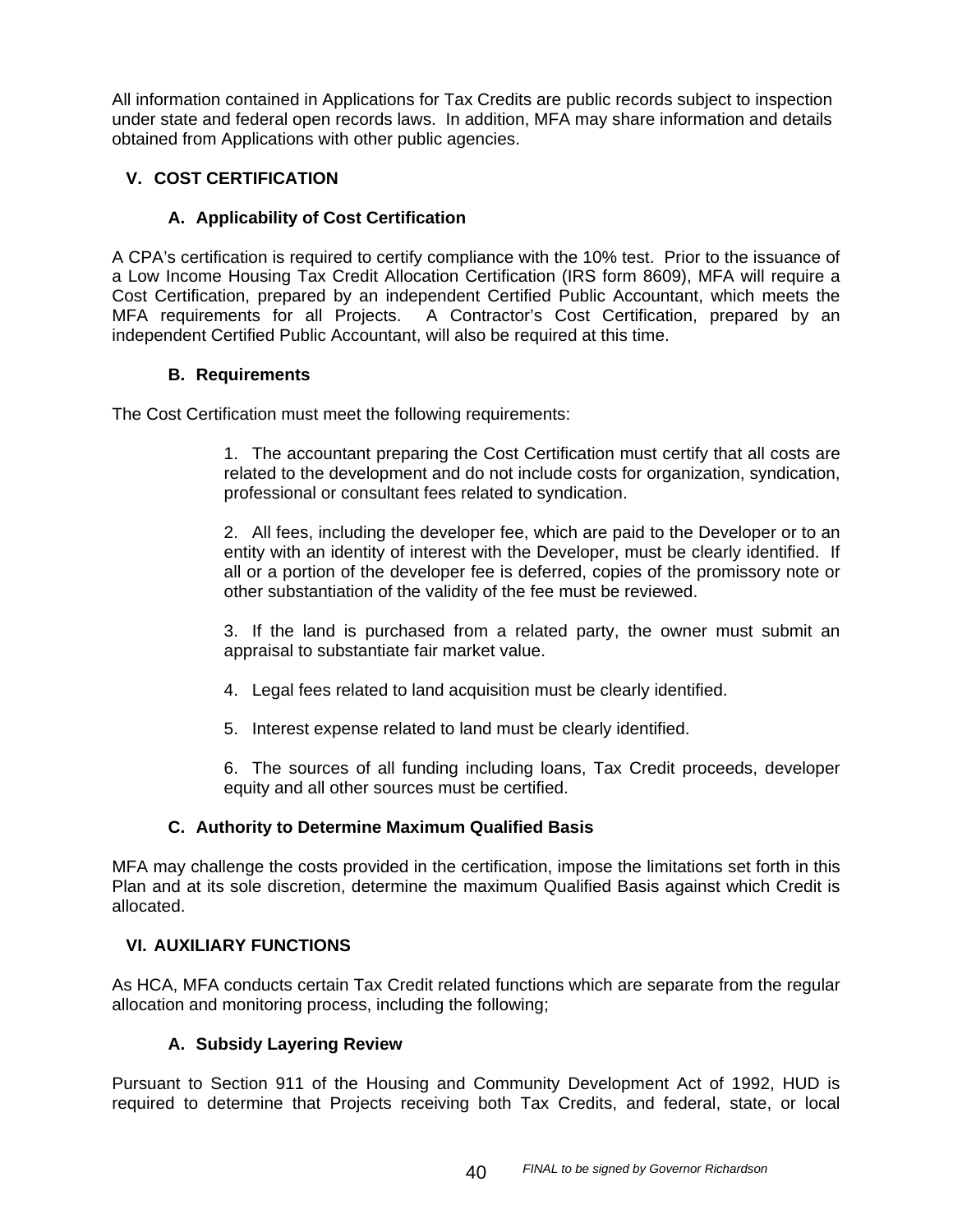assistance do not obtain subsidies in excess of that which is necessary to produce affordable housing. This responsibility has been delegated to MFA, and MFA's review process will follow the Administrative Guidelines issued December 15, 1994. An essential component of this review is an analysis of the reasonableness of fees paid to sponsors, developers, and builders. Consequently for purposes of Section 911 Reviews, fees used to calculate Tax Credit amounts will not exceed the limits stated in Section IV.D, "Developer and Other Fees", above. Some of these maximum fees allowed by MFA exceed the "Safe Harbor" fee amounts, which apply to Section 911 reviews. Special factors that justify these published higher fees (which do exceed "ceiling" amounts) include, but are not limited to: The relatively high cost of construction and land within the State of New Mexico; the lack of state or local funded soft second financing or operating subsidies; and the general inability of local governments to donate land and/or other services to worthy Projects due to the state's "Anti-Donation" clause.

The MFA reserves the right to include, or consider, other criteria to justify exceeding Safe Harbor limits for fees associated with projects requiring Subsidy Layering Reviews. The MFA also reserves the right to limit Projects to Safe Harbor limitations for any reason that it deems reasonable. This paragraph applies to all Projects that require Subsidy Layering Reviews.

Requests for Subsidy Layering Reviews may be made at any time by a developer/sponsor, and must include a \$500 review fee along with the full HTC Application Form as well as HUD Form 2880 (as applicable), among other materials. More detailed Application Packages may be obtained from MFA. Responses will be provided no later than thirty (30) business days subsequent to receipt of the request by MFA, unless the request is submitted less than ninety (90) days subsequent to an allocation round deadline.

# **B. Processing of Tax Exempt Bond Financed Projects**

Projects financed with Tax Exempt Bond volume cap allocated by the state may receive 4% Tax Credits without participating in the HTC allocation process described in this Plan. However, under IRS Code Section 42(m)(1)(D), such Projects must receive a determination that they "satisfy the requirements for allocation under the qualified Allocation Plan…" MFA's determination that a Project satisfies the requirements of the Qualified Allocation Plan will be based on the Project's meeting all Minimum Project Threshold Requirements, Staff Analysis, Application Processing, Feasibility Analysis, and Property Standards described in the Qualified Allocation Plan in effect when the determination is made. In addition, the Minimum Score for Tax Exempt Bond Financed Projects will be only 70% of the Minimum Score stated in Section III.E. Projects will be required to serve targeted populations (scoring criteria #11,12 or 13) and include points for Projects that Benefit the Environment (scoring criteria #3) MFA will also undertake an analysis to determine the Credit amount necessary for financial feasibility.

Requests for these determinations must be made by a Developer/Sponsor no more than 60 days after an award of bond volume cap is made by the State Board of Finance, and no less than 60 days prior to the anticipated bond issuance date. Requests must include a Review Fee as listed in Section IV.B, a \$4,800 deposit toward the cost of a market study to be ordered by MFA, and the Development Project Application Form with needed schedules, the Attachments Checklist, and any other material specified by MFA. For these PABVC financed projects only, MFA may accept the Applicant's market study and waive the \$4,800 deposit if the Applicant's study meets all of the requirements of MFA's studies, in MFA's determination, and is dated no more than 180 days prior to the date on which a complete Application is received by MFA. Prior to the release of the determination letter by MFA a processing fee in the amount of three and one half percent (3.5%) of the approved annual Credit amount will be due. Responses will be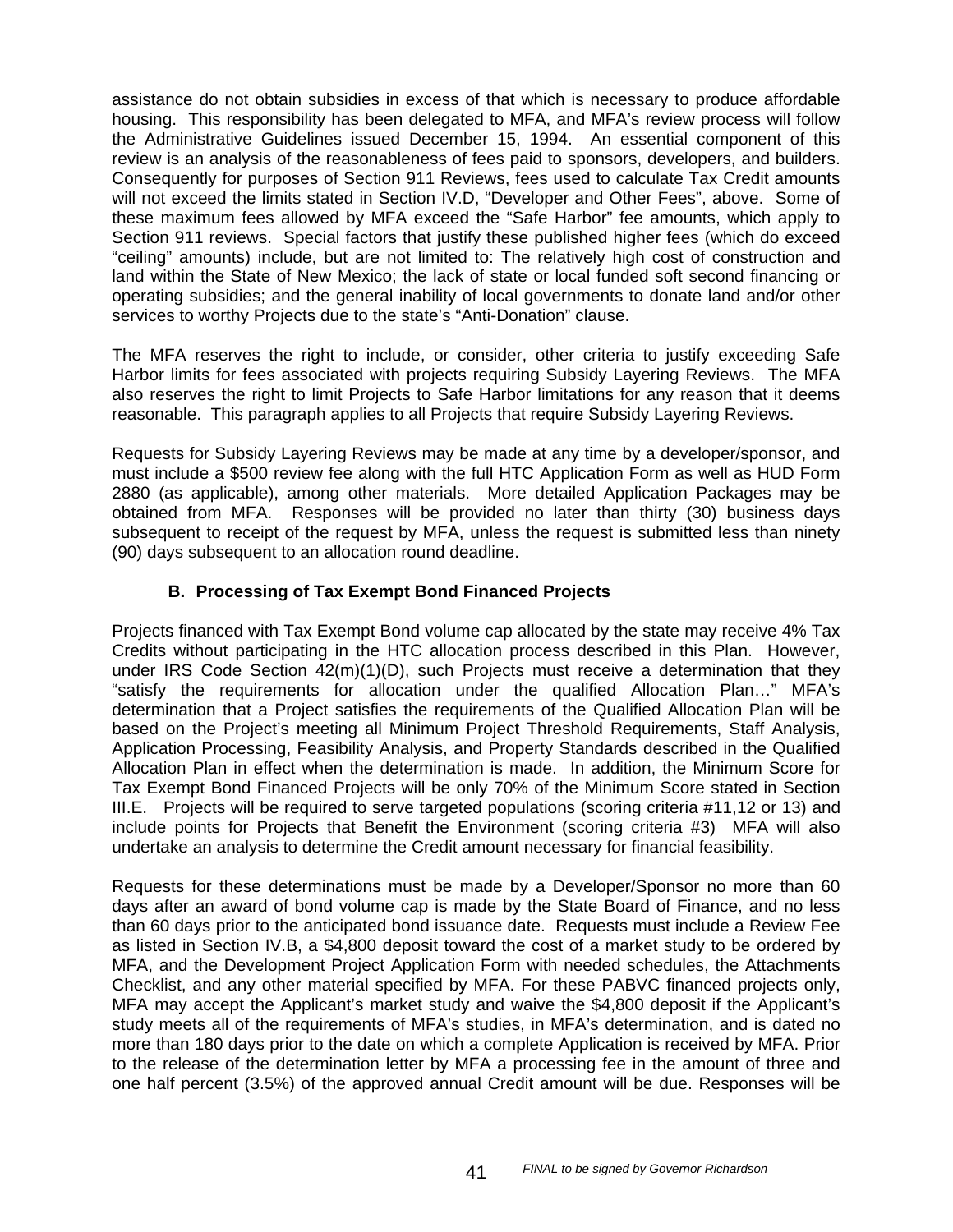provided no later than sixty (60) business days subsequent to receipt of the complete request by MFA.

Tax Exempt Bond Financed Projects may receive Credits on the full amount of their Eligible Basis only if at least 50% of the development's "aggregate basis" is financed with Tax Exempt Bonds. Additionally, numerous bond-financing rules apply and many Tax Credit requirements are different for bond-financed projects. MFA recommends that developers undertaking these projects obtain advice from qualified tax professionals to ensure that such requirements are met.

To ensure that these Credits are used to leverage the greatest possible amount of resources, the following additional Minimum Project Threshold Requirements will apply:

1. Percent of Total Sources Limit:

The private activity bond volume cap allocation by the State Board of Finance must not exceed seventy percent (70%) of the Project's total permanent sources of funds; and

2. Dollar Limit:

The private activity bond volume cap allocation to the proposed Project must not exceed \$8 million; however, limited waivers will be considered when adequate availability of private activity bond volume cap exists, the Applicant has demonstrated the need for additional tax exempt debt for project feasibility, and is warranted based on project size; and

3. Costs of Issuance Limit:

Costs of issuance may not exceed five percent (5%) of the bond issue for projects with total financing sources of \$2,000,000 or more, and seven percent (7%) for projects with total financing sources of less than \$2,000,000.

## **VII. AMENDMENTS TO THE ALLOCATION PLAN AND WAIVERS OF PLAN PROVISIONS**

MFA reserves the right to modify this Qualified Allocation Plan, including its compliance and monitoring provisions, as required by the promulgation or amendment of IRS Code Section 42, from time to time, or for other reasons as determined by MFA. MFA will, however, make available to the general public a written explanation of any allocation of Housing Tax Credits that is not made in accordance with established priorities and selection criteria of the agency.

#### **VIII. FUTURE YEAR'S BINDING COMMITMENTS**

MFA staff shall have the authority to advance allocate up to \$300,000 in future year's Tax Credits to Board-approved Eligible Projects. However, advance allocations are made solely at MFA's discretion and no advance allocation may be made to any project whose Credit amount is not at least 50% funded by the current year's Annual Credit Ceiling. Future year commitments in excess of \$300,000 in any given year must be approved by the Board.

## **IX. DISASTER RELIEF ALLOCATIONS**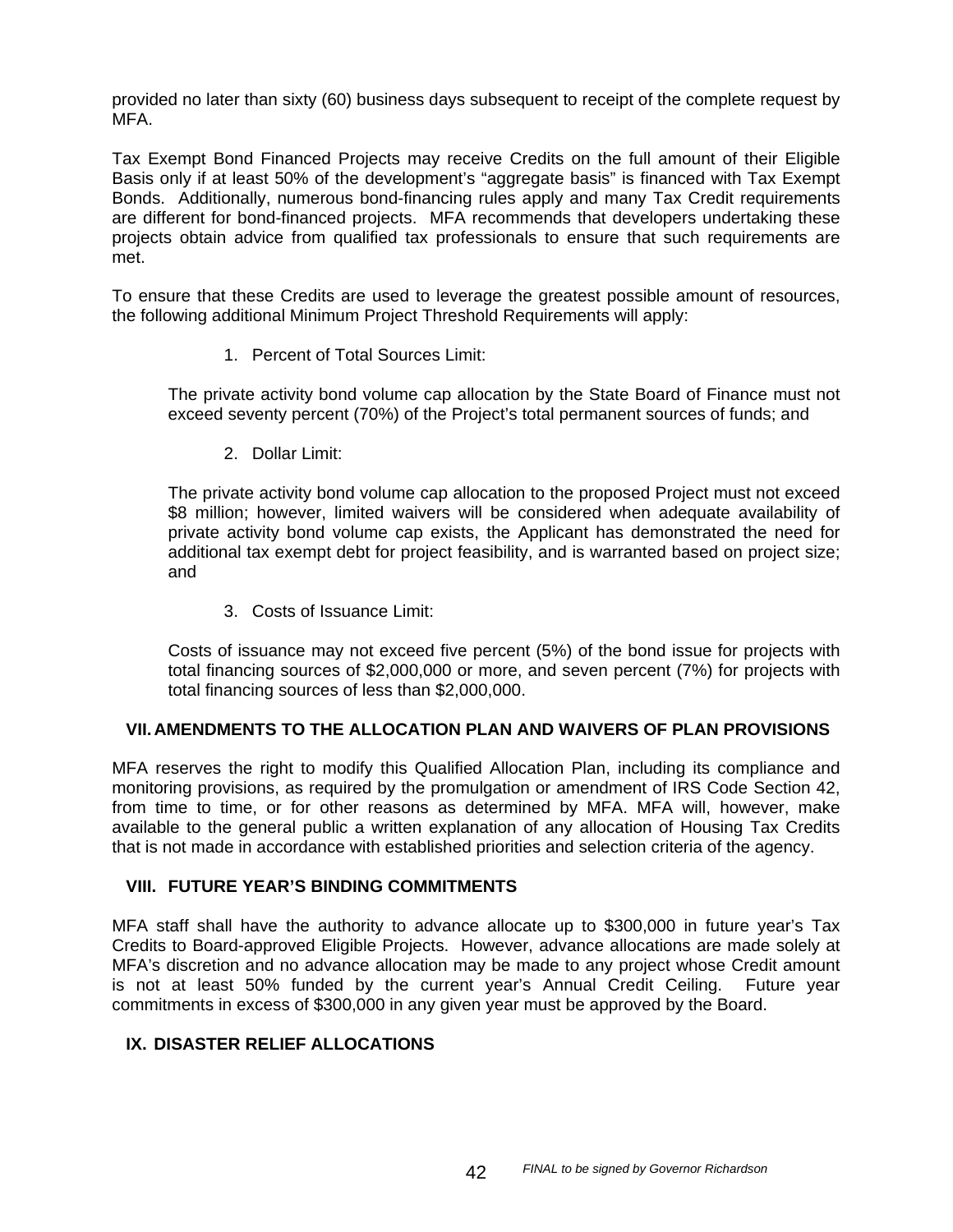The Board will retain the authority to allocate current or future year's Credits at any time and in any amount to Projects approved by the Board that are intended to alleviate housing shortages in communities affected by natural disasters.

# **X. MFA TAX CREDIT MONITORING AND COMPLIANCE PLAN SUMMARY**

## **A. General Requirements**

Federal Law requires MFA to develop and implement a compliance-monitoring program for completed Projects that have received Low Income Housing Tax Credits. A compliance plan contained in a manual has been developed and is available to the Project owners at MFA's website www.housingnm.org. Compliance monitoring is required for a minimum of 15 years after receipt of an allocation. Each owner has chosen to utilize Low Income Housing Tax Credits to take advantage of the tax benefits provided. In exchange for these tax benefits, certain requirements must be met so that the Project will benefit Low Income Tenants.

Owners will be required to submit a quarterly report to MFA for each of the first four calendar quarters after a Project is Placed In Service. At that time, if the Project is determined to be in compliance with the Tax Reform Act, reports may be filed on an annual basis. Owners will be required to submit to MFA a copy of all federal form 8609's, including schedule A, filed with the IRS in the first year that credits are claimed, and at any subsequent time as requested by MFA.

# **B. Inspections**

MFA will conduct annual on-site inspections of at least thirty-three percent (33%) of the Projects under the MFA's jurisdiction. Each inspection will include a review of the Project's low income certifications, supporting income documentation, leases, rent records (including utility documentation) and unit inspections in at least twenty percent (20%) of the Project's Set Aside units and a physical inspection of the entire Project (interior and exterior). In mixed-use properties, one hundred percent (100%) of the units may be monitored. If Projects are determined to be in noncompliance, site visits may occur more often. MFA may conduct inspections upon thirty- (30) day's notice.

During the Extended Use Period, MFA reserves the right, under the provisions of Section 42 of the Internal Revenue Code and the Land Use Restriction Agreement, to perform an audit of any Project that has received an allocation of Tax Credits. This audit will include an on-site inspection of all buildings, and a review of all tenant records and certifications and other documents supporting criteria for which the owner received points in the Application for an allocation of Credits.

# **C. Record Keeping and Record Retention**

Under the provisions of the Tax Credits, the owner of the project will be required to keep records as defined below for each building within a particular development. These records must be retained by the owner for a minimum of six (6) years beyond the owner's income tax filing date for that year. However, first year Project records must be maintained for six (6) years beyond the tax filing date of the final year of the Project's eligibility for Tax Credits. The owner must report to MFA, through MFA's *WCMS On-Line* system, annual audited property financial statements, as well as annual operating budgets. On a monthly basis, the owner must provide tenant income certifications and property vacancy data using the *WCMS On-Line* system. In addition, the owner must maintain records for each qualified Low Income building in the Project showing: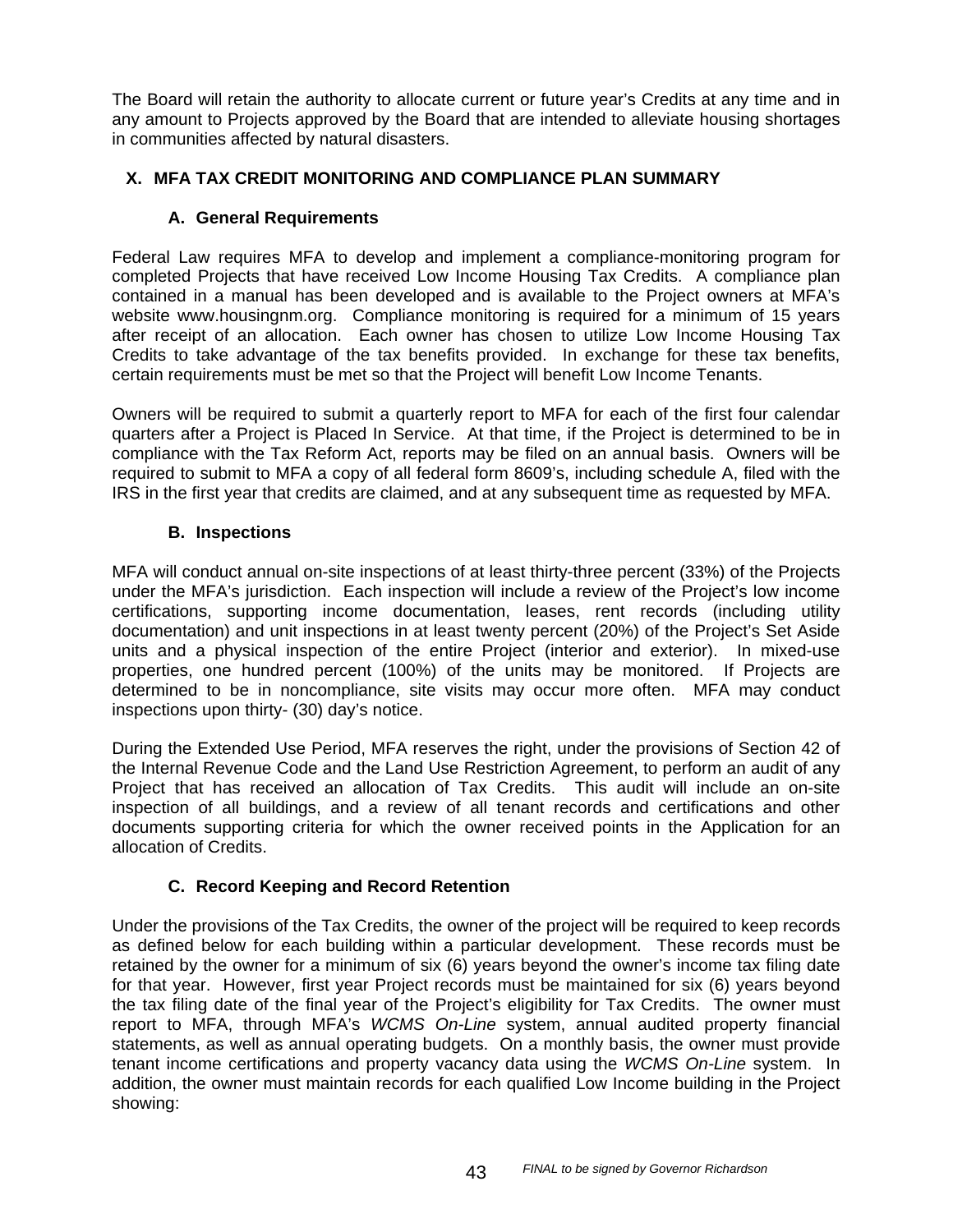- 1. the total number of residential units in the building (including the number of bedrooms and size in square feet of each residential unit);
- 2. the percentage of residential units in the building that are Set Aside Units;
- 3. the rent charged on each residential unit in the building (including utility allowances);
- 4. the number of occupants in each residential unit in the building;
- 5. the low income unit vacancies in the building and documentation of when and to whom the "next available units" were rented;
- 6. the income certification of each Low Income Tenant;
- 7. the documentation to support each Low Income Tenant's income certification;
- 8. the Eligible Basis and Qualified Basis for each building; and
- 9. the character and use of any nonresidential portion of the building included in the building's Eligible Basis (this includes separate facilities such as clubhouses or swimming pools whose Eligible Basis is allocated to each building);
- 10. New legislation may also require additional documentation and reporting. We are waiting for further guidance from the IRS and HUD to determine how to proceed.

Failure to annually report is deemed as noncompliance and is reportable to the IRS.

## **D. Annual Certification Review**

It is the responsibility of the Project owner to annually certify to MFA that the Project meets the requirements of Section 42 of the Internal Revenue Code, whichever Set Aside is applicable to the Project. Failure to certify is deemed as noncompliance and is reportable to the IRS. This annual certification requires the Project owner to certify that:

- 1. the project meets the minimum requirements of the Set Aside Election;
- 2. there has been no change in the applicable fraction;
- 3. an annual Low Income certification has been received from each Low Income Tenant and documentation is available to support that certification;
- 4. each Low Income Unit is rent restricted under Section 42 of the Internal Revenue Code;
- 5. subject to the income restrictions on the Project all units in the Project are for use by the general public and are used on a non-transient basis;
- 6. there has been no finding of discrimination under the Fair Housing Act;
- 7. each building within the Project is suitable for occupancy taking into account local health, safety, and building codes;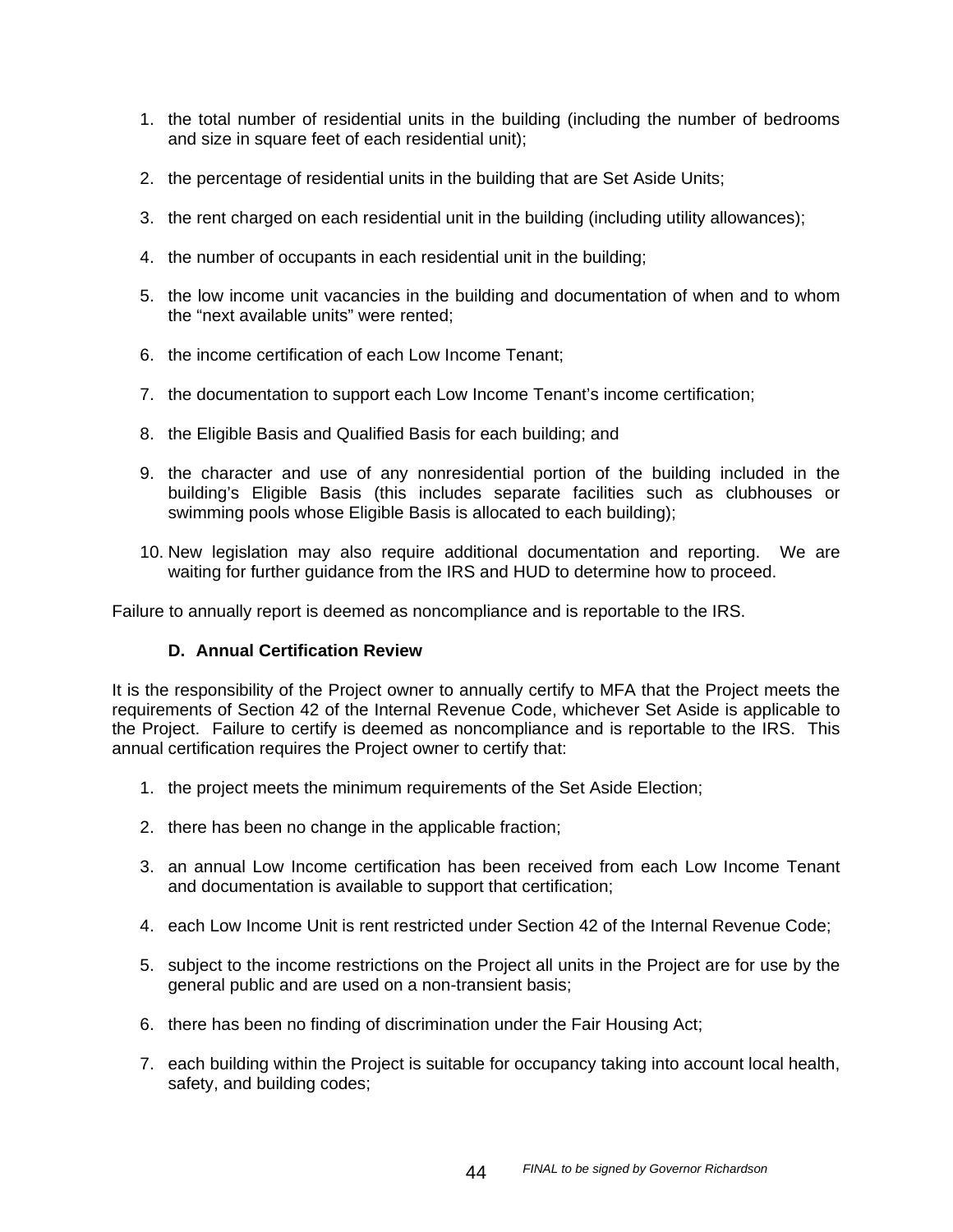- 8. there has been no change in any building's Eligible Basis under Section 42 of the Internal Revenue Code, or if there has been a change, adequate explanation of the nature of the change has been given;
- 9. all tenant facilities included in the Eligible Basis of any building in the Project are provided on a comparable basis, without a separate fee, to all tenants in the building;
- 10. if a Low Income Unit in the Project becomes vacant during the year, reasonable attempts are made to rent that Unit to tenants having a qualifying income, and while the Unit is vacant no Units of comparable or smaller size are rented to tenants not having a qualifying income;
- 11. if the income of Low Income Tenants of Units increases above one hundred forty percent (140%) of the applicable income limit allowed in Section 42, the next available unit of comparable or smaller size will be leased to tenants having qualifying income.
- 12. owner has not refused to lease a Unit to an applicant based exclusively on their status as a holder of a Section 8 voucher and the Project otherwise meets the provisions outlined in the extended low-income housing commitment;
- 13. if the owner received its Tax Credit Allocation from the state ceiling set aside for projects involving "qualified non-profit organizations", the non-profit entity materially participated in the operation of the development;
- 14. there has been no change in ownership or management of the project;
- 15. the owner has obtained accurate, allowable, current utility allowances for use in the calculation of rents for the project, and acknowledges this to be an annual requirement for the duration of the Compliance Period;
- 16. for the proceeding 12 months the owner has complied with Section 42(h)(6)(E)(ii)(I) that an existing tenant of a low-income unit has not been evicted or had their tenancies terminated for anything other than good cause;
- 17. the owner has complied with Section 42(h)(6)(E)(ii)(II) and not increased the gross rent above the maximum allowed under Section 42 with respect to any low-income unit.

As an exception, only for RD Projects, MFA may accept a certification from RD that income is based upon annual tenant certifications/re-certifications, and that third party verification has been obtained. This certification will be in a form that is acceptable to both RD and MFA. Owners must furnish RD certifications annually, verifying that Projects are in compliance with Section 42 of the Code.

Tax Exempt Bond Financed Projects in which fifty percent (50%) or more of the aggregate basis is funded with the proceeds of bond financing may also be exempt, in MFA's discretion, from many of the certification and review provisions outlined within this document. The monitoring and certification guidelines for these Projects will be in a form that will satisfy those agencies issuing the bonds and MFA. The monitoring procedures must, at a minimum, satisfy the compliance guidelines set forth by Section 42 of the Code.

Projects which are 100% affordable for tax credit purposes (i.e. all units are income and rent restricted at 60% of AMI or lower) and that have no other financing requiring annual income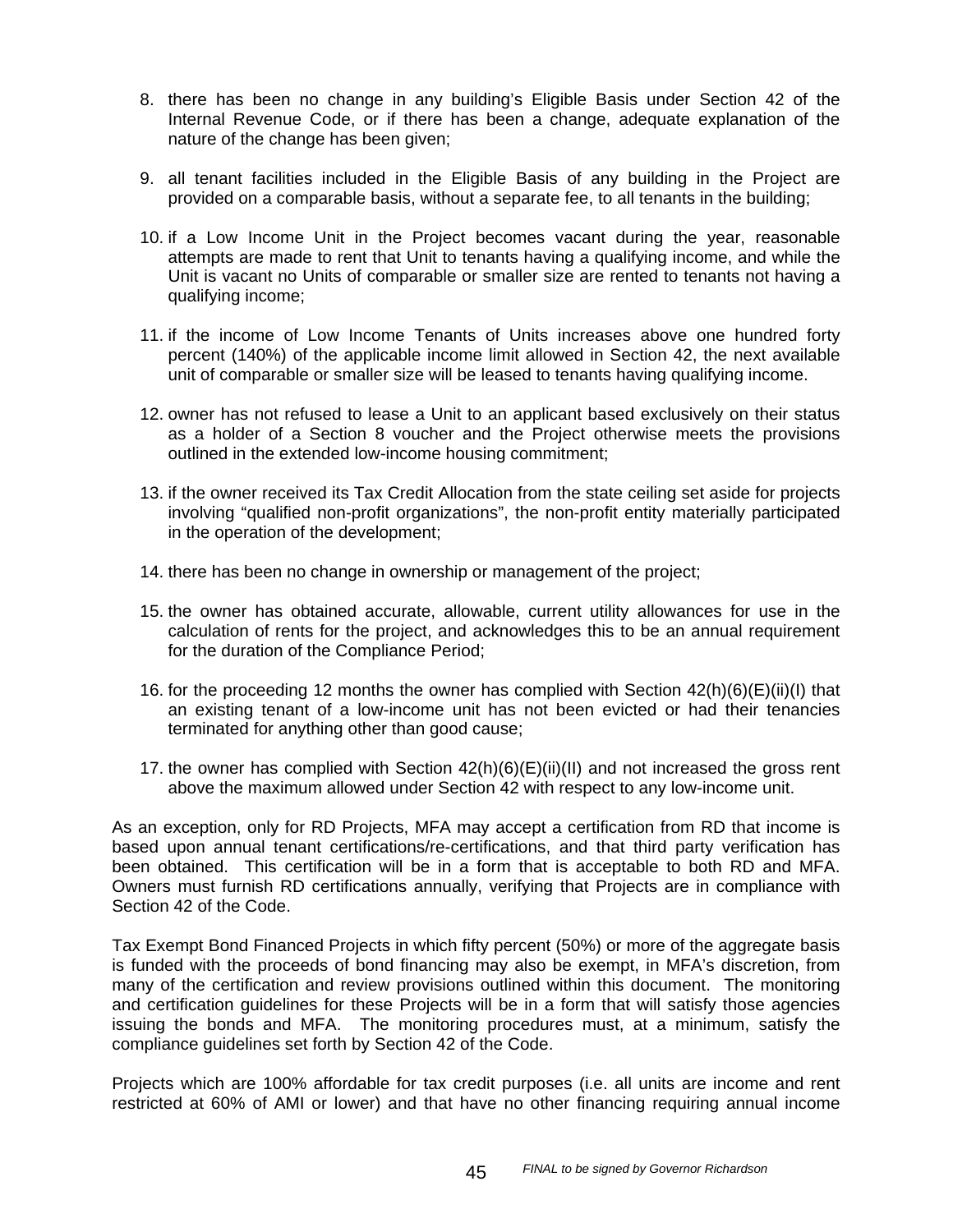recertifications may also be exempt pursuant to HR 3221. Owners must furnish MFA certifications annually, verifying that Projects are in compliance with Section 42 of the Code, as well as any other data that MFA may require per our monitoring and compliance guidelines.

The owner of any exempted Project must certify to MFA on an annual basis that the Project is in compliance with the requirements for RD assistance, tax credits or the Tax Exempt Bond Financing guidelines, as applicable, and that all requirements of Section 42 are also being met. The owner must inform MFA of any noncompliance or if the owner is unable to make one or more of the required certifications.

## **E. Compliance Review**

MFA may elect to subcontract the monitoring procedure to other agents. In doing so, MFA would designate the subcontractor as the compliance-monitoring agent who would perform MFA's function.

In the event that any noncompliance with Section 42 is identified, a discrepancy letter entitled "Notice of Non-Compliance", detailing the noncompliance will be forwarded promptly to the owner and management company of the Project. The owner must then respond in writing to MFA within thirty (30) days after receipt of the discrepancy letter. The response must address all discrepancies individually and must indicate the manner in which corrections will be made. The owner will then have a cure period of thirty (30) days from the date of the discrepancy letter to correct the noncompliance detected and to provide MFA with any documentation or certification found to be missing during the annual management review. The cure period may be extended for periods of up to six (6) months. Extensions will be based on a determination by MFA that there is good cause for granting the extension.

MFA will notify the Internal Revenue Service within forty five (45) days after the expiration of the cure period of any non-compliance that has been detected. All corrections made by the owner within the cure period will be acknowledged within this notice. A copy of the owner's response to the noncompliance will accompany the notice to the IRS.

If potential noncompliance is discovered during a compliance monitoring review, the owner will be required to have his managing agent attend a compliance training session within two (2) months following the compliance monitoring review.

In order to offset the cost of monitoring procedures, an annual fee will be assessed for each year of the Extended Use Restriction Period. For 2009 the monitoring/compliance fee is \$40.00/Set-Aside Unit/Per Year. The monitoring/compliance fee can be paid annually or in lump sum to cover the initial 15 years of the Compliance Period. If paid in lump sum the amount will be determined in the year the development receives a final allocation. Payment of the lump sum amount will be required prior to issuance of 8609's. The amount of the compliance monitoring fee for the remainder of the contractual Extended Use Period will be determined in year 15. Annual certifications and reports are due in the MFA office by January  $31<sup>st</sup>$  of each year (for the past reporting year). Annual Compliance Reports are due by January 31<sup>st</sup> of each year, through MFA's *WCMS on-line* compliance system for the full term of the Extended Use Period. Annual audited property financial statements are due in the MFA office within 120 days of the property's fiscal year end. A notice will be mailed to each property owner or a designated representative to remind them that the certification, reports and fees are due.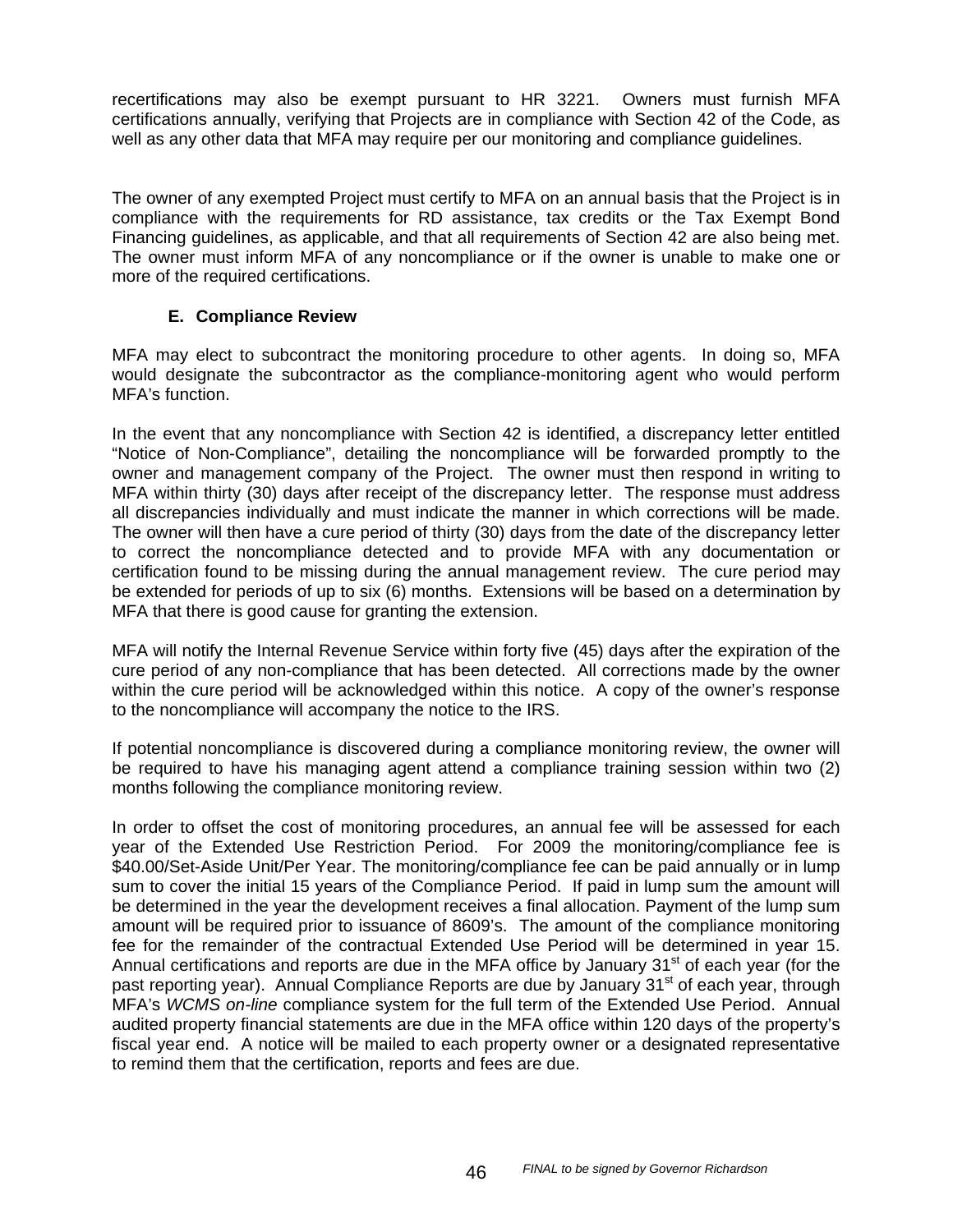### **XI. GLOSSARY**

**"Agency"** means New Mexico Mortgage Finance Authority (MFA).

**"Allocation Review Committee"** means a committee appointed by the Chairman of the MFA Board to review Projects' rating and ranking results, to determine if the proposed allocations have been made consistent with the Project Selection Criteria and the Qualified Allocation Plan, and to hear appeals and decide their outcome.

**"Allocation Set Asides"** means the federally mandated Tax Credit allocation set aside requirement for Projects involving Qualified Nonprofit Organizations, as well as other Tax Credit allocation Set Asides designated by MFA from time to time and incorporated into the Qualified Allocation Plan.

**"Annual Credit Ceiling"** means the total dollar volume of Tax Credits available for distribution by the Agency and authorized pursuant to Section 42 of the Code, in a given year. The Population-based Ceiling Amount is the amount of Tax Credits allocated to the state each year based on the state population.

**"Applicable Credit Percentage"** means the monthly interest rate issued by the Treasury Department and used to discount the present value of the 70% Tax Credit (approximately 9% yearly) and the 30% Tax Credit (approximately 4% yearly).

**"Applicable Fraction"** means the fraction, the numerator of which is the number of Tax Credit Units and the denominator of which is the total number of residential rental units less any unit exempted by Revenue Ruling 92-61; or the fraction, the numerator of which is the floor space of the Tax Credit Units and the denominator of which is the total floor space of the residential rental units less any unit exempted by Revenue Ruling 92-61, whichever is less. The Eligible Basis of a building is multiplied by the Applicable Fraction to determine the Qualified Basis of a building for Tax Credit purposes.

**"Applicant"** means any person or public entity; public or private, for-profit or not-for-profit, proposing to build or rehabilitate affordable rental housing with the use of the HTC program as defined in Section 42 of the Code.

**"Application"** means the completed forms, schedules, checklists, exhibits, computer disks and any additional documentation requested in the Initial Application Package, Carryover Allocation Package, and Final Allocation Package, as well as any supplemental materials requested by MFA. They must be submitted to MFA in accordance with the Qualified Allocation Plan in order to apply for the HTC Program.

**"Application Deadline"** means 5:00 p.m., Mountain Standard Time on the final day of the Application Period, except for Tax Exempt Bond Financed Projects, for which the submission date is specified in Section VI.B.

**"Application Package"** means the forms, schedules, checklists, exhibits, computer disks and instructions thereto obtained from the Agency, which shall be completed and submitted to the Agency in accordance with all regulations in order to apply for the HTC Program.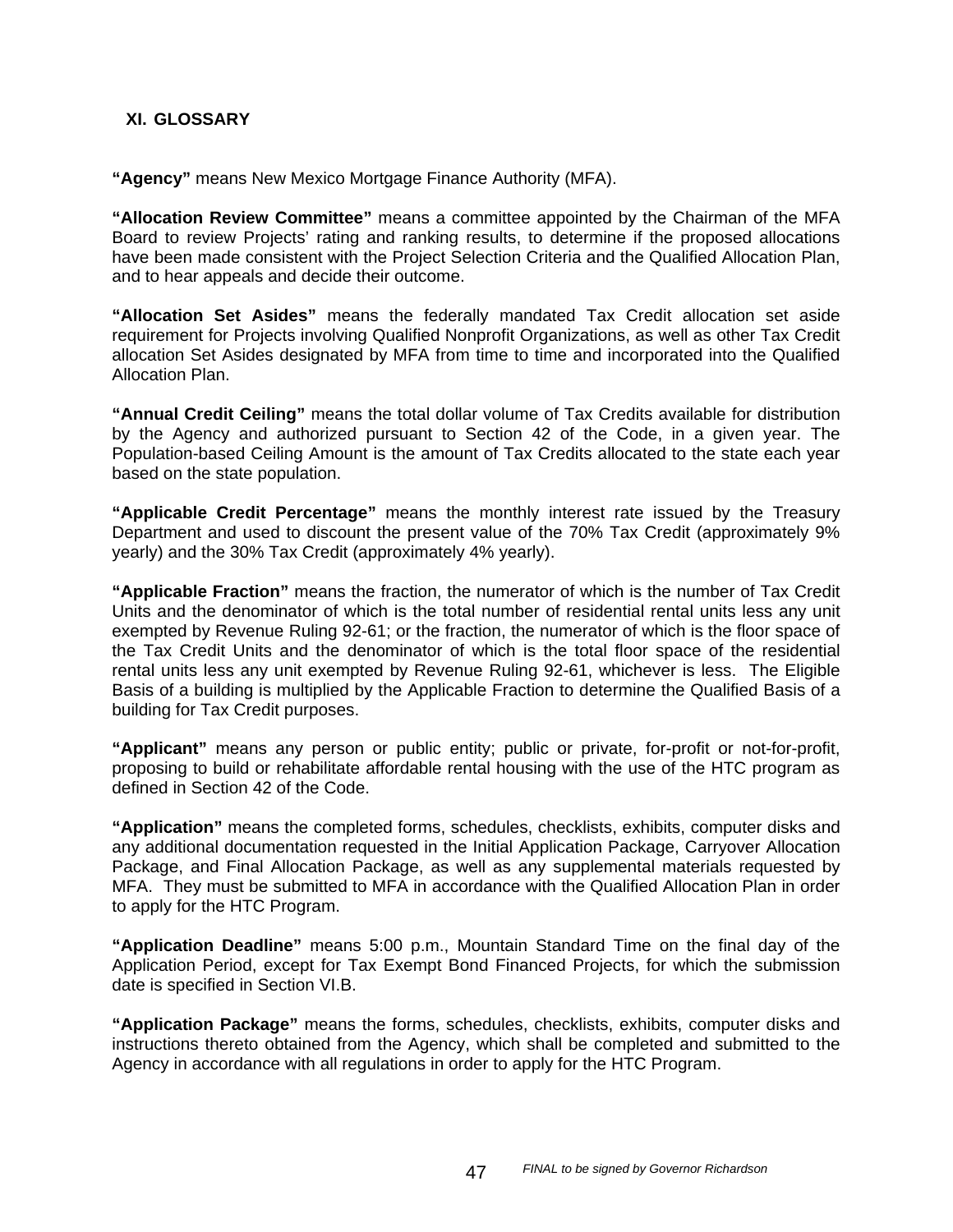**"Application Period"** means the period during which Applications will be accepted by MFA as described in the Qualified Allocation Plan.

**"Area Gross Median Income"** means the median income level, issued annually by HUD for each metropolitan area and for each county outside a metropolitan are, which is adjusted for family size and used to calculate maximum income of eligible persons and rents for rent restricted units. As of July 30, 2008, any project located in a rural area (as defined in section 520 of the Housing Act of 1949) shall have income limitations measured by the greater of the HUD median income or the national non-metropolitan median income.

**"Average Gross Median Income"** or **"AGMI"** means, for a Project, the average area gross median income level(s) at which units are set aside, weighted by the number of units set aside at each income level. AGMI calculations are rounded to the nearest whole number. Market Rate Units will be treated as if they were set aside at 100% of Area Gross Median Income.

An example of the calculation of AGMI in a 60-unit project with no management employee units is as follows:

- 50% of the units are set aside at 50% of Area Gross Median Income; and
- 25% of the units are set aside at 60% of Area Gross Median Income; and
- 25% of the units are Market Rate.

The AGMI calculation would be as follows:

| Percent of<br><b>Total Units</b> |  | Set Aside Income Level<br>(As a % of Median) | Weighted<br>Average |
|----------------------------------|--|----------------------------------------------|---------------------|
| 50%                              |  | 50%<br>$=$                                   | 25%                 |
| 25%                              |  | 60%<br>$=$                                   | 15%                 |
| 25%                              |  | $100\% =$                                    | 25%                 |
|                                  |  |                                              |                     |

#### **Total AGMI: AGMI for Scoring 65% 65%**

Units to be provided for management or maintenance staff should not be included in the calculation.

**"Average Gross Median Rent"** or **"AGMR"** means, for a Project, the average area gross median rent level(s) at which units are set aside, weighted by the number of units set aside at each rent level. AGMR calculations are rounded to the nearest whole number. Market Rate Units will be treated as if they were set aside at 100% of Area Gross Median Income.

An example of the calculation of AGMR in a 60-unit project with no management employee units is as follows:

- 50% of the units are rent restricted at 50% of Area Gross Median Income; and
- 25% of the units are rent restricted at 60% of Area Gross Median Income; and
- 25% of the units are Market Rate (not rent restricted).

The AGMR calculation would be as follows: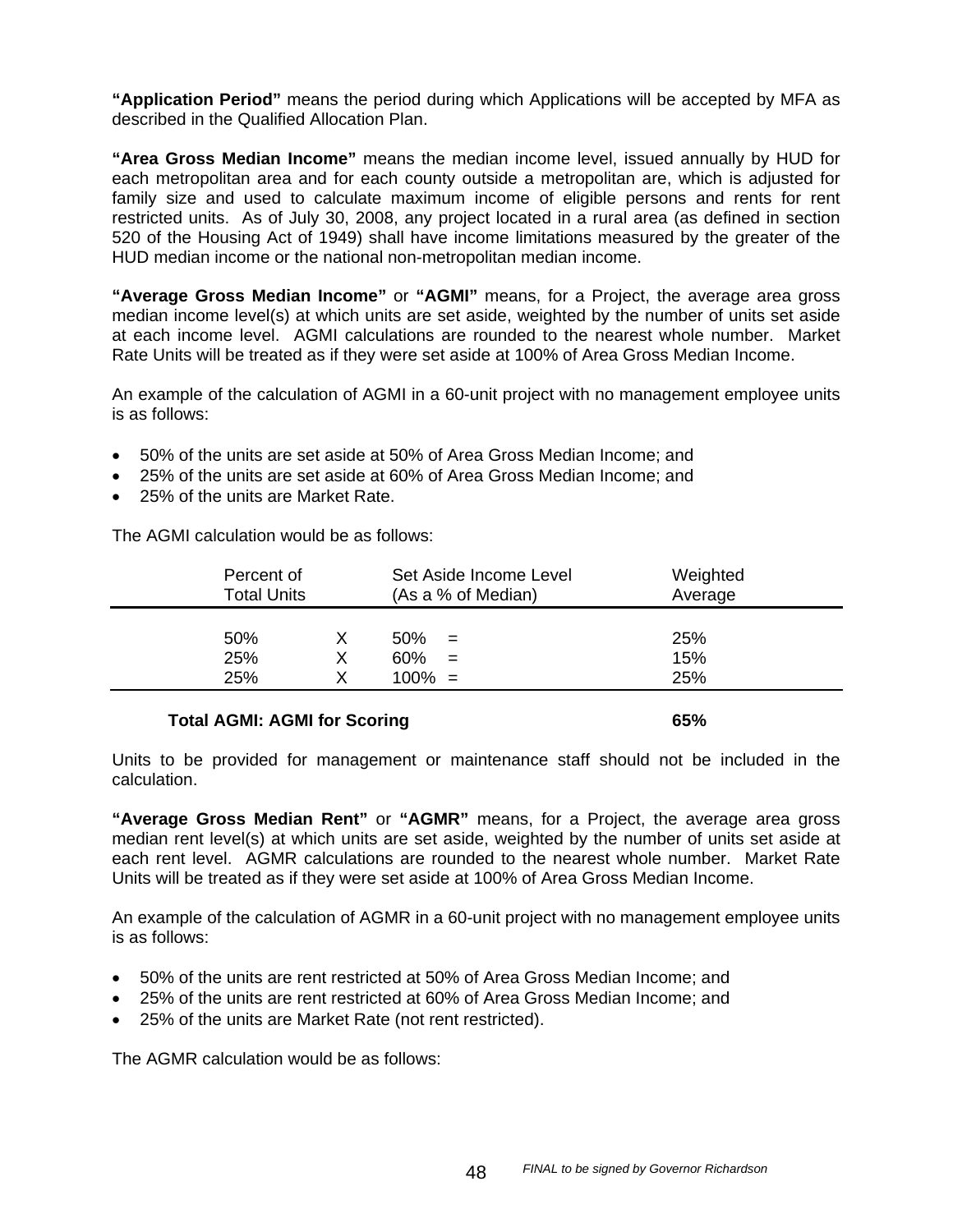| Percent of<br><b>Total Units</b> |   |           | <b>Rent Restricted Level</b><br>(As a % of Median Income) |     | Weighted<br>Average |  |
|----------------------------------|---|-----------|-----------------------------------------------------------|-----|---------------------|--|
| 50%                              |   | 50%       | $=$                                                       | 25% |                     |  |
| 25%                              | х | 60%       | $=$                                                       | 15% |                     |  |
| 25%                              |   | $100\% =$ |                                                           | 25% |                     |  |
|                                  |   |           |                                                           |     |                     |  |

#### Total AGMR: AGMR for Scoring **65%**

Units to be provided for management or maintenance staff should not be included in the calculation.

**"Binding Commitment"** means an agreement between MFA and an Applicant by which MFA allocates and the Applicant accepts Tax Credits in accordance with Section 42(h)(1)(C) of the Code. MFA's Carryover Allocation is its Binding Commitment.

**"Board of Directors"** or **"Board"** means the New Mexico Mortgage Finance Authority Board of Directors.

**"Capital Needs Assessment"** means a report prepared by a competent third party licensed architect or engineer that addresses the following:

- 1. Site visit and physical inspection of the interior and exterior of units and structures.
- 2. Interview with available on-site property management and maintenance personnel regarding past and pending repairs/improvements and physical deficiencies.
- 3. Identification of the presence of any visible environmental hazards on the site.
- 4. Opinion as to the adequacy of the proposed budget for recommended improvements.
- 5. Identification of critical building systems or components that have reached or exceeded their expected useful lives.
- 6. Projection of recurring probable expenditures for significant systems and components over 15 years.
- 7. Determination of the appropriate upfront and ongoing replacement reserve deposits.

**"Carryover Allocation"** means the provision under Section 42 of the Code which allows a Project, under certain conditions allowed by Section 42 of the Code, to receive a Tax Credit allocation in a given calendar year and to be Placed In Service within a period of two calendar years after the calendar year in which the Applicant qualifies for a Carryover Allocation. The Carryover Allocation is MFA's Binding Commitment for Tax Credits.

**"Code"** means the Internal Revenue Code of 1986, as in effect on the date of the Qualified Allocation Plan, together with corresponding and applicable final, temporary or proposed regulations and revenue rulings issued with respect thereto by the Treasury or the Internal Revenue Service of the United States.

**"Complete Application"** is an Initial Application meeting all of the requirements in "Content and Format" in Section IV.A.4.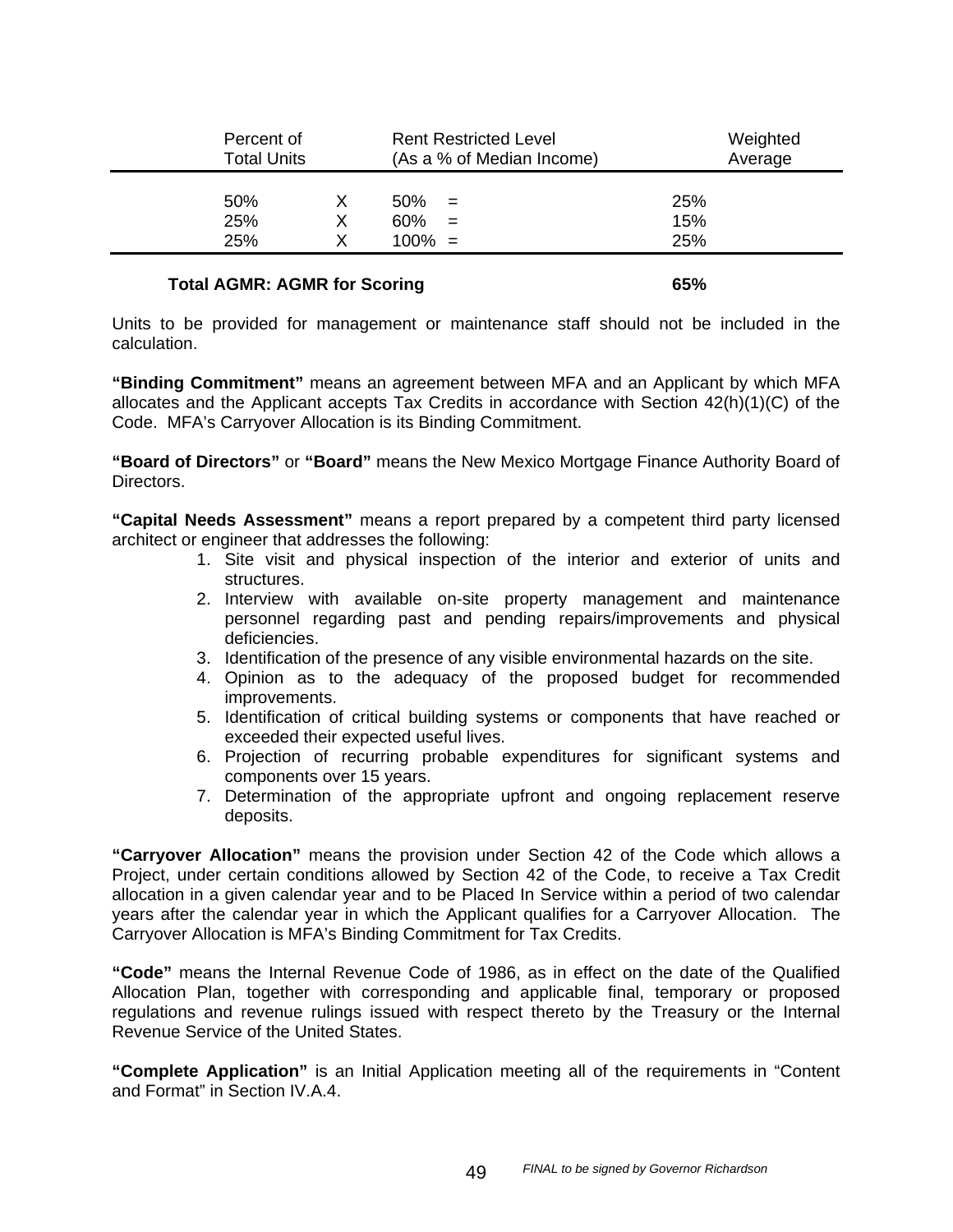**"Compliance Monitoring"** means the Agency's procedure, as required by Section 42 of the Code and detailed in MFA's Tax Credit Monitoring and Compliance Plan, of auditing and inspecting all completed Tax Credit Projects.

**"Compliance Period"** means, with respect to any building that is included in a Tax Credit Project, a minimum period of 15 years beginning on the first day of the first taxable year of the Tax Credit period with respect thereto in which a Tax Credit Project shall continue to maintain the Low Income Units as Low Income Units pursuant to the Applicant's Set Aside Election in the Application, pursuant to Section 42 of the Code.

**"Concerted Community Revitalization Plan"** means a written plan, prepared and enacted by a local, county or tribal government at least six months prior to the application deadline, which identifies various revitalization activities within an area having distinct geographic boundaries.

**"Consolidated Plan"** means the plan prepared in accordance with HUD Regulations, 24 C.F.R. 91 (1994), which describes needs, resources, priorities and proposed activities to be undertaken with respect to certain HUD programs.

**"Construction Costs"** means, for purposes of calculating builder profit, overhead and general requirements, the on-site and construction costs in the construction contract, before profit, overhead and general requirements, and at Initial Application and Carryover a reasonable construction contingency.

**"Contact Person"** means a person identified in the Initial Application with decision-making authority for the Applicant, Developer or the owner of the Project, with whom MFA will correspond concerning the Application and /or the Project.

**"Contractor's Cost Certification"** A certification prepared by a Certified Public Accountant, indicating the method of certification, all identities of interest, and certification that all construction costs included are related to the Project.

**"Cost Certification"** A certification prepared by a Certified Public Accountant on forms provided by MFA, indicating the method of certification, all identities of interest, and certification that all Project costs included are related to the Project.

**"Credit Period"** means with respect to any building that is included in a Tax Credit Project, the period of 10 years beginning with (i) the taxable year in which the building is Placed In Service, or (ii) at the election of the Developer, the succeeding taxable year.

**"Developer"** means any individual, association, corporation, joint venture, or partnership, which possesses the requisite skill, experience, and credit worthiness to successfully produce affordable multifamily housing.

**"Development Costs"** means the sum total of all costs incurred in the development of a Project all of which shall be subject to approval, and are approved by MFA as reasonable and necessary. Such costs may include, but are not limited to:

- (a) The cost of acquiring real property and any building thereon, including payment for options, deposits, or contracts to purchase properties.
- (b) The cost of site preparation, and development.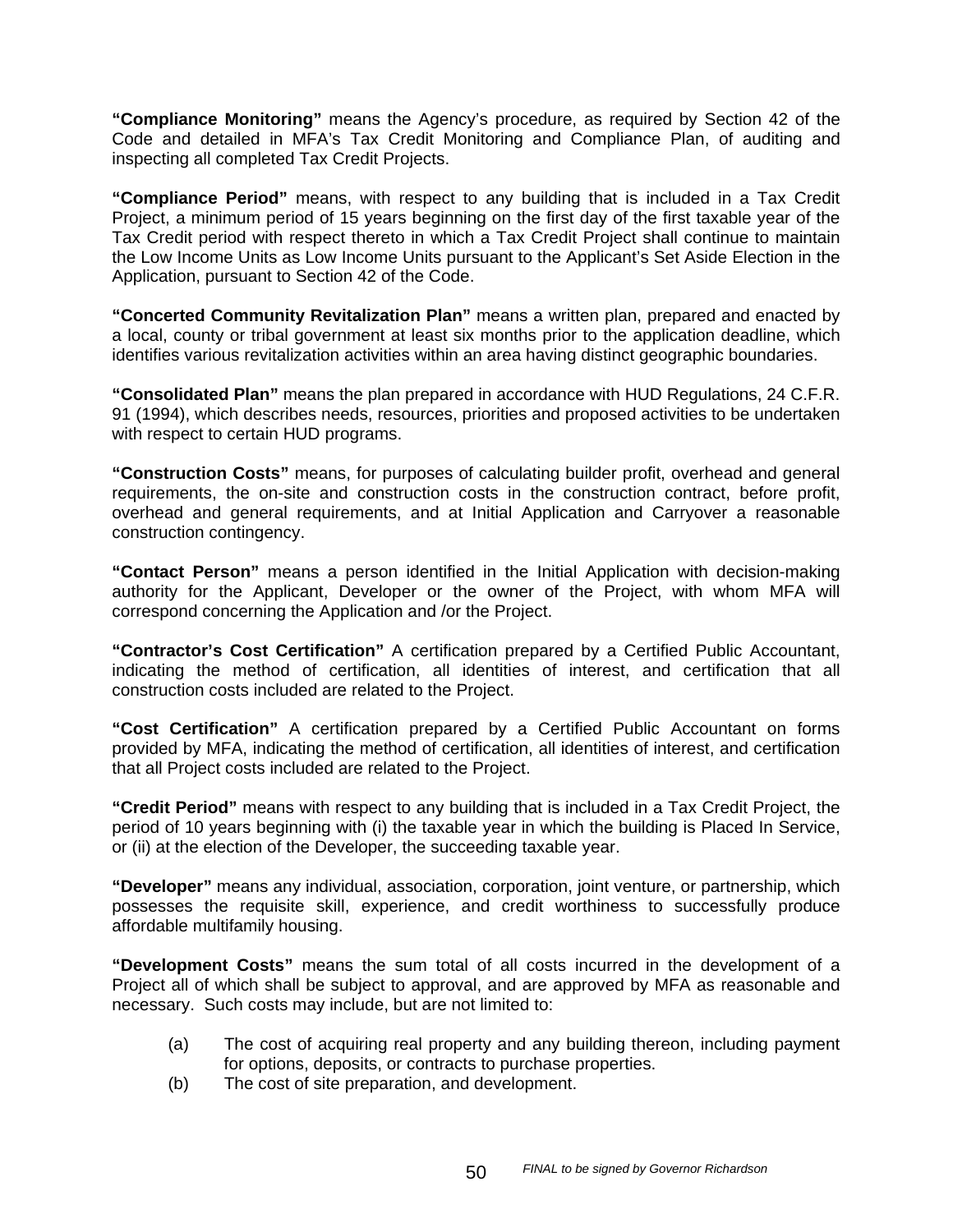- (c) Any expenses relating to the issuance of Tax Exempt Bonds or taxable bonds by the Agency, if any, related to the Project.
- (d) Fees in connection with the planning, execution, and financing of the Project, such as those of architects, engineers, attorneys, accountants, and the Agency.
- (e) The cost of studies, surveys, plans, permits, insurance, interest, financing, tax and assessment costs, and other operating and carrying costs incurred during construction, rehabilitation, or reconstruction of the Project.
- (f) The cost of the construction, rehabilitation, and equipping of the Project.
- (g) The cost of land improvements, such as landscaping and off-site improvements related to the project, whether such costs are paid in cash, property, or services.
- (h) Expenses in connection with initial occupancy of the Project.
- (i) Allowances established by the Agency for working capital, contingency reserves, and reserves for any anticipated operating deficits during the first 2 years after completion of the Project.
- (j) The cost of such other items, including relocation cost, indemnity and surety bonds, premium on insurance, and fees and expenses of trustees, depositories, and paying agents for bonds.

**"Difficult Development Area"** means any area designated by the Secretary of Housing and Urban Development as having high construction, land, and utility costs relative to Area Gross Median Income in accordance with Section 42(d)(5) of the Code.

**"Eligible Application" or "Eligible Project"** means an Application or Project which has met all Minimum Project Threshold Requirements.

**"Eligible Basis"** means the sum of the eligible cost elements that are subject to depreciation, such as expenditures for new construction, rehabilitation and building acquisition.

**"Eligible Persons"** or **"Eligible Households"** means one or more natural persons or a family, irrespective of race, creed, national origin or sex, determined by the Agency to be of low or very low income. In determining the income standards of eligible persons for its various programs, the Agency shall take into account the following factors:

- (a) Requirements mandated by federal law;
- (b) Variations in circumstances in the different areas of the state;
- (c) Whether the determination is for rental housing; and
- (d) The need for family size adjustments.

**"Executive Director"** means the Executive Director of the New Mexico Mortgage Finance Authority.

**"Extended Use Period"** means, with respect to any building that is included in a Tax Credit Project, the period that begins on the first day of the Compliance Period and ends on the later of (i) the ending date of the term specified by the Applicant in the Initial Application Package and recorded in the Land Use Restriction Agreement or (ii) the date that is the fifteenth anniversary of the last day of the Compliance Period, unless earlier terminated as provided in Section 42(h)(6) of the Code or more stringent requirements of the HCA as reflected in the LURA.

**"Feasibility Analysis"** means a financial analysis based on rules established by the IRS and MFA to determine a Project's financial feasibility, which is completed to ascertain a Tax Credit amount, the adequacy of financing sources, the income required to support operation of the project, etc.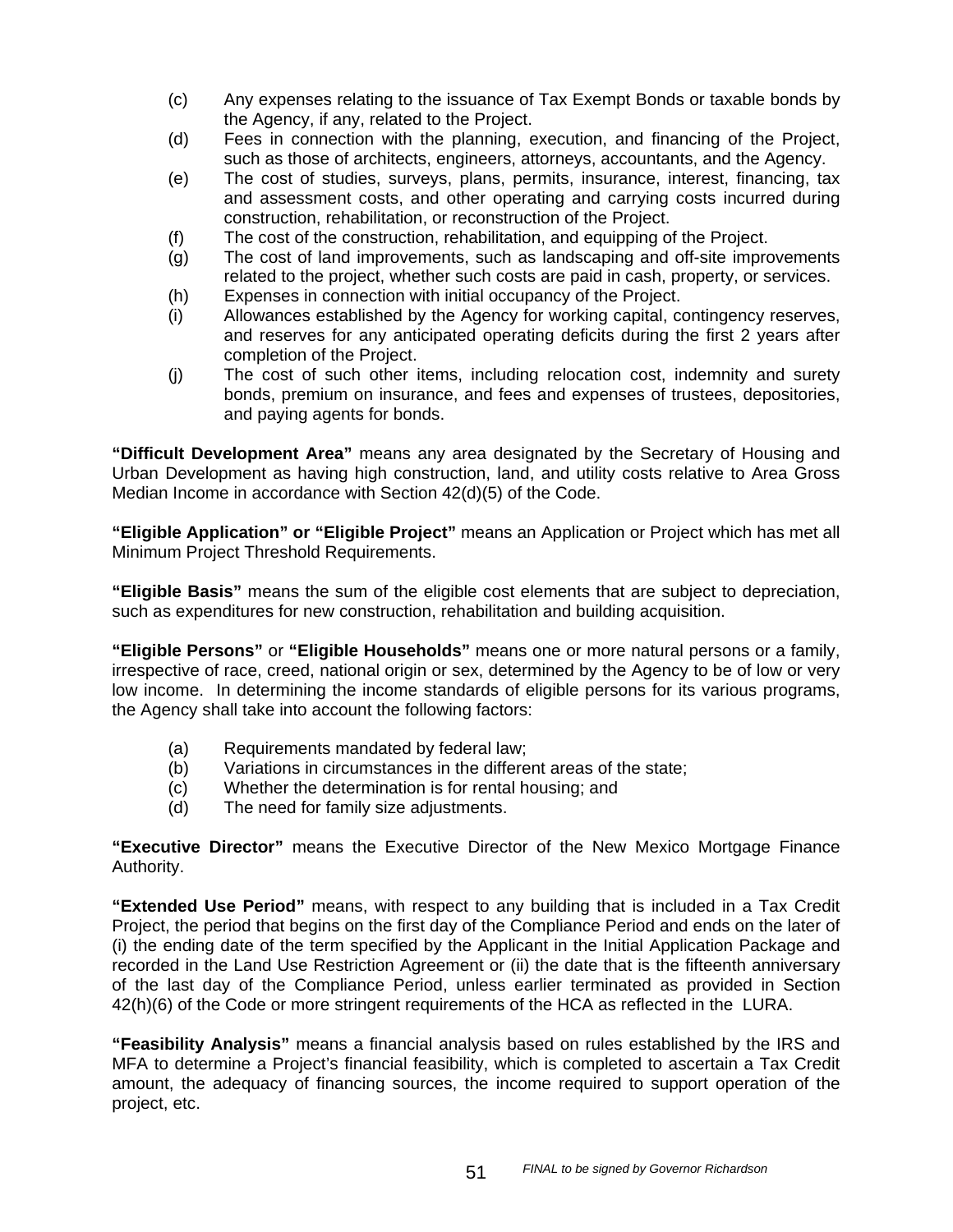**"Federal Subsidy"** means other project funding to include federal grants and below market rate federal loans through programs such as those administered by HUD (excluding CDBG) and Rural Development, tax exempt financing and any other locally administered low interest loan or grants from federal sources.

**"Federally Assisted Units"** means any housing receiving project based rental assistance, operating subsidies, mortgage interest reduction payments or other forms of Federal Subsidy. The universe includes public housing, USDA financed properties, Section 235 and Section 221(d) interest reduction payments, and project based Section 8, rent supplement, or rental assistance payments contracts.

**"Final Allocation"** means a determination by MFA that a Project is complete and that a certain amount of Tax Credits is warranted. The Final Allocation must be requested by the owner, and culminates in delivery of IRS Form 8609 by MFA.

**"Financing Commitment"** means a commitment for permanent or construction financing which 1) is not subject to further approval by any loan committee or board of directors or other entity of the creditor making the commitment, 2) contains specific terms of funding and repayment, and 3) contains language stating that the loan will be subordinated to the LURA.

**"Government Entity or Instrumentality"** means any agency or other government created entity of the State of New Mexico, the counties or municipalities of New Mexico, or the tribal governments of New Mexican tribes and pueblos.

**"Homeless"** means a) an individual or family which lacks a fixed, regular, and adequate nighttime residence; or b) an individual or family which has a primary nighttime residence that: 1) a supervised publicly or privately operated shelter designed to provide temporary living accommodations (including welfare hotels, congregate shelter, and transitional housing for persons with mental illness); 2) an institution that provides a temporary residence for individuals intended to be institutionalized, or previously institutionalized; 3) a public or private place not designed for, or ordinarily used as, a regular sleeping accommodation for human beings; or 4) individuals who are certified by their case manager as "doubling up", "couch surfing" or staying with another household of a relative or friend. The term does not include any individual imprisoned or otherwise detained pursuant to an Act of the Congress or State law.

**"Households Comprised of Individuals With Children"** means households that include one or more persons under the age of 18 years.

**"HUD"** means the U.S. Department of Housing and Urban Development.

**"Initial Application"** means the Application first provided to MFA on or before an Application Deadline to request an allocation of Tax Credits.

**"Land Use Restriction Agreement"** or **"LURA"** means the agreement submitted to the Agency restricting the property to affordable housing use during the Compliance Period and Extended Use Period.

**"Local Government"** means any county, municipality, tribe or other general-purpose political subdivision in the State of New Mexico.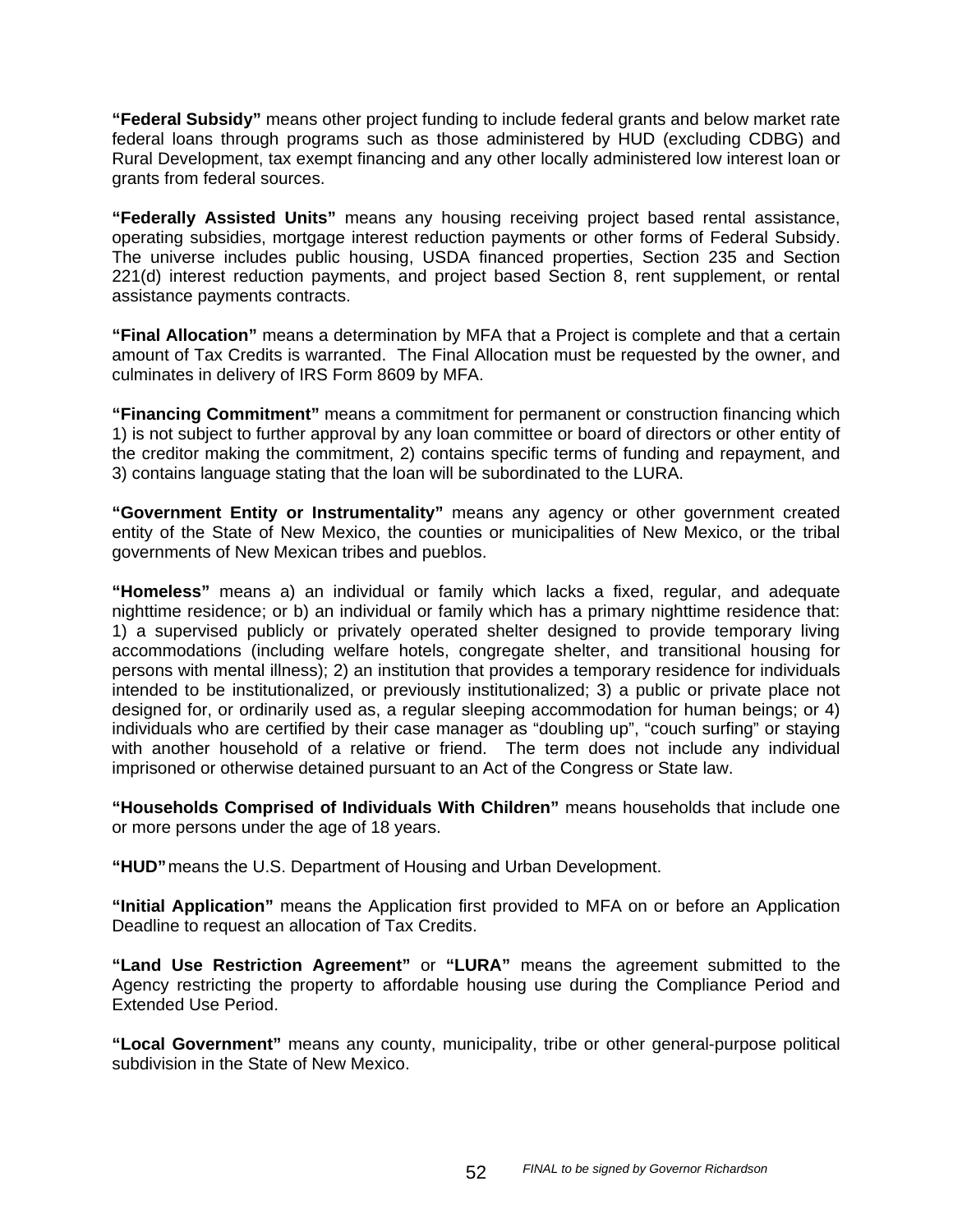**"Local Lead Agencies"** (LLAs) are organizations selected by the New Mexico Behavioral Health Collaborative to be responsible for supportive services including acting as referral agents for community services, providing and coordinating services provided by local service providers for Special Needs Households. LLAs organize needed services for a specific geographic area, and/or specific target population. The LLA will enter into a formal agreement to provide tenant pre-screening, tenant referrals to the property manager, and social service coordination as well as serving as the Tenant Services Liaison. The LLA will remain in place for the length of the compliance and extended use period.

**"Local Notice"** means MFA's letter to the Chief Executive Office (or the equivalent) of the local jurisdiction within which the Project is located, which provides a thirty (30) day period to comment on the Project pursuant to Code Section 42(m)(1)(A)(ii).

"**Low Income Housing Tax Credit Program"** or **"HTC Program"** means the rental housing program administered by MFA pursuant to Section 42 of the Code and by the State of New Mexico Executive Order 97-01.

**"Low Income Tenants"** are households that occupy Set Aside Units.

**"Low Income Units"** or **"Set Aside Units"** shall mean units which are rent restricted and set aside for tenants whose income does not exceed 50%, 60% or some lower percentage, whichever is elected, of Area Gross Median Income.

**"Market Rate Units"** means residential rental Units that are not Low Income Units.

**"Minimum Score"** means the lowest score with which an Application will be considered to have passed the Minimum Project Threshold Requirement related to scoring.

**"Mortgage Revenue Bonds (MRB)"** or **"Tax Exempt Bonds"** means bonds issued by state designated issuers, including MFA, which may be used to finance HTC Projects subject to project allocations made by the State Board of Finance.

"November 15<sup>th</sup>" means November 15<sup>th</sup>, unless this date falls on a weekend or a holiday, in which case it means the first business day following November  $15<sup>th</sup>$ .

**"Ownership of Land"** means holding fee title or a qualified leasehold interest.

**"Participating Title Company"** means a New Mexico title company that maintains pooled, interest-bearing transaction account(s) pursuant to the Land Title Trust Fund Act of 1997.

**"Placed in Service"** means the date on which the first Unit of a new construction Project is certified or otherwise officially declared as available for occupancy. For acquisitions of existing Projects, it is the date of transfer to a new owner.

**"Principal"** means an Applicant, any general partner of an Applicant, and any officer, director, board member or any shareholder, general partner, managing member, or affiliate of an Applicant. It also includes any entity receiving any part of a developer fee for a project. For project compliance purposes (Section IV.C.11), Principal would include shareholders with interests of 25% or more, all officers of a corporation (whether Board members or employees), all general partners or members. If an individual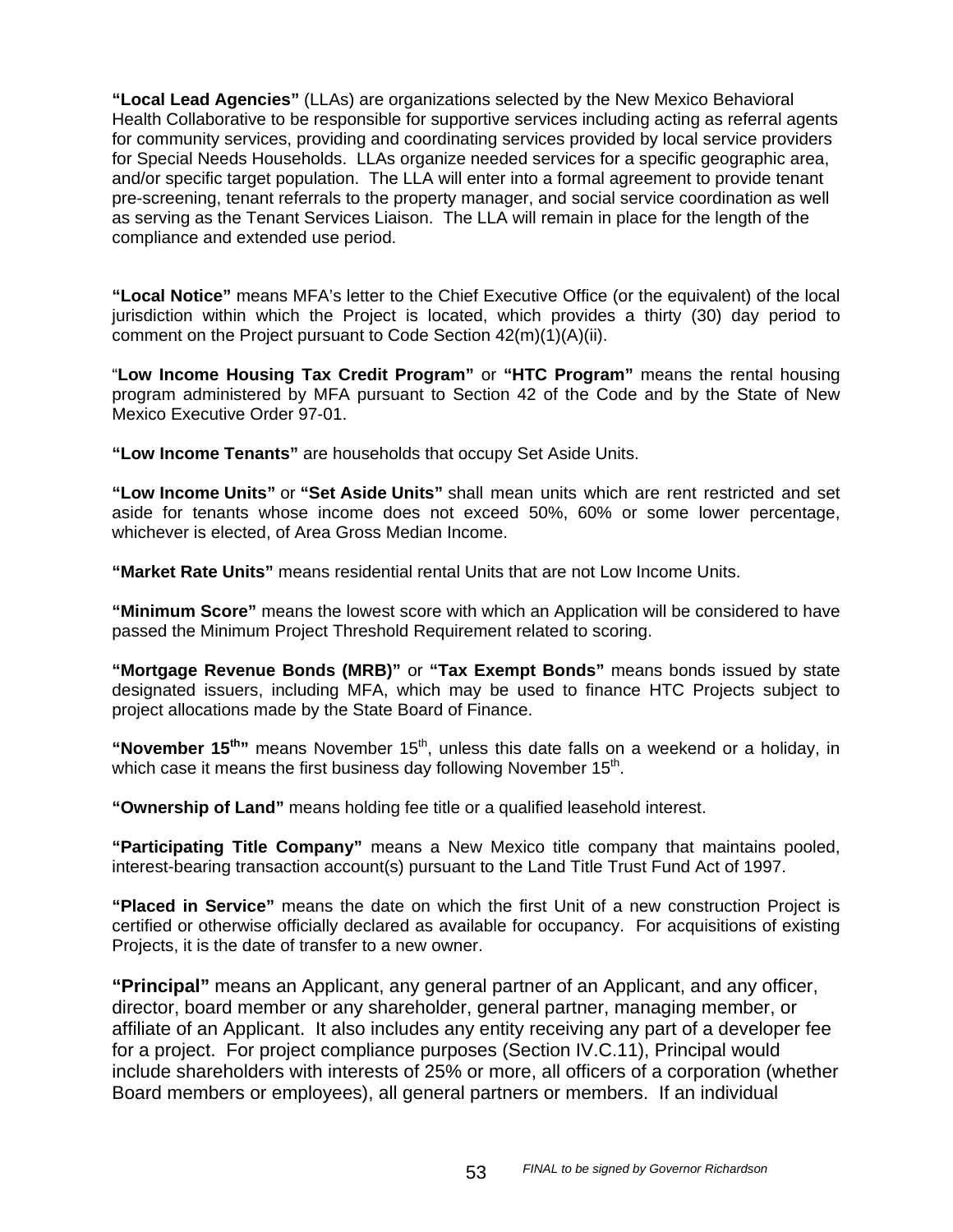shareholder, officer, partner or member does not have any property interests outside of the information already disclosed for the Applicant, they can state that and provide a signed Compliance Affidavit.

**"Program"** means the HTC Program as administered by MFA.

**"Project"** means any work or improvement located or to be located in the state, including real property, buildings, and any other real and personal property, designed and intended for the primary purpose of providing decent, safe, and sanitary residential housing for individuals, whether new construction, acquisition of existing residential housing, or the remodeling, improvement, rehabilitation, or reconstruction of existing housing, together with such related non-housing facilities as the Agency determines to be necessary, convenient, or desirable.

**"Project Expenses"** means usual and customary operating and financial costs. The term does not include extraordinary capital expenses, development fees and other non-operating expenses.

**"Project Selection Criteria"** means the criteria used to score a project for Tax Credit allocation purposes.

**"Qualified Allocation Plan"** or **"QAP"** means this Qualified Allocation Plan, which was adopted by Board Action on October 15, 2008 and made effective as of January 1, 2009, and which was approved by the Governor of the State of New Mexico pursuant to Section 42(m)(1)(B) of the Code and sets forth the Project Selection Criteria and the preferences for Projects which will receive Tax Credits.

**"Qualified Basis"** means the portion or percentage of the Eligible Basis that qualifies for the Tax Credit. It is calculated by multiplying the Eligible Basis by the Applicable Fraction.

**"Qualified Census Tract"** means any Census tract which is designated by the Secretary of Housing and Urban Development as having 50% or more of the households at an income level which is less than 60% of the Area Gross Median Income in accordance with Section 42(d)(5) of the Code.

**"Qualified Leasehold Interest"** means a leasehold interest running at least as long as the Extended Use Period.

**"Qualified Nonprofit Organization"** means a nonprofit entity as defined for the purposes of the federal nonprofit Set Aside in Code Section 42(h)(5)(c). The organization must meet the requirements of Code Section  $501(c)(3)$  or  $501(c)(4)$ , and have the fostering of low income housing as one of its purposes. Additional requirements, including delivery of an IRS designation letter, must be met for scoring purposes.

**"Rehabilitation Costs"** means, as stated in Code Section 42(e)(2), the amounts chargeable to capital accounts and incurred for property in connection with the rehabilitation of a building. For the purposes of the calculation in scoring Criterion #4, only rehabilitation "hard" costs will be considered, which are those costs that would be included in a construction contract.

**"Rent Restricted Unit"** means, with respect to a Tax Credit Project, a unit for which the gross rent does not exceed 30% of the imputed Area Gross Median Income limitation applicable to such unit as chosen by the Applicant in the Application and in accordance with the Code. Gross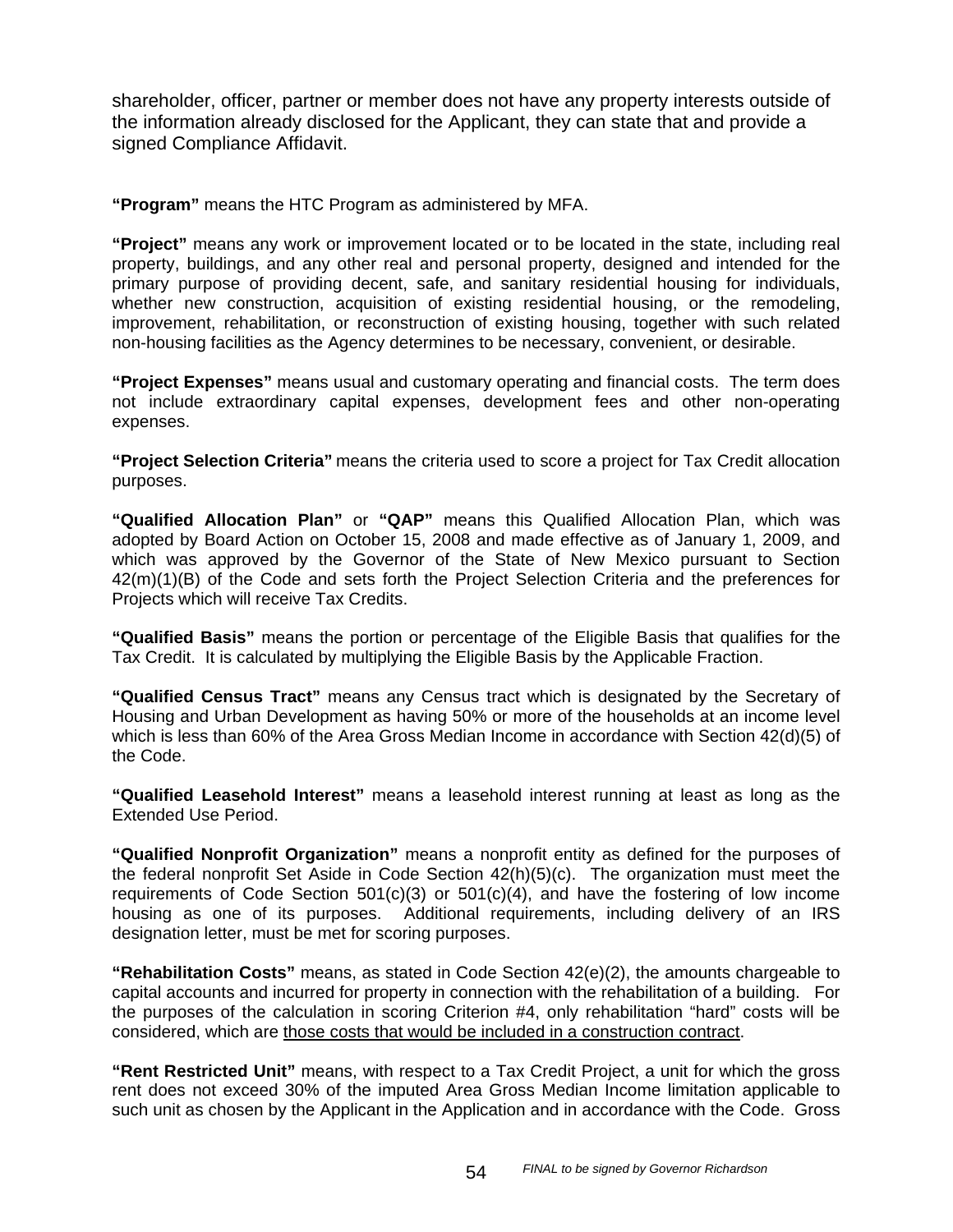rent must be determined from the rent charts included in the Application Package and must correspond to the percentage of Area Gross Median Income selected by the Applicant in the Application. It includes the cost of utilities, and must be reduced by the amount of tenant-paid utilities. Gross rent includes all income for the unit, including tenant and any subsidy payments. See also "Unit".

**"Reservation" or "Reservation Contract"** means the contract executed by MFA and the Applicant with respect to an allocation of Tax Credits, which states the conditions to be met by the Applicant prior to issuance of a Carryover Allocation.

**"Reservation Letter"** or **"Reservation"** means a document issued by MFA which describes the amount of Credits provisionally awarded to a Project and the conditions which the owner must meet in order to obtain a Binding Commitment for Tax Credits.

**"Reserved"** means that the units may not be rented to other categories of households unless the owner demonstrates a subsequent change in the level of demand for such units and a good faith effort to obtain the originally targeted tenant category. Any such change in tenant characteristics must be approved in advance by MFA.

**"Rural Development"** or **"RD"** or **"USDA"** (previously called "Farmer's Home Administration" or "FmHA" of the United States Department of Agriculture) means Rural Development or other agency or instrumentality created or chartered by the United States to which the powers of the RD have been transferred.

**"Senior Households"** means households that include at least one person 55 years of age or older.

**"Senior Housing"** means Projects specifically designed for exclusive use by senior tenants. Senior is defined as those persons 55 years of age or older.

 **"Set Aside"** means all or a portion of a Project's Units that are Rent Restricted and/or limited to use by a specified tenant income category, or a particular special needs tenant group. Set Asides will be described in the LURA.

**"Set Aside Election"** means the federally imposed minimum proportion of total Project Units set aside as Low Income Units at one or more Area Gross Median Income level(s). This election is made by the Applicant, and meets the minimum requirements of Code Section 42: larger proportions of units are generally set aside by the Applicant and restricted in the LURA.

**"Set Aside Units"** means "Low Income Units".

**"Single Room Occupancy"** (SRO) means housing consisting of single room dwelling units. The unit must contain either food preparation and/or sanitary facilities.

**"Social Services Plan"** means a plan prepared for the provision of social and other services to Individuals with Children, Special Needs Households and Senior Housing Tenants. This plan 1) identifies all services to be provided to tenants, 2) specifies annual costs of all services, 3) identifies all entities providing such services, along with evidence of the provider's experience in providing such services, and 4) identifies sources of payments for such services and isolates all expenditures planned from Project cash flow. All service providers sign this plan. Services included must be long-term, significant and meaningful as determined by MFA, they must be appropriate to the specific needs of the given tenant population, available on a regular basis,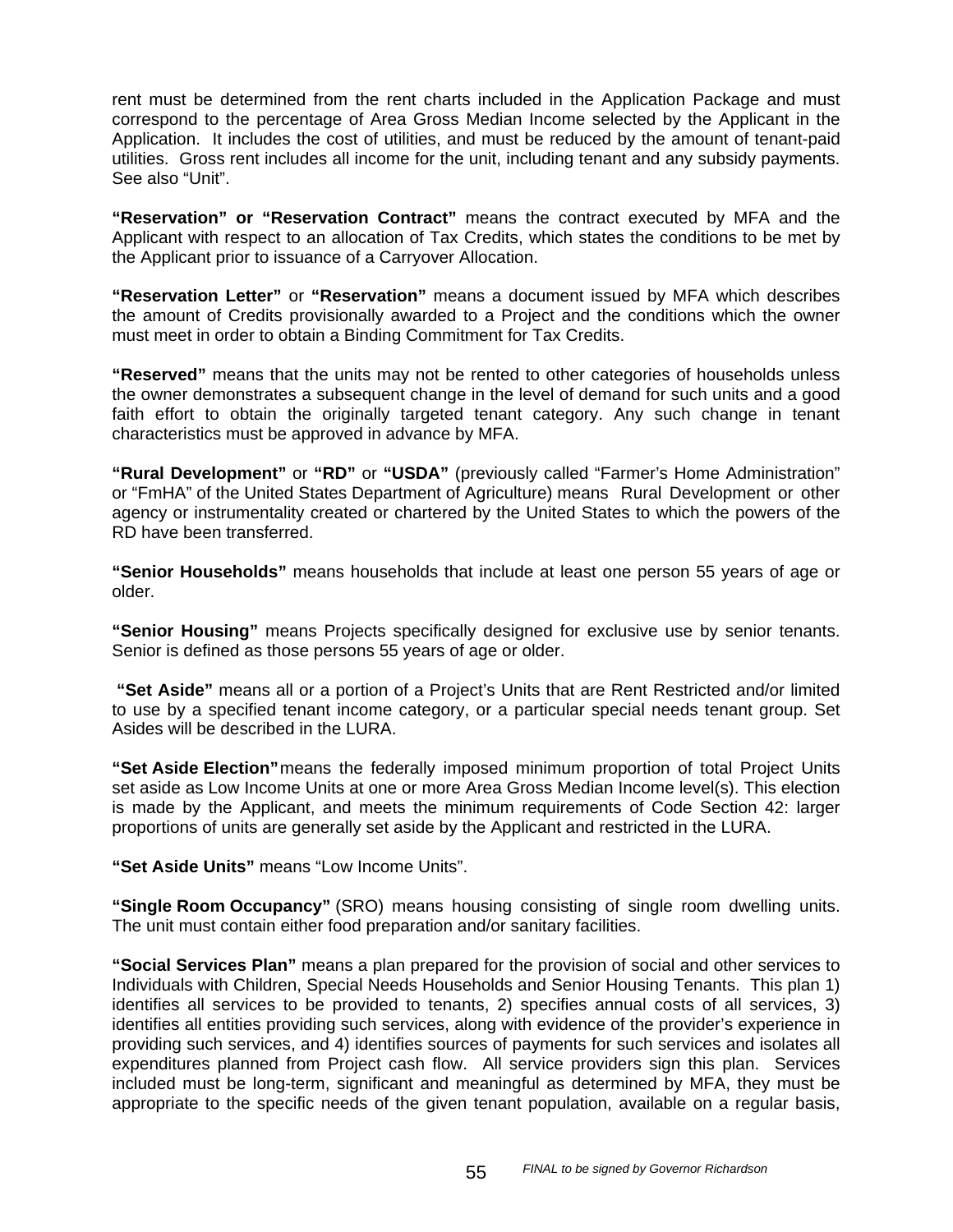and no mandatory fees for the basic service. The delivery of social services to the residents of the Project will be enforced through a provision in the Land Use Restriction Agreement, which will require notification of any termination in service contracts, no more than a 30 day gap in service provided, and the Project will be determined out of compliance if a new service contract is not executed

**"Special Needs Households"** means Homeless people and/or people with physical or developmental disabilities or chronic mental illnesses.

**"Subsidy Layering Review"** or **"911 Review"** means the review conducted under subsidy layering guidelines adopted by HUD in order to assure that excessive subsidies are not provided to Projects which receive both Tax Credits and other governmental assistance.

**"Tax Credit Allocation"** means Tax Credits approved for a Project by MFA in an amount determined by MFA as necessary to make a Project financially feasible and viable throughout the Project's Compliance Period pursuant to Section 42(m)(2)(A) of the Code.

**"Tax Credit Project"** means the proposed or existing rental housing development(s) for which Tax Credits have been applied for or received.

**"Tax Exempt Bond Financed Project"** means a Project, which is being financed by the issuance of tax exempt bonds subject to applicable volume cap pursuant to Section 42(h)(4) of the Code.

**"Tenant Conversion Plan"** means a written plan acceptable to MFA, describing the method to be used to enable tenants to acquire ownership of their units at such time as conversion to owner occupancy is allowed under Code Section 42. The Owner must provide and describe the type of homeownership, financial, and maintenance counseling to be offered. The Owner must describe in detail how the unit will be converted from a rental unit to homeownership. Other items the plan must contain, include:

- 1. How the unit will be offered for sale and remain affordable.
- 2. How the value and sales price of the home will be determined at the time of purchase.
- 3. Any favorable financing or down payment assistance.
- 4. Formation of any neighborhood associations, and if so the benefits and responsibilities outlined within the proposal.
- 5. Copy of the plot plan for ultimate subdivision, or proposed condominium declaration.

**"Threshold Review"** means the assessment of a Project with respect to Minimum Project Threshold Requirements as defined in the Qualified Allocation Plan.

**"Threshold Tests"** are the Minimum Project Threshold Requirements described in Section 3.3 that must be achieved for a Project to be considered further for an allocation.

**"Total Development Cost"** means the total of all costs incurred or to be incurred by the Project in acquiring, constructing, rehabilitating, and financing the Project. For purposes of calculating developer fees, Total Development Cost will be adjusted to exclude developer fees, consultant fees, and all reserves. For purposes of calculating Cost Limits, the purchase price attributed to the land and any costs related to commercial space (not eligible for tax credits) will be excluded.

**"Unit"** means all residential rental housing units in a project, including manager and employee units.